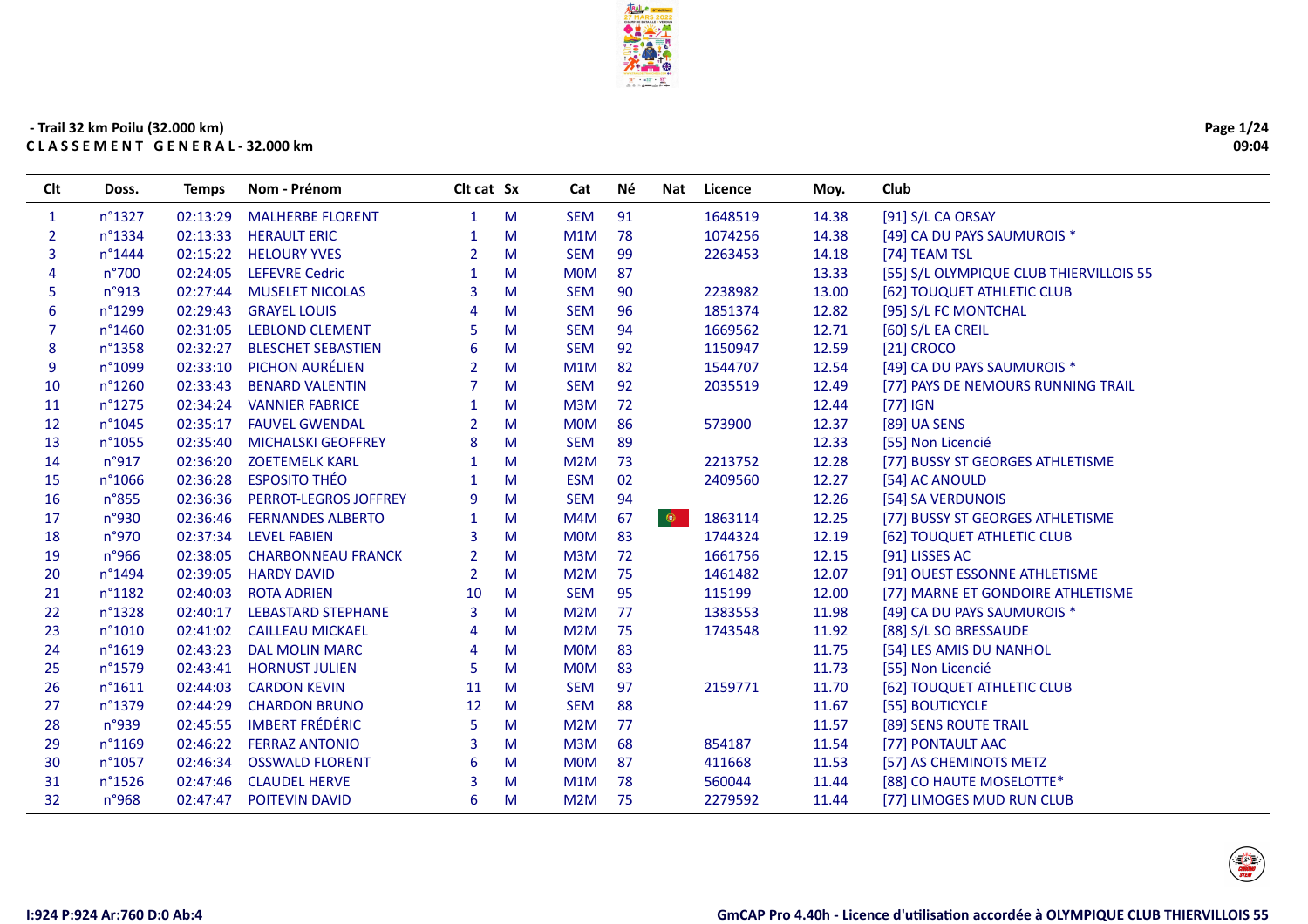

L.

| <b>Clt</b> | Doss.            | <b>Temps</b> | Nom - Prénom                 | Clt cat Sx     |    | Cat              | Νé | Nat | Licence | Moy.  | Club                                           |
|------------|------------------|--------------|------------------------------|----------------|----|------------------|----|-----|---------|-------|------------------------------------------------|
| 33         | n°1046           | 02:47:48     | ROUSSEY JEAN-BAPTISTE        | 4              | M  | M1M              | 82 |     |         | 11.44 | [55] Non Licencié                              |
| 34         | n°1549           | 02:48:25     | <b>AUBERT PASCAL</b>         | 4              | M  | M <sub>3</sub> M | 72 |     | 416513  | 11.40 | [88] CO HAUTE MOSELOTTE*                       |
| 35         | n°836            | 02:48:56     | <b>HONVAULT AURÉLIEN</b>     | 7              | M  | <b>MOM</b>       | 87 |     | 2102598 | 11.37 | [62] BOULOGNE-SUR-MER AC                       |
| 36         | $n^{\circ}703$   | 02:50:00     | <b>DEMAGNY EMMANUEL</b>      | 5              | M  | M1M              | 80 |     | 1123810 | 11.30 | [62] RC ARRAS*                                 |
| 37         | n°858            | 02:50:05     | <b>FOURNIQUET LAURENT</b>    | 7              | M  | M2M              | 76 |     |         | 11.29 | [55] Non Licencié                              |
| 38         | n°1359           | 02:51:13     | <b>HENRY ERIC</b>            | 13             | M  | <b>SEM</b>       | 92 |     |         | 11.21 | [57] CA MALLING                                |
| 39         | n°1130           | 02:51:28     | <b>CHRISMENT AURÉLIEN</b>    | $\overline{2}$ | M  | <b>ESM</b>       | 01 |     | 2254082 | 11.20 | [54] C.O.S VILLERS                             |
| 40         | n°837            | 02:51:55     | <b>MICHAUX AYMERIC</b>       | 8              | M  | M2M              | 77 |     |         | 11.17 | [54] Non Licencié                              |
| 41         | $n^{\circ}852$   | 02:52:42     | <b>FATET SEBASTIEN</b>       | 9              | M  | M2M              | 76 |     | 2371578 | 11.12 | [88] AS SAINT REMY VITTEL                      |
| 42         | n°866            | 02:53:16     | <b>BETTONI MARC</b>          | 10             | M  | M2M              | 74 |     | C02938C | 11.08 | [57] METZ TRIATHLON                            |
| 43         | n°1199           | 02:55:46     | <b>VINCENT ALEXANDRE</b>     | 8              | M  | <b>MOM</b>       | 84 |     |         | 10.92 | [55] Non Licencié                              |
| 44         | $n^{\circ}$ 1507 | 02:55:50     | <b>FLORENCE CORENTIN</b>     | 11             | M  | M2M              | 73 | . . |         | 10.92 | [57] METZ TRIATHLON                            |
| 45         | $n^{\circ}1163$  | 02:55:54     | <b>LEROY JULIEN</b>          | 9              | M  | <b>MOM</b>       | 84 | H   |         | 10.92 | $[66]$ CO <sub>3</sub>                         |
| 46         | n°1508           | 02:55:58     | <b>VIDIS TITOUAN</b>         | 14             | M  | <b>SEM</b>       | 97 |     | 2361633 | 10.91 | [49] CA DU PAYS SAUMUROIS *                    |
| 47         | n°1569           | 02:56:09     | <b>REICH YVES</b>            | 15             | M  | <b>SEM</b>       | 92 |     |         | 10.90 | [57] Non Licencié                              |
| 48         | n°901            | 02:56:51     | <b>BAROCHE FLORA</b>         | $\mathbf{1}$   | F  | <b>SEF</b>       | 91 |     | 2264559 | 10.86 | [57] ASCMETZ                                   |
| 49         | n°981            | 02:56:55     | <b>GALLOU STEVEN</b>         | 12             | M  | M2M              | 73 |     |         | 10.85 | [95] TNT EZANVILLE                             |
| 50         | n°1567           | 02:57:10     | <b>CHENAL THOMAS</b>         | $\overline{2}$ | M  | M4M              | 63 |     | 1972397 | 10.84 | [59] S/L AC VILLENEUVE D'ASCQ                  |
| 51         | n°988            | 02:57:48     | <b>LECUIT Sebastien</b>      | 6              | M  | M1M              | 80 |     |         | 10.80 | [55] les loups de belrupt                      |
| 52         | n°969            | 02:57:58     | <b>LEVEL LINA</b>            |                | F. | M1F              | 81 |     | 1746765 | 10.79 | [62] TOUQUET ATHLETIC CLUB                     |
| 53         | n°1187           | 02:58:03     | <b>TANFIN DIMITRI</b>        | 16             | M  | <b>SEM</b>       | 88 |     | 1710451 | 10.78 | [92] BUSSY ST GEORGES ATHLETISME               |
| 54         | n°1098           | 02:58:04     | <b>LOUIS JEAN-PAUL</b>       | 3              | M  | M4M              | 65 |     | 1637500 | 10.78 | [54] US TOUL ATHLETISME                        |
| 55         | $n^{\circ}1288$  | 02:58:05     | <b>MASSIT PHILIPPE</b>       | 5              | M  | M <sub>3</sub> M | 72 |     | 2113844 | 10.78 | [88] AS SAINT REMY VITTEL                      |
| 56         | n°1599           | 02:58:07     | <b>ORY VINCENT</b>           |                | M  | M1M              | 79 |     |         | 10.78 | [55] Non Licencié                              |
| 57         | n°853            | 02:58:11     | <b>SOUDAIN NICOLAS</b>       | 10             | M  | <b>MOM</b>       | 83 |     | 2175235 | 10.78 | [62] BOULOGNE AC                               |
| 58         | $n^{\circ}1035$  | 02:58:15     | <b>SAVINI THIERRY</b>        | 13             | M  | M2M              | 75 |     | 679644  | 10.77 | [95] EA CERGY PONTOISE ATHLETISME *            |
| 59         | $n^{\circ}1153$  | 02:58:28     | <b>MALAISE JULIEN</b>        | 11             | M  | <b>MOM</b>       | 85 |     | 2010841 | 10.76 | [10] ATHLETIC VILLACERF TROIS SEINE ARCISIENNE |
| 60         | n°1043           | 02:58:33     | <b>GOUIN EMMANUEL</b>        | 6              | M  | M <sub>3</sub> M | 70 |     | 1480404 | 10.75 | [95] S/L VAUREAL ATHLETISME                    |
| 61         | n°1572           | 02:58:51     | <b>FLÉCHER FLORIAN</b>       | 17             | M  | <b>SEM</b>       | 88 |     |         | 10.74 | [92] Non Licencié                              |
| 62         | n°1021           | 02:58:54     | <b>BOSEN-MILONA EMMANUEL</b> | $\overline{7}$ | M  | M3M              | 68 |     | 2026351 | 10.73 | [94] GA NOISY LE GRAND                         |
| 63         | $n^{\circ}$ 1562 | 02:59:10     | <b>CLARY MICKAEL</b>         | 18             | M  | <b>SEM</b>       | 89 |     | 673322  | 10.72 | $[08]$ CMA                                     |
| 64         | $n^{\circ}1174$  | 02:59:14     | <b>JOURNET DAMIEN</b>        | 12             | M  | <b>MOM</b>       | 86 |     | 1840381 | 10.71 | [77] PONTAULT AAC                              |
|            |                  |              |                              |                |    |                  |    |     |         |       |                                                |

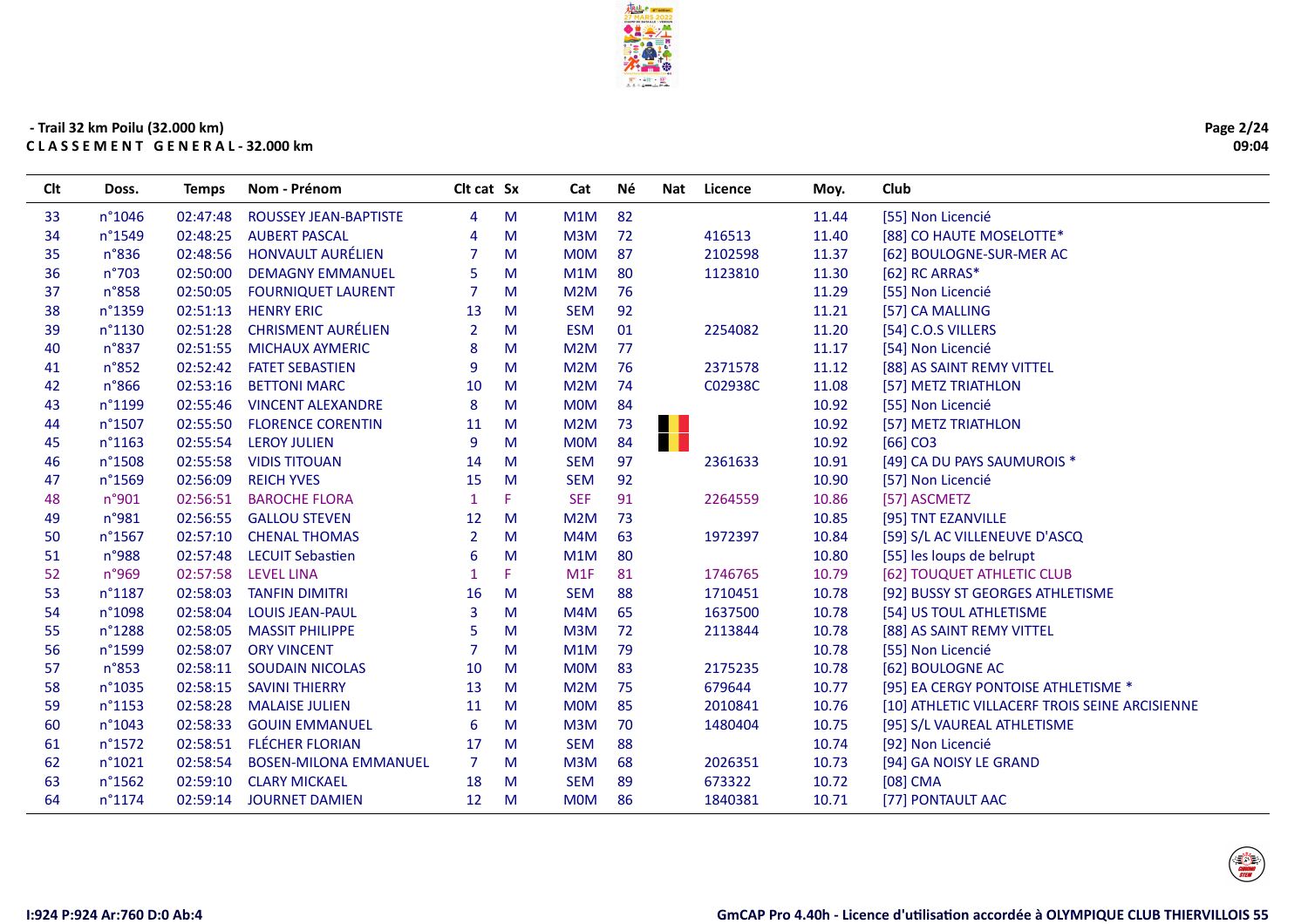

| Page 3/24 |
|-----------|
| 09:04     |

| <b>Clt</b> | Doss.            | <b>Temps</b> | Nom - Prénom                   | Clt cat Sx     |    | Cat              | Né | Nat          | Licence | Moy.  | Club                                    |
|------------|------------------|--------------|--------------------------------|----------------|----|------------------|----|--------------|---------|-------|-----------------------------------------|
| 65         | n°911            | 02:59:59     | <b>JACQUEL RÉMI</b>            | 19             | M  | <b>SEM</b>       | 93 |              |         | 10.67 | [51] PRO TEAM SPORTS                    |
| 66         | n°861            | 03:00:01     | <b>LAGRANGE VINCENT</b>        | 20             | M  | <b>SEM</b>       | 89 |              |         | 10.67 | [57] Non Licencié                       |
| 67         | n°1386           | 03:00:31     | <b>MIRANDA DAVID</b>           | 8              | M  | M1M              | 78 |              |         | 10.64 | [35] CA MALLING                         |
| 68         | n°1449           | 03:00:33     | <b>STOLTZ FRANCIS</b>          | $\overline{4}$ | M  | M4M              | 66 |              |         | 10.63 | [55] AMB                                |
| 69         | $n^{\circ}740$   | 03:00:36     | <b>COLLARD MARC</b>            | 13             | M  | <b>MOM</b>       | 84 | <b>THE R</b> |         | 10.63 | [68] Non Licencié                       |
| 70         | n°1175           | 03:00:39     | <b>BARRELA JEAN-MICHEL</b>     | 8              | M  | M <sub>3</sub> M | 72 |              | 1461919 | 10.63 | [94] PONTAULT AAC                       |
| 71         | n°1271           | 03:01:39     | DA FONCECA THÉO                | 3              | M  | <b>ESM</b>       | 01 |              |         | 10.57 | [08] TEAMJOM                            |
| 72         | n°1550           | 03:01:47     | <b>BIASCH VINCENT</b>          | 9              | M  | M1M              | 80 |              |         | 10.56 | [57] ASC FERCO                          |
| 73         | n°1593           | 03:02:08     | <b>CANNIVÉ ÉLISE</b>           | $\overline{2}$ | F. | <b>SEF</b>       | 93 |              | 108144  | 10.54 | [95] VO2 RIVES DE SEINE                 |
| 74         | n°733            | 03:02:10     | <b>MARTEL SAMUEL</b>           | 14             | M  | M <sub>2</sub> M | 74 |              | 2087406 | 10.54 | [62] BOULOGNE-SUR-MER AC                |
| 75         | n°1524           | 03:02:44     | <b>LAMBERTY JULIEN</b>         | 21             | M  | <b>SEM</b>       | 90 |              |         | 10.51 | $[51]$ RAACE                            |
| 76         | $n^{\circ}$ 1472 | 03:03:11     | <b>DELEDICQ NICOLAS</b>        | $\overline{4}$ | M  | <b>ESM</b>       | 01 |              | 2306545 | 10.48 | [51] ERRANCE REIMS EUROPE CLUB          |
| 77         | n°1311           | 03:03:35     | <b>BARON LUDOVIC</b>           | 22             | M  | <b>SEM</b>       | 88 |              | 2033194 | 10.46 | [88] AS SAINT REMY VITTEL               |
| 78         | n°830            | 03:03:39     | <b>THIEBAULT JEAN-BAPTISTE</b> | 10             | M  | M1M              | 82 |              | 2077851 | 10.45 | [57] AS CHEMINOTS METZ                  |
| 79         | $n^{\circ}$ 1317 | 03:03:51     | <b>SCHERRER ANTHONY</b>        | 14             | M  | <b>MOM</b>       | 86 |              |         | 10.44 | [57] CA MALLING                         |
| 80         | n°1254           | 03:04:06     | <b>AUDEBERT JEAN-PHILIPPE</b>  | 15             | M  | M2M              | 75 |              | 607450  | 10.43 | [77] BUSSY SAINT-GEORGES ATHLÉTISME     |
| 81         | n°718            | 03:04:13     | <b>HANNEQUIN GEROME</b>        | 16             | M  | M <sub>2</sub> M | 75 |              |         | 10.42 | [55] Non Licencié                       |
| 82         | n°1140           | 03:04:48     | <b>HIBLOT MICKAËL</b>          | 11             | M  | M1M              | 81 |              |         | 10.39 | [57] Non Licencié                       |
| 83         | n°1531           | 03:04:57     | <b>POUTHIER ROMAIN</b>         | 23             | M  | <b>SEM</b>       | 96 |              |         | 10.38 | [55] Non Licencié                       |
| 84         | n°1264           | 03:05:04     | <b>MONDÉ CELINE</b>            | $\overline{2}$ | F. | M <sub>1F</sub>  | 80 |              | 1879561 | 10.38 | [77] AVON ATHLÉTISME CLUB               |
| 85         | n°1056           | 03:05:11     | <b>LOHMANN JOFFREY</b>         | 24             | M  | <b>SEM</b>       | 95 |              | 2416475 | 10.37 | [57] ASSA                               |
| 86         | n°924            | 03:05:14     | <b>HILLARD GABRIEL</b>         | 25             | M  | <b>SEM</b>       | 96 |              |         | 10.37 | [54] EMC2                               |
| 87         | n°1590           | 03:06:03     | <b>BRYCHE SÉBASTIEN</b>        | 12             | M  | M1M              | 81 |              | 2228387 | 10.32 | [55] S/L OLYMPIQUE CLUB THIERVILLOIS 55 |
| 88         | n°986            | 03:06:11     | <b>MASSÉ FRÉDÉRIC</b>          | 17             | M  | M <sub>2</sub> M | 76 |              |         | 10.31 | [57] UN ROMAIN DE LA TABLE              |
| 89         | n°1250           | 03:06:11     | <b>DETANTE LAURENT</b>         | 15             | M  | <b>MOM</b>       | 85 |              |         | 10.31 | [51] RAACE                              |
| 90         | n°1018           | 03:06:14     | <b>BERSI HOCINE</b>            | 5              | M  | M4M              | 64 |              | 782989  | 10.31 | [88] S/L SO BRESSAUDE                   |
| 91         | $n^{\circ}764$   | 03:06:16     | <b>PERRONNO KEVIN</b>          | 26             | M  | <b>SEM</b>       | 95 |              |         | 10.31 | [57] Non Licencié                       |
| 92         | n°1402           | 03:06:17     | <b>CLIVOT LAETITIA</b>         | 1              | F  | M <sub>2F</sub>  | 76 |              |         | 10.31 | [10] Non Licencié                       |
| 93         | n°1414           | 03:06:21     | <b>HENRION PATRICK</b>         |                | M  | M5M              | 58 |              |         | 10.30 | [08] Non Licencié                       |
| 94         | n°1618           | 03:06:40     | <b>FABER JULIEN</b>            | 27             | M  | <b>SEM</b>       | 89 |              |         | 10.29 | [55] Non Licencié                       |
| 95         | n°1170           | 03:06:45     | RICHARDOT CHRISTOPHE           | 9              | M  | M <sub>3</sub> M | 68 |              | 448068  | 10.28 | [77] PONTAULT AAC                       |
| 96         | $n^{\circ}1172$  | 03:06:46     | <b>DA SILVA LAETITIA</b>       | 1              | F. | M <sub>3F</sub>  | 72 |              | 1863384 | 10.28 | [77] PONTAULT AAC                       |

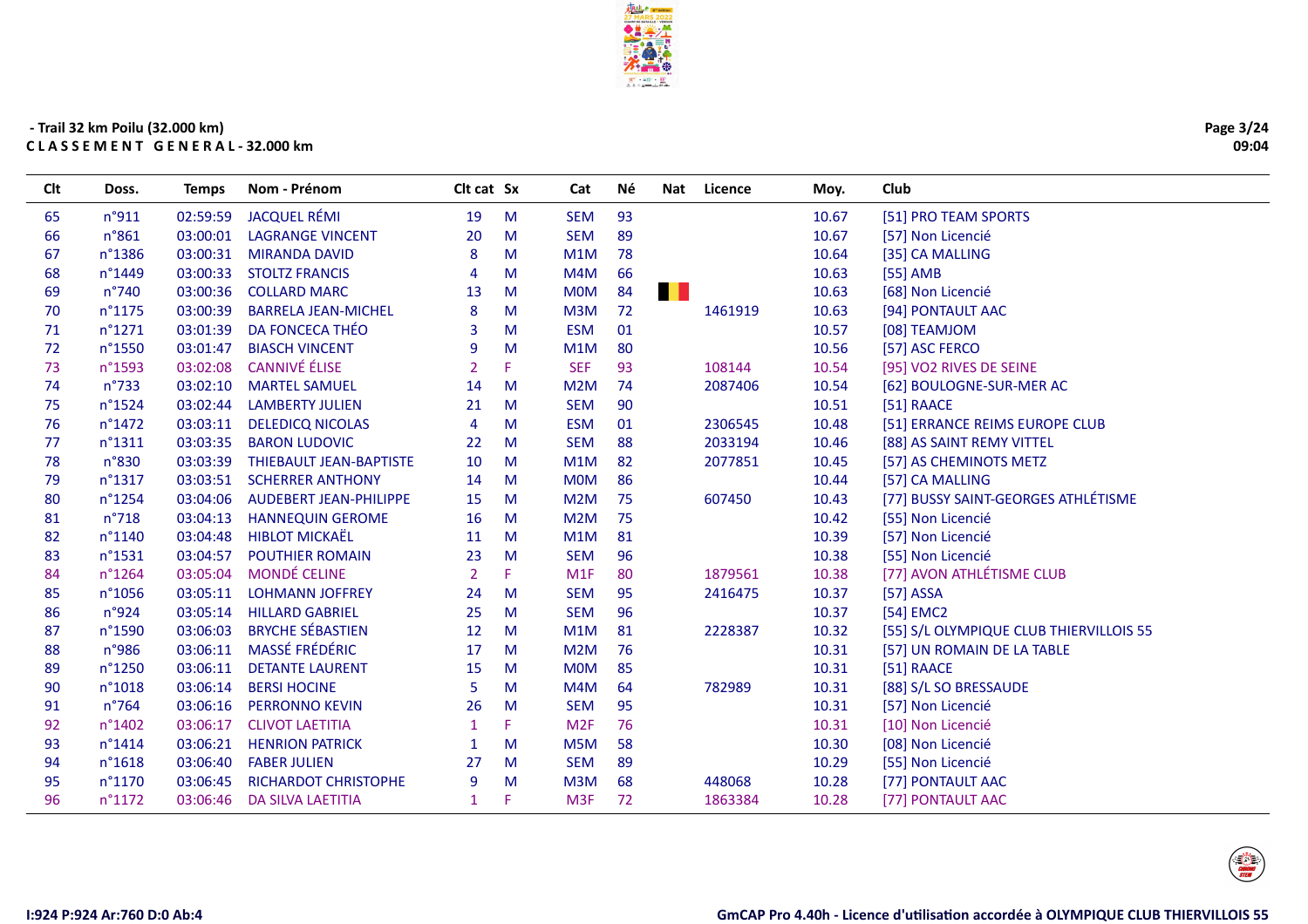

Cat

Né

Nat Licence

Moy.

Club

Clt cat Sx

#### - Trail 32 km Poilu (32.000 km) CLASSEMENT GENERAL-32.000 km

Doss.

**Temps** 

Nom - Prénom

**Clt** 

| 97  | n°942            | 03:06:56 | <b>MOCCI JOSEPH</b>        | 6              | M  | M4M              | 66 |         | 10.27 | [54] Non Licencié                   |
|-----|------------------|----------|----------------------------|----------------|----|------------------|----|---------|-------|-------------------------------------|
| 98  | n°1040           | 03:07:02 | DIDIERJEAN RÉMI            | 28             | M  | <b>SEM</b>       | 99 | 1987879 | 10.27 | [88] S/L CIS ANOULD                 |
| 99  | n°1588           | 03:07:07 | <b>BARRAUD BENEDICT</b>    | 10             | M  | M <sub>3</sub> M | 70 | 1816916 | 10.26 | [57] ATHLETISME METZ METROPOLE*     |
| 100 | $n^{\circ}772$   |          | 03:07:21 LAURENT DYLAN     | 29             | M  | <b>SEM</b>       | 95 | 2419924 | 10.25 | [63] ASPTT CLERMONT ATHLETISME      |
| 101 | n°1521           | 03:08:11 | <b>ROBERT ALAIN</b>        | 11             | M  | M3M              | 70 | 2173204 | 10.20 | [55] GA COMMERCY                    |
| 102 | $n^{\circ}$ 1353 | 03:08:20 | <b>FAUVEL QUENTIN</b>      | 30             | M  | <b>SEM</b>       | 95 |         | 10.19 | [67] Non Licencié                   |
| 103 | n°1044           | 03:08:43 | <b>MARIE VALENTINE</b>     | 3              | F. | <b>SEF</b>       | 89 | 137740  | 10.17 | [89] US JOIGNY                      |
| 104 | $n^{\circ}$ 1462 | 03:08:49 | <b>HENN FLORIAN</b>        | 31             | M  | <b>SEM</b>       | 90 |         | 10.17 | [57] METZ TRIATHLON                 |
| 105 | n°998            | 03:09:00 | <b>VANUXEEM GEOFFREY</b>   | 32             | M  | <b>SEM</b>       | 95 |         | 10.16 | [55] Non Licencié                   |
| 106 | $n^{\circ}1117$  | 03:09:19 | LEFEBVRE RAPHAËL           | 18             | M  | M <sub>2</sub> M | 76 | 2312404 | 10.14 | [77] BUSSY SAINT GEORGES ATHLÉTISME |
| 107 | n°1479           |          | 03:10:21 BECART JEAN-DENIS | 16             | M  | <b>MOM</b>       | 84 |         | 10.09 | [57] VS2M                           |
| 108 | $n^{\circ}1210$  | 03:10:43 | DE BRITO CEDRIC            | 13             | M  | M <sub>1</sub> M | 78 |         | 10.07 | [03] Non Licencié                   |
| 109 | $n^{\circ}1002$  | 03:10:54 | <b>VAXELAIRE PHILIPPE</b>  | 1              | м  | M6M              | 57 | 791215  | 10.06 | [88] S/L SO BRESSAUDE               |
| 110 | $n^{\circ}$ 1481 | 03:10:56 | <b>VENESQUE HUGO</b>       | 33             | M  | <b>SEM</b>       | 99 |         | 10.06 | [55] 3ÈME RHC EDP                   |
| 111 | n°1482           | 03:11:00 | <b>GUMEDZOE WALTER</b>     | 5              | M  | <b>ESM</b>       | 02 |         | 10.05 | [94] 3ÈME RHC EDP                   |
| 112 | n°803            | 03:11:00 | <b>MORTIER NORBERT</b>     | 19             | M  | M <sub>2</sub> M | 73 |         | 10.05 | [49] Non Licencié                   |
| 113 | n°1050           | 03:11:29 | LETERME SYLVAIN            | 34             | M  | <b>SEM</b>       | 90 | 1861995 | 10.03 | [08] AS SOMMER                      |
| 114 | n°1259           | 03:11:29 | <b>BENARD PASCAL</b>       | $\overline{7}$ | M  | M <sub>4</sub> M | 65 | 1540977 | 10.03 | [77] PAYS DE NEMOURS RUNNING TRAIL  |
| 115 | n°1538           | 03:11:34 | <b>FRICKER XAVIER</b>      | 20             | M  | M <sub>2</sub> M | 77 |         | 10.02 | [57] RTT                            |
| 116 | $n^{\circ}$ 1435 | 03:11:56 | SAINT-POL JOËL             | 8              | M  | M4M              | 65 |         | 10.00 | [54] Non Licencié                   |
| 117 | n°1237           | 03:12:12 | <b>GUEPE OLIVIER</b>       | 14             | M  | M1M              | 82 | 2034876 | 9.99  | [08] USCN                           |
| 118 | n°1134           | 03:12:32 | <b>BROYEZ QUENTIN</b>      | 17             | M  | <b>MOM</b>       | 87 |         | 9.97  | [54] Non Licencié                   |
| 119 | $n^{\circ}1135$  | 03:12:48 | <b>MORELLEC LIONEL</b>     | 12             | M  | M3M              | 72 | 1695003 | 9.96  | [36] EA ISSOUDUN                    |
| 120 | n°1539           | 03:13:26 | <b>GROSZ OLIVIER</b>       | 15             | M  | M <sub>1</sub> M | 80 |         | 9.93  | [57] MALLING                        |
| 121 | n°975            | 03:13:48 | <b>MARCHAND FRANCK</b>     | 21             | M  | M2M              | 75 | 2074866 | 9.91  | [54] CAN                            |
| 122 | $n^{\circ}1242$  | 03:13:57 | <b>ANKI YAMINE</b>         | 16             | M  | M <sub>1</sub> M | 79 |         | 9.90  | [57] Non Licencié                   |
| 123 | n°1591           | 03:13:57 | <b>DESCAMPS NICOLAS</b>    | 17             | M  | M1M              | 82 |         | 9.90  | [25] TRILUX                         |
| 124 | n°1298           | 03:14:10 | <b>BRABANT THOMAS</b>      | 18             | M  | M1M              | 81 | 1648726 | 9.89  | [57] E SPORTIVE THIONVILLE-YUTZ     |
| 125 | n°1183           | 03:14:30 | MASSARD MICKAËL            | 19             | M  | M1M              | 80 | 2293975 | 9.87  | [03] S/L MONTLUCON ATHLETISME       |
| 126 | n°1325           | 03:14:32 | <b>TRICLIN PASCAL</b>      | 9              | M  | M4M              | 64 | 2058909 | 9.87  | [83] VOUZIERS OXYGENE               |
| 127 | $n^{\circ}$ 1563 | 03:14:42 | <b>CARTIER DAVID</b>       | 22             | M  | M <sub>2</sub> M | 73 | 2370388 | 9.86  | [55] ASPTT VERDUN/ COOP EMC2        |
| 128 | n°1464           | 03:14:42 | <b>HOJLO PIERRE</b>        | 18             | M  | <b>MOM</b>       | 87 |         | 9.86  | [57] VS2M                           |
|     |                  |          |                            |                |    |                  |    |         |       |                                     |



 $\begin{pmatrix} \frac{1}{\sqrt{2}} \\ \frac{1}{\sqrt{2}} \\ \frac{1}{\sqrt{2}} \\ \frac{1}{\sqrt{2}} \\ \frac{1}{\sqrt{2}} \end{pmatrix}$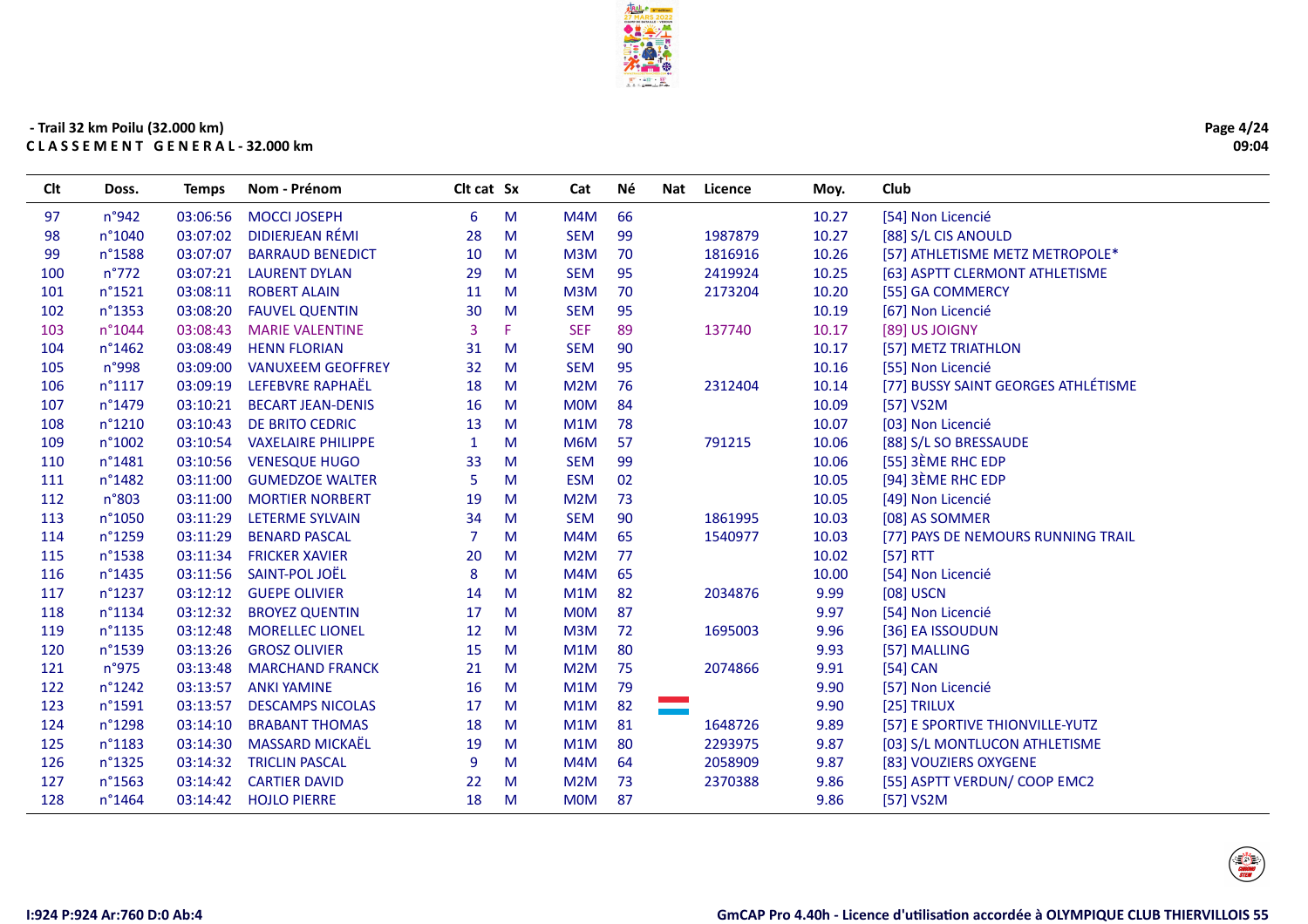

| 76<br>n°957<br>03:15:10<br><b>EVANS MARK</b><br>23<br>M<br>M <sub>2</sub> M<br>9.84<br>[55] Non Licencié<br>85<br>n°1555<br>19<br>M<br><b>MOM</b><br>9.83<br>03:15:19<br><b>CUVELIER CLAUDE</b><br>[57] Non Licencié<br>n°1173<br>F.<br>78<br>03:15:27<br><b>ROCHA JOCELYNE</b><br>3<br>M1F<br>2146904<br>9.82<br>[77] PONTAULT AAC<br>n°1345<br>84<br>03:15:40<br><b>GRAJEZYK THOMAS</b><br>M<br><b>MOM</b><br>9.81<br>[51] VERTITRAIL<br>20<br>n°782<br>[55] S/L CO SAINT-DIZIER<br>03:15:56<br><b>SIEGENFUHR LOUIS</b><br>20<br>M<br>M1M<br>81<br>1376952<br>9.80<br>97<br>n°1433<br>03:16:02<br><b>RABINEAU JOSEPH</b><br>35<br>M<br><b>SEM</b><br>9.79<br>[49] Non Licencié<br><b>GUEDRA JÉRÔME</b><br>n°1434<br>03:16:08<br><b>MOM</b><br>85<br>9.79<br>[51] Non Licencié<br>21<br>M<br>$n^{\circ}$ 1441<br>03:16:08<br><b>JOURET ARTHUR</b><br><b>ESM</b><br>$00\,$<br>9.79<br>[02] ATHLETIC CLUB BUCY LES PIERREPONT<br>6<br>M<br>2118169<br>n°1535<br>03:16:10<br><b>SIROT CHRISTOPHE</b><br>M<br>M3M<br>70<br>9.79<br>13<br>1818601<br>[88] TR AILLEURS<br>n°1270<br><b>AUBRY BRUNO</b><br>M4M<br>63<br>03:16:10<br>10<br>M<br>9.79<br>[51] Non Licencié<br>$n^{\circ}707$<br>22<br>M<br><b>MOM</b><br>85<br>9.78<br>03:16:17<br><b>COLLIN DEREK</b><br>1836992<br>[20] LUCCIANA ATLETISMU<br>n°1052<br>03:16:25<br>36<br>M<br><b>SEM</b><br>93<br>9.78<br><b>FERY ALEXANDRE</b><br>[57] AMANVILLERS VTT<br>n°1312<br>03:16:29<br>M1M<br>79<br>9.77<br><b>[57] ARUN</b><br><b>VOGEL LAURENT</b><br>21<br>M<br>n°1094<br>M<br>M4M<br>67<br>9.77<br>03:16:35<br><b>FRANCOIS LAURENT</b><br>11<br>40351408<br>[55] ASPTT VERDUN<br>n°824<br><b>LANIEZ ANTOINE</b><br>M<br>M1M<br>80<br>9.76<br>[57] Non Licencié<br>03:16:43<br>22<br>78<br>$[25]$ THD<br>n°1082<br>03:16:47<br><b>MOAL MARC</b><br>23<br>M<br>M1M<br>9.76<br>[55] LE GRAS C'EST LA VIE (LGCLV)<br>$n^{\circ}$ 1319<br>03:16:52<br><b>TRENDA MATTHIAS</b><br>23<br>M<br><b>MOM</b><br>85<br>9.75<br>. .<br>89<br>[54] MICHEL SIMÉON<br><b>SEM</b><br>9.75<br>n°1519<br>03:16:55<br><b>SIMEON MICHAEL</b><br>37<br>M<br>86<br>$n^{\circ}$ 1413<br>03:16:59<br><b>GAMARDE MICHAEL</b><br>M<br><b>MOM</b><br>9.75<br>[57] Non Licencié<br>24<br>$n^{\circ}1171$<br>F.<br>M1F<br>82<br>9.74<br>03:17:10<br><b>CHEVRIOT VIRGINIE</b><br>2010618<br>[77] PONTAULT AAC<br>4<br><b>FRÉDÉRIC CHLEFFER</b><br>n°1320<br>03:18:02<br>M<br>79<br>9.70<br>[57] EMC2<br>24<br>M1M<br>n°799<br>03:18:05<br><b>TREGOAT NATHALIE</b><br>F.<br><b>SEF</b><br>89<br>9.69<br>[54] Non Licencié<br>4<br>$n^{\circ}797$<br>03:18:11<br>M1M<br>79<br>9.69<br>[55] VERDUN MEUSE TRIATHLON<br><b>FRANZOI ALEXANDRE</b><br>25<br>M<br>91<br>n°1042<br>03:18:13<br><b>GRANDHAY LAURENT</b><br>38<br>M<br><b>SEM</b><br>9.69<br>[57] Non Licencié<br>79<br>n°1272<br>03:18:13<br>DA FONCECA JEROME<br>M<br>M1M<br>9.69<br>[08] Non Licencié<br>26<br>n°788<br><b>PONCELET JULIEN</b><br>M<br>87<br>03:18:50<br>25<br><b>MOM</b><br>9.66<br>[57] Non Licencié<br><b>GONÇALVES KÉVIN</b><br>n°946<br>97<br>03:18:55<br>39<br>M<br><b>SEM</b><br>40870017<br>9.65<br>[55] ASPTT VERDUN<br>03:19:25<br><b>KRUSZEWSKI TEDDY</b><br>83<br>9.63<br>$n^{\circ}1126$<br>26<br>M<br><b>MOM</b><br>[57] Non Licencié<br><b>BRANDENBURGER STÉPHANE</b><br>n°1256<br>03:19:35<br>M<br>71<br>14<br>M3M<br>9.62<br>[57] RUN TC<br>PELLERIN JOËL<br>72<br>n°1548<br>03:19:40<br>M<br>M3M<br>9.62<br>15<br>[51] Non Licencié<br>n°1574<br>03:19:50<br><b>ECCLESIA ANTHONY</b><br>27<br>M<br><b>MOM</b><br>83<br>1677389<br>9.61<br>[08] SOMMER<br><b>VAUDÉ ROMAIN</b><br>$n^{\circ}1608$<br>03:20:11<br>40<br><b>SEM</b><br>88<br>9.59<br>160<br>M<br>[51] Non Licencié | <b>Clt</b> | Doss. | <b>Temps</b> | Nom - Prénom | Clt cat Sx | Cat | Né | Nat | Licence | Moy. | Club |
|---------------------------------------------------------------------------------------------------------------------------------------------------------------------------------------------------------------------------------------------------------------------------------------------------------------------------------------------------------------------------------------------------------------------------------------------------------------------------------------------------------------------------------------------------------------------------------------------------------------------------------------------------------------------------------------------------------------------------------------------------------------------------------------------------------------------------------------------------------------------------------------------------------------------------------------------------------------------------------------------------------------------------------------------------------------------------------------------------------------------------------------------------------------------------------------------------------------------------------------------------------------------------------------------------------------------------------------------------------------------------------------------------------------------------------------------------------------------------------------------------------------------------------------------------------------------------------------------------------------------------------------------------------------------------------------------------------------------------------------------------------------------------------------------------------------------------------------------------------------------------------------------------------------------------------------------------------------------------------------------------------------------------------------------------------------------------------------------------------------------------------------------------------------------------------------------------------------------------------------------------------------------------------------------------------------------------------------------------------------------------------------------------------------------------------------------------------------------------------------------------------------------------------------------------------------------------------------------------------------------------------------------------------------------------------------------------------------------------------------------------------------------------------------------------------------------------------------------------------------------------------------------------------------------------------------------------------------------------------------------------------------------------------------------------------------------------------------------------------------------------------------------------------------------------------------------------------------------------------------------------------------------------------------------------------------------------------------------------------------------------------------------------------------------------------------------------------------------------------------------------------------------------------------------------------------------------------------------------------------------------------------------------------------------------------------------------|------------|-------|--------------|--------------|------------|-----|----|-----|---------|------|------|
|                                                                                                                                                                                                                                                                                                                                                                                                                                                                                                                                                                                                                                                                                                                                                                                                                                                                                                                                                                                                                                                                                                                                                                                                                                                                                                                                                                                                                                                                                                                                                                                                                                                                                                                                                                                                                                                                                                                                                                                                                                                                                                                                                                                                                                                                                                                                                                                                                                                                                                                                                                                                                                                                                                                                                                                                                                                                                                                                                                                                                                                                                                                                                                                                                                                                                                                                                                                                                                                                                                                                                                                                                                                                                                   | 129        |       |              |              |            |     |    |     |         |      |      |
|                                                                                                                                                                                                                                                                                                                                                                                                                                                                                                                                                                                                                                                                                                                                                                                                                                                                                                                                                                                                                                                                                                                                                                                                                                                                                                                                                                                                                                                                                                                                                                                                                                                                                                                                                                                                                                                                                                                                                                                                                                                                                                                                                                                                                                                                                                                                                                                                                                                                                                                                                                                                                                                                                                                                                                                                                                                                                                                                                                                                                                                                                                                                                                                                                                                                                                                                                                                                                                                                                                                                                                                                                                                                                                   | 130        |       |              |              |            |     |    |     |         |      |      |
|                                                                                                                                                                                                                                                                                                                                                                                                                                                                                                                                                                                                                                                                                                                                                                                                                                                                                                                                                                                                                                                                                                                                                                                                                                                                                                                                                                                                                                                                                                                                                                                                                                                                                                                                                                                                                                                                                                                                                                                                                                                                                                                                                                                                                                                                                                                                                                                                                                                                                                                                                                                                                                                                                                                                                                                                                                                                                                                                                                                                                                                                                                                                                                                                                                                                                                                                                                                                                                                                                                                                                                                                                                                                                                   | 131        |       |              |              |            |     |    |     |         |      |      |
|                                                                                                                                                                                                                                                                                                                                                                                                                                                                                                                                                                                                                                                                                                                                                                                                                                                                                                                                                                                                                                                                                                                                                                                                                                                                                                                                                                                                                                                                                                                                                                                                                                                                                                                                                                                                                                                                                                                                                                                                                                                                                                                                                                                                                                                                                                                                                                                                                                                                                                                                                                                                                                                                                                                                                                                                                                                                                                                                                                                                                                                                                                                                                                                                                                                                                                                                                                                                                                                                                                                                                                                                                                                                                                   | 132        |       |              |              |            |     |    |     |         |      |      |
|                                                                                                                                                                                                                                                                                                                                                                                                                                                                                                                                                                                                                                                                                                                                                                                                                                                                                                                                                                                                                                                                                                                                                                                                                                                                                                                                                                                                                                                                                                                                                                                                                                                                                                                                                                                                                                                                                                                                                                                                                                                                                                                                                                                                                                                                                                                                                                                                                                                                                                                                                                                                                                                                                                                                                                                                                                                                                                                                                                                                                                                                                                                                                                                                                                                                                                                                                                                                                                                                                                                                                                                                                                                                                                   | 133        |       |              |              |            |     |    |     |         |      |      |
|                                                                                                                                                                                                                                                                                                                                                                                                                                                                                                                                                                                                                                                                                                                                                                                                                                                                                                                                                                                                                                                                                                                                                                                                                                                                                                                                                                                                                                                                                                                                                                                                                                                                                                                                                                                                                                                                                                                                                                                                                                                                                                                                                                                                                                                                                                                                                                                                                                                                                                                                                                                                                                                                                                                                                                                                                                                                                                                                                                                                                                                                                                                                                                                                                                                                                                                                                                                                                                                                                                                                                                                                                                                                                                   | 134        |       |              |              |            |     |    |     |         |      |      |
|                                                                                                                                                                                                                                                                                                                                                                                                                                                                                                                                                                                                                                                                                                                                                                                                                                                                                                                                                                                                                                                                                                                                                                                                                                                                                                                                                                                                                                                                                                                                                                                                                                                                                                                                                                                                                                                                                                                                                                                                                                                                                                                                                                                                                                                                                                                                                                                                                                                                                                                                                                                                                                                                                                                                                                                                                                                                                                                                                                                                                                                                                                                                                                                                                                                                                                                                                                                                                                                                                                                                                                                                                                                                                                   | 135        |       |              |              |            |     |    |     |         |      |      |
|                                                                                                                                                                                                                                                                                                                                                                                                                                                                                                                                                                                                                                                                                                                                                                                                                                                                                                                                                                                                                                                                                                                                                                                                                                                                                                                                                                                                                                                                                                                                                                                                                                                                                                                                                                                                                                                                                                                                                                                                                                                                                                                                                                                                                                                                                                                                                                                                                                                                                                                                                                                                                                                                                                                                                                                                                                                                                                                                                                                                                                                                                                                                                                                                                                                                                                                                                                                                                                                                                                                                                                                                                                                                                                   | 136        |       |              |              |            |     |    |     |         |      |      |
|                                                                                                                                                                                                                                                                                                                                                                                                                                                                                                                                                                                                                                                                                                                                                                                                                                                                                                                                                                                                                                                                                                                                                                                                                                                                                                                                                                                                                                                                                                                                                                                                                                                                                                                                                                                                                                                                                                                                                                                                                                                                                                                                                                                                                                                                                                                                                                                                                                                                                                                                                                                                                                                                                                                                                                                                                                                                                                                                                                                                                                                                                                                                                                                                                                                                                                                                                                                                                                                                                                                                                                                                                                                                                                   | 137        |       |              |              |            |     |    |     |         |      |      |
|                                                                                                                                                                                                                                                                                                                                                                                                                                                                                                                                                                                                                                                                                                                                                                                                                                                                                                                                                                                                                                                                                                                                                                                                                                                                                                                                                                                                                                                                                                                                                                                                                                                                                                                                                                                                                                                                                                                                                                                                                                                                                                                                                                                                                                                                                                                                                                                                                                                                                                                                                                                                                                                                                                                                                                                                                                                                                                                                                                                                                                                                                                                                                                                                                                                                                                                                                                                                                                                                                                                                                                                                                                                                                                   | 138        |       |              |              |            |     |    |     |         |      |      |
|                                                                                                                                                                                                                                                                                                                                                                                                                                                                                                                                                                                                                                                                                                                                                                                                                                                                                                                                                                                                                                                                                                                                                                                                                                                                                                                                                                                                                                                                                                                                                                                                                                                                                                                                                                                                                                                                                                                                                                                                                                                                                                                                                                                                                                                                                                                                                                                                                                                                                                                                                                                                                                                                                                                                                                                                                                                                                                                                                                                                                                                                                                                                                                                                                                                                                                                                                                                                                                                                                                                                                                                                                                                                                                   | 139        |       |              |              |            |     |    |     |         |      |      |
|                                                                                                                                                                                                                                                                                                                                                                                                                                                                                                                                                                                                                                                                                                                                                                                                                                                                                                                                                                                                                                                                                                                                                                                                                                                                                                                                                                                                                                                                                                                                                                                                                                                                                                                                                                                                                                                                                                                                                                                                                                                                                                                                                                                                                                                                                                                                                                                                                                                                                                                                                                                                                                                                                                                                                                                                                                                                                                                                                                                                                                                                                                                                                                                                                                                                                                                                                                                                                                                                                                                                                                                                                                                                                                   | 140        |       |              |              |            |     |    |     |         |      |      |
|                                                                                                                                                                                                                                                                                                                                                                                                                                                                                                                                                                                                                                                                                                                                                                                                                                                                                                                                                                                                                                                                                                                                                                                                                                                                                                                                                                                                                                                                                                                                                                                                                                                                                                                                                                                                                                                                                                                                                                                                                                                                                                                                                                                                                                                                                                                                                                                                                                                                                                                                                                                                                                                                                                                                                                                                                                                                                                                                                                                                                                                                                                                                                                                                                                                                                                                                                                                                                                                                                                                                                                                                                                                                                                   | 141        |       |              |              |            |     |    |     |         |      |      |
|                                                                                                                                                                                                                                                                                                                                                                                                                                                                                                                                                                                                                                                                                                                                                                                                                                                                                                                                                                                                                                                                                                                                                                                                                                                                                                                                                                                                                                                                                                                                                                                                                                                                                                                                                                                                                                                                                                                                                                                                                                                                                                                                                                                                                                                                                                                                                                                                                                                                                                                                                                                                                                                                                                                                                                                                                                                                                                                                                                                                                                                                                                                                                                                                                                                                                                                                                                                                                                                                                                                                                                                                                                                                                                   | 142        |       |              |              |            |     |    |     |         |      |      |
|                                                                                                                                                                                                                                                                                                                                                                                                                                                                                                                                                                                                                                                                                                                                                                                                                                                                                                                                                                                                                                                                                                                                                                                                                                                                                                                                                                                                                                                                                                                                                                                                                                                                                                                                                                                                                                                                                                                                                                                                                                                                                                                                                                                                                                                                                                                                                                                                                                                                                                                                                                                                                                                                                                                                                                                                                                                                                                                                                                                                                                                                                                                                                                                                                                                                                                                                                                                                                                                                                                                                                                                                                                                                                                   | 143        |       |              |              |            |     |    |     |         |      |      |
|                                                                                                                                                                                                                                                                                                                                                                                                                                                                                                                                                                                                                                                                                                                                                                                                                                                                                                                                                                                                                                                                                                                                                                                                                                                                                                                                                                                                                                                                                                                                                                                                                                                                                                                                                                                                                                                                                                                                                                                                                                                                                                                                                                                                                                                                                                                                                                                                                                                                                                                                                                                                                                                                                                                                                                                                                                                                                                                                                                                                                                                                                                                                                                                                                                                                                                                                                                                                                                                                                                                                                                                                                                                                                                   | 144        |       |              |              |            |     |    |     |         |      |      |
|                                                                                                                                                                                                                                                                                                                                                                                                                                                                                                                                                                                                                                                                                                                                                                                                                                                                                                                                                                                                                                                                                                                                                                                                                                                                                                                                                                                                                                                                                                                                                                                                                                                                                                                                                                                                                                                                                                                                                                                                                                                                                                                                                                                                                                                                                                                                                                                                                                                                                                                                                                                                                                                                                                                                                                                                                                                                                                                                                                                                                                                                                                                                                                                                                                                                                                                                                                                                                                                                                                                                                                                                                                                                                                   | 145        |       |              |              |            |     |    |     |         |      |      |
|                                                                                                                                                                                                                                                                                                                                                                                                                                                                                                                                                                                                                                                                                                                                                                                                                                                                                                                                                                                                                                                                                                                                                                                                                                                                                                                                                                                                                                                                                                                                                                                                                                                                                                                                                                                                                                                                                                                                                                                                                                                                                                                                                                                                                                                                                                                                                                                                                                                                                                                                                                                                                                                                                                                                                                                                                                                                                                                                                                                                                                                                                                                                                                                                                                                                                                                                                                                                                                                                                                                                                                                                                                                                                                   | 146        |       |              |              |            |     |    |     |         |      |      |
|                                                                                                                                                                                                                                                                                                                                                                                                                                                                                                                                                                                                                                                                                                                                                                                                                                                                                                                                                                                                                                                                                                                                                                                                                                                                                                                                                                                                                                                                                                                                                                                                                                                                                                                                                                                                                                                                                                                                                                                                                                                                                                                                                                                                                                                                                                                                                                                                                                                                                                                                                                                                                                                                                                                                                                                                                                                                                                                                                                                                                                                                                                                                                                                                                                                                                                                                                                                                                                                                                                                                                                                                                                                                                                   | 147        |       |              |              |            |     |    |     |         |      |      |
|                                                                                                                                                                                                                                                                                                                                                                                                                                                                                                                                                                                                                                                                                                                                                                                                                                                                                                                                                                                                                                                                                                                                                                                                                                                                                                                                                                                                                                                                                                                                                                                                                                                                                                                                                                                                                                                                                                                                                                                                                                                                                                                                                                                                                                                                                                                                                                                                                                                                                                                                                                                                                                                                                                                                                                                                                                                                                                                                                                                                                                                                                                                                                                                                                                                                                                                                                                                                                                                                                                                                                                                                                                                                                                   | 148        |       |              |              |            |     |    |     |         |      |      |
|                                                                                                                                                                                                                                                                                                                                                                                                                                                                                                                                                                                                                                                                                                                                                                                                                                                                                                                                                                                                                                                                                                                                                                                                                                                                                                                                                                                                                                                                                                                                                                                                                                                                                                                                                                                                                                                                                                                                                                                                                                                                                                                                                                                                                                                                                                                                                                                                                                                                                                                                                                                                                                                                                                                                                                                                                                                                                                                                                                                                                                                                                                                                                                                                                                                                                                                                                                                                                                                                                                                                                                                                                                                                                                   | 149        |       |              |              |            |     |    |     |         |      |      |
|                                                                                                                                                                                                                                                                                                                                                                                                                                                                                                                                                                                                                                                                                                                                                                                                                                                                                                                                                                                                                                                                                                                                                                                                                                                                                                                                                                                                                                                                                                                                                                                                                                                                                                                                                                                                                                                                                                                                                                                                                                                                                                                                                                                                                                                                                                                                                                                                                                                                                                                                                                                                                                                                                                                                                                                                                                                                                                                                                                                                                                                                                                                                                                                                                                                                                                                                                                                                                                                                                                                                                                                                                                                                                                   | 150        |       |              |              |            |     |    |     |         |      |      |
|                                                                                                                                                                                                                                                                                                                                                                                                                                                                                                                                                                                                                                                                                                                                                                                                                                                                                                                                                                                                                                                                                                                                                                                                                                                                                                                                                                                                                                                                                                                                                                                                                                                                                                                                                                                                                                                                                                                                                                                                                                                                                                                                                                                                                                                                                                                                                                                                                                                                                                                                                                                                                                                                                                                                                                                                                                                                                                                                                                                                                                                                                                                                                                                                                                                                                                                                                                                                                                                                                                                                                                                                                                                                                                   | 151        |       |              |              |            |     |    |     |         |      |      |
|                                                                                                                                                                                                                                                                                                                                                                                                                                                                                                                                                                                                                                                                                                                                                                                                                                                                                                                                                                                                                                                                                                                                                                                                                                                                                                                                                                                                                                                                                                                                                                                                                                                                                                                                                                                                                                                                                                                                                                                                                                                                                                                                                                                                                                                                                                                                                                                                                                                                                                                                                                                                                                                                                                                                                                                                                                                                                                                                                                                                                                                                                                                                                                                                                                                                                                                                                                                                                                                                                                                                                                                                                                                                                                   | 152        |       |              |              |            |     |    |     |         |      |      |
|                                                                                                                                                                                                                                                                                                                                                                                                                                                                                                                                                                                                                                                                                                                                                                                                                                                                                                                                                                                                                                                                                                                                                                                                                                                                                                                                                                                                                                                                                                                                                                                                                                                                                                                                                                                                                                                                                                                                                                                                                                                                                                                                                                                                                                                                                                                                                                                                                                                                                                                                                                                                                                                                                                                                                                                                                                                                                                                                                                                                                                                                                                                                                                                                                                                                                                                                                                                                                                                                                                                                                                                                                                                                                                   | 153        |       |              |              |            |     |    |     |         |      |      |
|                                                                                                                                                                                                                                                                                                                                                                                                                                                                                                                                                                                                                                                                                                                                                                                                                                                                                                                                                                                                                                                                                                                                                                                                                                                                                                                                                                                                                                                                                                                                                                                                                                                                                                                                                                                                                                                                                                                                                                                                                                                                                                                                                                                                                                                                                                                                                                                                                                                                                                                                                                                                                                                                                                                                                                                                                                                                                                                                                                                                                                                                                                                                                                                                                                                                                                                                                                                                                                                                                                                                                                                                                                                                                                   | 154        |       |              |              |            |     |    |     |         |      |      |
|                                                                                                                                                                                                                                                                                                                                                                                                                                                                                                                                                                                                                                                                                                                                                                                                                                                                                                                                                                                                                                                                                                                                                                                                                                                                                                                                                                                                                                                                                                                                                                                                                                                                                                                                                                                                                                                                                                                                                                                                                                                                                                                                                                                                                                                                                                                                                                                                                                                                                                                                                                                                                                                                                                                                                                                                                                                                                                                                                                                                                                                                                                                                                                                                                                                                                                                                                                                                                                                                                                                                                                                                                                                                                                   | 155        |       |              |              |            |     |    |     |         |      |      |
|                                                                                                                                                                                                                                                                                                                                                                                                                                                                                                                                                                                                                                                                                                                                                                                                                                                                                                                                                                                                                                                                                                                                                                                                                                                                                                                                                                                                                                                                                                                                                                                                                                                                                                                                                                                                                                                                                                                                                                                                                                                                                                                                                                                                                                                                                                                                                                                                                                                                                                                                                                                                                                                                                                                                                                                                                                                                                                                                                                                                                                                                                                                                                                                                                                                                                                                                                                                                                                                                                                                                                                                                                                                                                                   | 156        |       |              |              |            |     |    |     |         |      |      |
|                                                                                                                                                                                                                                                                                                                                                                                                                                                                                                                                                                                                                                                                                                                                                                                                                                                                                                                                                                                                                                                                                                                                                                                                                                                                                                                                                                                                                                                                                                                                                                                                                                                                                                                                                                                                                                                                                                                                                                                                                                                                                                                                                                                                                                                                                                                                                                                                                                                                                                                                                                                                                                                                                                                                                                                                                                                                                                                                                                                                                                                                                                                                                                                                                                                                                                                                                                                                                                                                                                                                                                                                                                                                                                   | 157        |       |              |              |            |     |    |     |         |      |      |
|                                                                                                                                                                                                                                                                                                                                                                                                                                                                                                                                                                                                                                                                                                                                                                                                                                                                                                                                                                                                                                                                                                                                                                                                                                                                                                                                                                                                                                                                                                                                                                                                                                                                                                                                                                                                                                                                                                                                                                                                                                                                                                                                                                                                                                                                                                                                                                                                                                                                                                                                                                                                                                                                                                                                                                                                                                                                                                                                                                                                                                                                                                                                                                                                                                                                                                                                                                                                                                                                                                                                                                                                                                                                                                   | 158        |       |              |              |            |     |    |     |         |      |      |
|                                                                                                                                                                                                                                                                                                                                                                                                                                                                                                                                                                                                                                                                                                                                                                                                                                                                                                                                                                                                                                                                                                                                                                                                                                                                                                                                                                                                                                                                                                                                                                                                                                                                                                                                                                                                                                                                                                                                                                                                                                                                                                                                                                                                                                                                                                                                                                                                                                                                                                                                                                                                                                                                                                                                                                                                                                                                                                                                                                                                                                                                                                                                                                                                                                                                                                                                                                                                                                                                                                                                                                                                                                                                                                   | 159        |       |              |              |            |     |    |     |         |      |      |
|                                                                                                                                                                                                                                                                                                                                                                                                                                                                                                                                                                                                                                                                                                                                                                                                                                                                                                                                                                                                                                                                                                                                                                                                                                                                                                                                                                                                                                                                                                                                                                                                                                                                                                                                                                                                                                                                                                                                                                                                                                                                                                                                                                                                                                                                                                                                                                                                                                                                                                                                                                                                                                                                                                                                                                                                                                                                                                                                                                                                                                                                                                                                                                                                                                                                                                                                                                                                                                                                                                                                                                                                                                                                                                   |            |       |              |              |            |     |    |     |         |      |      |



Page 5/24 09:04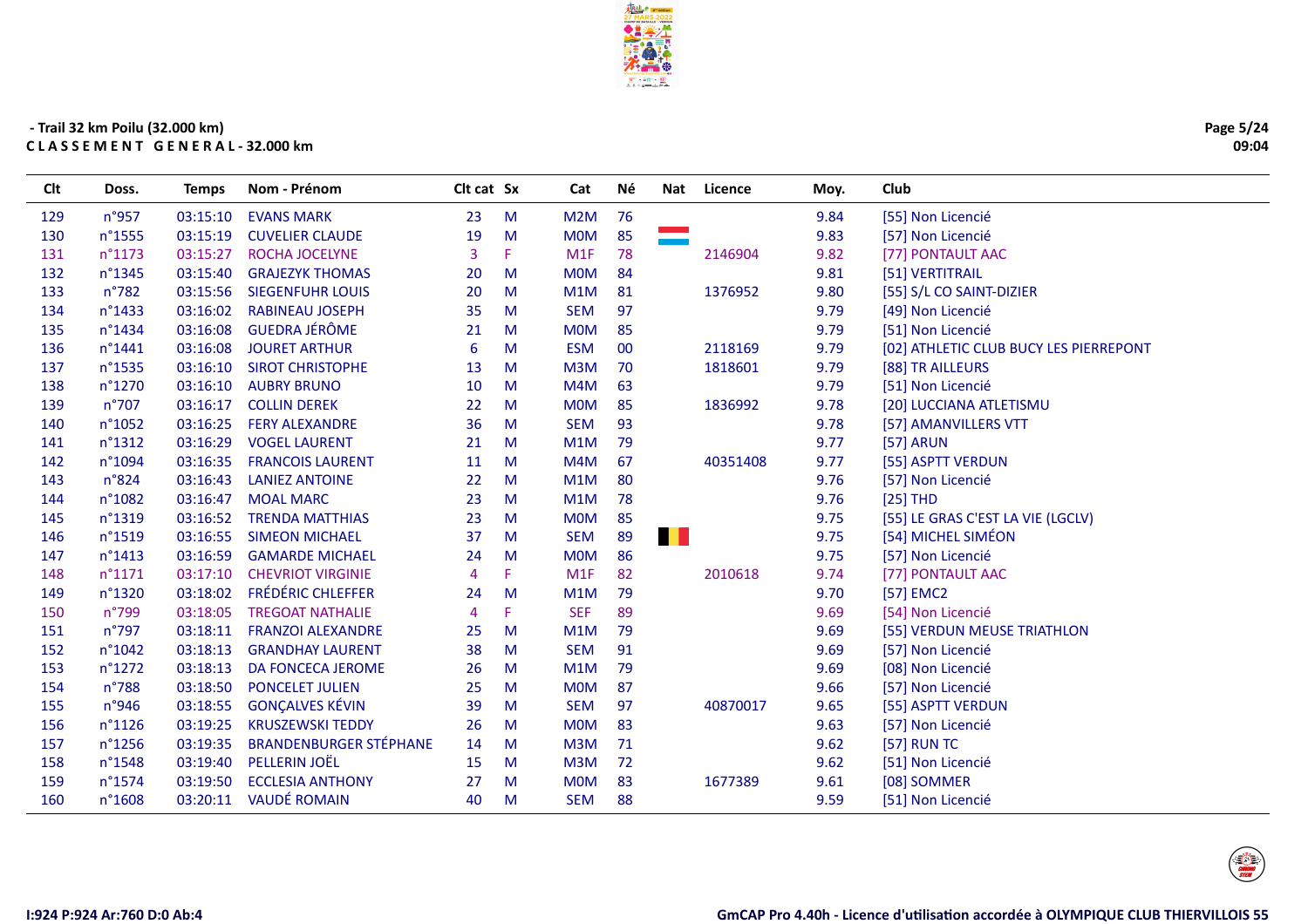

| Page 6/24 |
|-----------|
| 09:04     |

| Clt | Doss.            | <b>Temps</b> | Nom - Prénom                | Clt cat Sx |    | Cat             | Νé |                | Nat Licence | Moy. | Club                                    |
|-----|------------------|--------------|-----------------------------|------------|----|-----------------|----|----------------|-------------|------|-----------------------------------------|
| 161 | n°822            | 03:20:41     | <b>JULIE LEONARD</b>        | -1         | F  | <b>MOF</b>      | 83 |                |             | 9.57 | [57] TEAM TAMALOU                       |
| 162 | n°1401           | 03:20:45     | <b>HARDY FREDERIC</b>       | 27         | M  | M1M             | 78 |                | 2168087     | 9.56 | [54] ATHLETISME METZ METROPOLE*         |
| 163 | n°1198           | 03:21:34     | <b>ZUCCALI NICOLAS</b>      | 28         | M  | M1M             | 81 |                |             | 9.53 | [52] Non Licencié                       |
| 164 | $n^{\circ}847$   | 03:21:41     | <b>HOUBRE SERGE</b>         | 16         | M  | M3M             | 68 |                |             | 9.52 | [57] Non Licencié                       |
| 165 | n°1257           | 03:21:51     | <b>LACROIX MATHIEU</b>      | 28         | M  | <b>MOM</b>      | 84 | $\blacksquare$ |             | 9.51 | [68] Non Licencié                       |
| 166 | n°1138           | 03:21:53     | <b>KURZAWA THIBAUT</b>      | 29         | M  | <b>MOM</b>      | 85 |                |             | 9.51 | [67] AURÉLIE BOCKLER                    |
| 167 | n°811            | 03:21:54     | <b>FEDI JEAN-CHRISTOPHE</b> | 30         | M  | <b>MOM</b>      | 83 |                |             | 9.51 | [54] Non Licencié                       |
| 168 | n°1143           | 03:21:58     | <b>MCDONALD NEILL</b>       | 24         | M  | M2M             | 77 |                |             | 9.51 | [57] Non Licencié                       |
| 169 | n°1596           | 03:22:05     | <b>HELFENSTEIN LÉA</b>      | 5          | F  | <b>SEF</b>      | 95 |                |             | 9.50 | [59] Non Licencié                       |
| 170 | n°1230           | 03:22:09     | <b>DACQUET LAURENT</b>      | 17         | M  | M3M             | 69 |                | 1571113     | 9.50 | [91] VAL D'ORGE ATHLETIC                |
| 171 | n°1573           | 03:22:15     | <b>ORLANDINI LAURENCE</b>   | 2          | F  | M <sub>3F</sub> | 68 |                | 1662464     | 9.49 | [54] C.O.S. VILLERS ATHLETISME          |
| 172 | n°1498           | 03:22:16     | <b>LOUPS MATHIEU</b>        | 41         | M  | <b>SEM</b>      | 89 |                |             | 9.49 | [54] WIN4YOUTH                          |
| 173 | n°1255           | 03:22:17     | <b>MOREAU CLÉMENT</b>       | 42         | M  | <b>SEM</b>      | 91 |                |             | 9.49 | [55] AS HUTIN / THE SPARTIATES SQUAD    |
| 174 | n°1132           | 03:22:17     | <b>KARIM ABDELALI</b>       | 18         | M  | M3M             | 72 |                | 2247830     | 9.49 | [77] BSGA                               |
| 175 | n°1510           | 03:22:18     | <b>DENIS THOMAS</b>         | 43         | M  | <b>SEM</b>      | 90 |                | 1078270     | 9.49 | [82] VOUZIERS OXYGENE                   |
| 176 | $n^{\circ}779$   | 03:22:50     | <b>WACQUANT JÉRÔME</b>      | 31         | M  | <b>MOM</b>      | 84 |                |             | 9.47 | [57] Non Licencié                       |
| 177 | n°1471           | 03:22:54     | <b>HUSSON DAVID</b>         | 29         | M  | M1M             | 81 |                | 2229528     | 9.46 | [69] ENTENTE OUEST LYONNAIS             |
| 178 | n°828            | 03:23:00     | <b>LANAVE FLORENT</b>       | 44         | M  | <b>SEM</b>      | 96 |                |             | 9.46 | [51] Non Licencié                       |
| 179 | n°1109           | 03:23:00     | <b>PROTOY STEPHANE</b>      | 19         | M  | M3M             | 72 |                |             | 9.46 | [55] Non Licencié                       |
| 180 | n°1308           | 03:23:03     | <b>RENAUD CHRISTOPHE</b>    | 20         | M  | M3M             | 71 |                | 1639585     | 9.46 | [55] S/L OLYMPIQUE CLUB THIERVILLOIS 55 |
| 181 | n°749            | 03:23:04     | <b>SCHWALBACH LAURENT</b>   | 25         | M  | M2M             | 75 |                |             | 9.46 | [57] SCHWALBY FAMILY                    |
| 182 | $n^{\circ}1161$  | 03:23:06     | <b>MASSEE JEROME</b>        | 45         | M  | <b>SEM</b>      | 89 |                | 1890032     | 9.45 | [13] AIX ATHLE                          |
| 183 | n°1491           | 03:23:12     | <b>GRUNDHEBER CEDRIC</b>    | 26         | M  | M2M             | 73 |                | 2014096     | 9.45 | [77] PONTAULT AAC                       |
| 184 | n°1393           | 03:23:14     | <b>JACQUOTTE JONATHAN</b>   | 32         | M  | <b>MOM</b>      | 85 |                |             | 9.45 | [54] Non Licencié                       |
| 185 | n°1258           | 03:23:26     | <b>VERDIER HIPPOLYTE</b>    | 46         | M  | <b>SEM</b>      | 94 |                |             | 9.44 | [75] Non Licencié                       |
| 186 | n°880            | 03:23:26     | <b>SAVARY MARIE-LAURE</b>   | 2          | F. | M <sub>2F</sub> | 76 |                |             | 9.44 | [14] Non Licencié                       |
| 187 | n°888            | 03:23:39     | <b>NOREILS JEREMY</b>       | 33         | M  | <b>MOM</b>      | 87 |                |             | 9.43 | [54] Non Licencié                       |
| 188 | $n^{\circ}$ 1525 | 03:23:58     | <b>CAUSTROIS THOMAS</b>     | 27         | M  | M2M             | 76 |                |             | 9.41 | [51] CAUSTROIS THOMAS                   |
| 189 | n°1167           | 03:24:19     | <b>MEDICI CHRISTOPHE</b>    | 34         | M  | <b>MOM</b>      | 83 |                | 2419625     | 9.40 | [57] RUNNING CLUB RIVES DE MOSELLE      |
| 190 | n°1428           | 03:24:38     | <b>KLEIN LIONEL</b>         | 30         | M  | M1M             | 82 |                | 1839262     | 9.38 | [57] E SPORTIVE THIONVILLE-YUTZ         |
| 191 | n°1533           | 03:25:10     | NOIRÉ DAVID                 | 31         | M  | M1M             | 82 |                |             | 9.36 | [54] Non Licencié                       |
| 192 | n°1203           | 03:25:27     | <b>MESOT DAVID</b>          | 28         | M  | M2M             | 73 |                |             | 9.35 | [55] Non Licencié                       |
|     |                  |              |                             |            |    |                 |    |                |             |      |                                         |

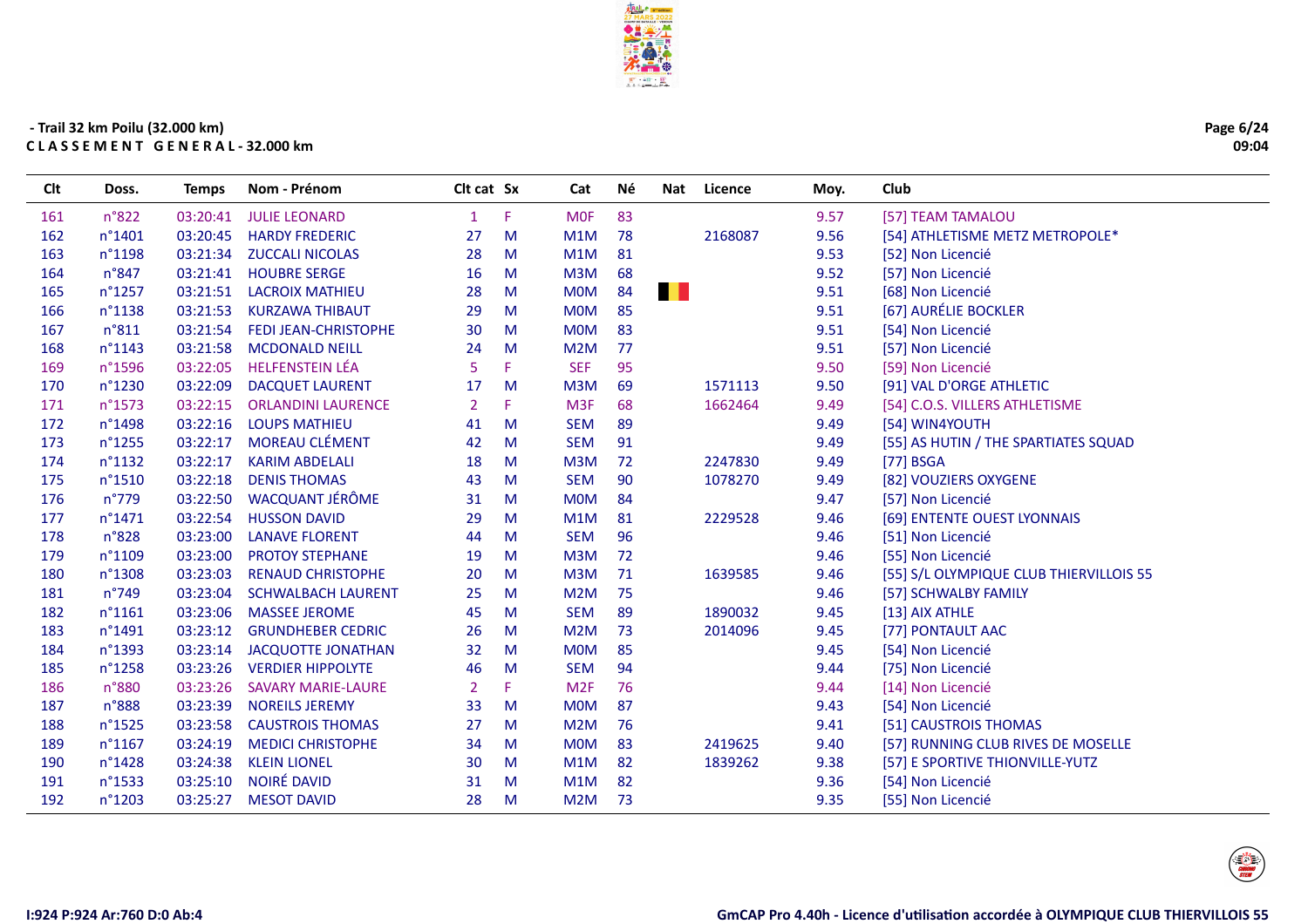

Cat

Né

Nat Licence

Moy.

Club

Clt cat Sx

#### - Trail 32 km Poilu (32.000 km) CLASSEMENT GENERAL-32.000 km

Doss.

**Temps** 

Nom - Prénom

**Clt** 

| 193 | n°872            | 03:25:28 | <b>RETTEL NORBERT</b>     | 2              | M  | M <sub>5</sub> M | 60 | 1823661 | 9.34 | [55] S/L ASPTT VERDUN        |
|-----|------------------|----------|---------------------------|----------------|----|------------------|----|---------|------|------------------------------|
| 194 | n°841            | 03:25:41 | <b>MANNESSIEZ FABIEN</b>  | 35             | M  | <b>MOM</b>       | 85 | 2132288 | 9.34 | [62] BOULOGNE-SUR-MER AC     |
| 195 | $n^{\circ}$ 1506 | 03:25:46 | <b>BECQ NICOLAS</b>       | 36             | M  | <b>MOM</b>       | 87 |         | 9.33 | [54] BRIEY MARATHON          |
| 196 | n°780            | 03:25:46 | <b>SCHWARTZ ARNAUD</b>    | 47             | M  | <b>SEM</b>       | 88 |         | 9.33 | [57] Non Licencié            |
| 197 | n°1597           | 03:25:53 | <b>OSADA ANTOINE</b>      | 48             | M  | <b>SEM</b>       | 98 |         | 9.33 | [80] 86 RUNNING CLUB         |
| 198 | n°1432           | 03:26:21 | <b>TURPIN DAVID</b>       | 21             | M  | M3M              | 71 |         | 9.30 | [76] TOTALENERGIES NORMANDIE |
| 199 | $n^{\circ}825$   | 03:26:25 | <b>HUMBERT GABRIEL</b>    | 32             | M  | M1M              | 79 |         | 9.30 | [57] Non Licencié            |
| 200 | $n^{\circ}1229$  | 03:26:26 | <b>AUMONT FARIDA</b>      | 3              | F. | M <sub>3F</sub>  | 69 | 1225088 | 9.30 | [91] VAL D'ORGE ATHLETIC     |
| 201 | $n^{\circ}$ 1417 | 03:26:29 | ORIGANELLO DOMINIQUE      | 33             | M  | M1M              | 82 |         | 9.30 | [57] CAP ENTRANGE            |
| 202 | $n^{\circ}1112$  | 03:26:40 | <b>ALLARD CHRISTOPHER</b> | 37             | M  | <b>MOM</b>       | 86 |         | 9.29 | [55] TEAM VEOLIA             |
| 203 | n°1391           | 03:27:01 | <b>NGUYEN NICOLAS</b>     | 38             | M  | <b>MOM</b>       | 87 |         | 9.27 | [51] Non Licencié            |
| 204 | n°1537           | 03:27:27 | LENFANT ALEXANDRE         | 29             | M  | M <sub>2</sub> M | 75 |         | 9.26 | $[10]$ JCD                   |
| 205 | n°1484           | 03:27:32 | <b>BARRE AYMERIC</b>      | 49             | M  | <b>SEM</b>       | 94 |         | 9.25 | [75] Non Licencié            |
| 206 | $n^{\circ}1131$  | 03:27:37 | <b>DISCOURS NICOLAS</b>   | 34             | M  | M1M              | 78 | 1883597 | 9.25 | [36] EA ISSOUDUN             |
| 207 | n°928            | 03:27:48 | <b>FICHANT FABIEN</b>     | 22             | M  | M3M              | 72 | 2232511 | 9.24 | [57] AC AMNEVILLE            |
| 208 | n°1557           | 03:28:02 | <b>DUCROCQ ELODIE</b>     | $\overline{2}$ | F  | <b>MOF</b>       | 84 | 1972166 | 9.23 | [62] TOUQUET TRAIL NATURE    |
| 209 | n°984            | 03:28:30 | <b>CLEMENCE CATHERINE</b> | 3              | F  | M <sub>2F</sub>  | 73 | 1082401 | 9.21 | [88] COHM                    |
| 210 | n°1338           | 03:28:32 | PRUZSINA STÉPHANE         | 30             | M  | M <sub>2</sub> M | 74 |         | 9.21 | [57] Non Licencié            |
| 211 | $n^{\circ}776$   | 03:28:43 | <b>CHIOMENTO BRUNO</b>    | 31             | M  | M <sub>2</sub> M | 74 |         | 9.20 | [55] Non Licencié            |
| 212 | n°883            | 03:29:08 | LASSELIN AURÉLIEN         | 39             | M  | <b>MOM</b>       | 87 |         | 9.18 | [57] Non Licencié            |
| 213 | $n^{\circ}$ 1453 | 03:29:27 | <b>SZATMARI OLIVIER</b>   | 35             | M  | M1M              | 78 |         | 9.17 | [54] LE RÉPUBLICAIN LORRAIN  |
| 214 | n°1105           | 03:29:52 | <b>FISCHER TIL</b>        | 50             | M  | <b>SEM</b>       | 98 |         | 9.15 | [63] RLT RODGAU              |
| 215 | n°1239           | 03:30:41 | <b>CHEVALIER JONATHAN</b> | 36             | M  | M1M              | 82 |         | 9.11 | [51] Non Licencié            |
| 216 | $n^{\circ}1278$  | 03:30:47 | <b>BESSEMOULIN PIERRE</b> | 51             | M  | <b>SEM</b>       | 89 |         | 9.11 | [57] Non Licencié            |
| 217 | $n^{\circ}1277$  | 03:30:49 | <b>BESSEMOULIN REMI</b>   | 52             | M  | <b>SEM</b>       | 92 |         | 9.11 | [45] Non Licencié            |
| 218 | $n^{\circ}1141$  | 03:30:50 | <b>CUNY PATRICK</b>       | 37             | M  | M1M              | 81 |         | 9.11 | [57] Non Licencié            |
| 219 | n°860            | 03:31:48 | <b>BARROIS STÉPHANIE</b>  | 3              | F  | <b>MOF</b>       | 84 |         | 9.07 | [10] Non Licencié            |
| 220 | $n^{\circ}$ 1463 | 03:32:35 | <b>SIMONNET THIBAUD</b>   | 53             | M  | <b>SEM</b>       | 91 |         | 9.03 | [10] Non Licencié            |
| 221 | $n^{\circ}$ 1371 | 03:32:44 | <b>JOANNE SÉBASTIEN</b>   | 32             | M  | M <sub>2</sub> M | 75 |         | 9.03 | $[10]$ THD                   |
| 222 | n°999            | 03:32:52 | <b>DEMANGE MICHELLE</b>   | 5              | F. | M1F              | 79 | 1620104 | 9.02 | [88] COHM                    |
| 223 | n°808            | 03:33:10 | LEFEBVRE LOIC             | 23             | M  | M3M              | 69 | 332054  | 9.01 | [51] ERRANCE REIMS           |
| 224 | n°821            | 03:33:22 | <b>SCHNEIDER NICOLAS</b>  | 40             | M  | <b>MOM</b>       | 83 |         | 9.00 | [57] TEAM TAMALOU            |

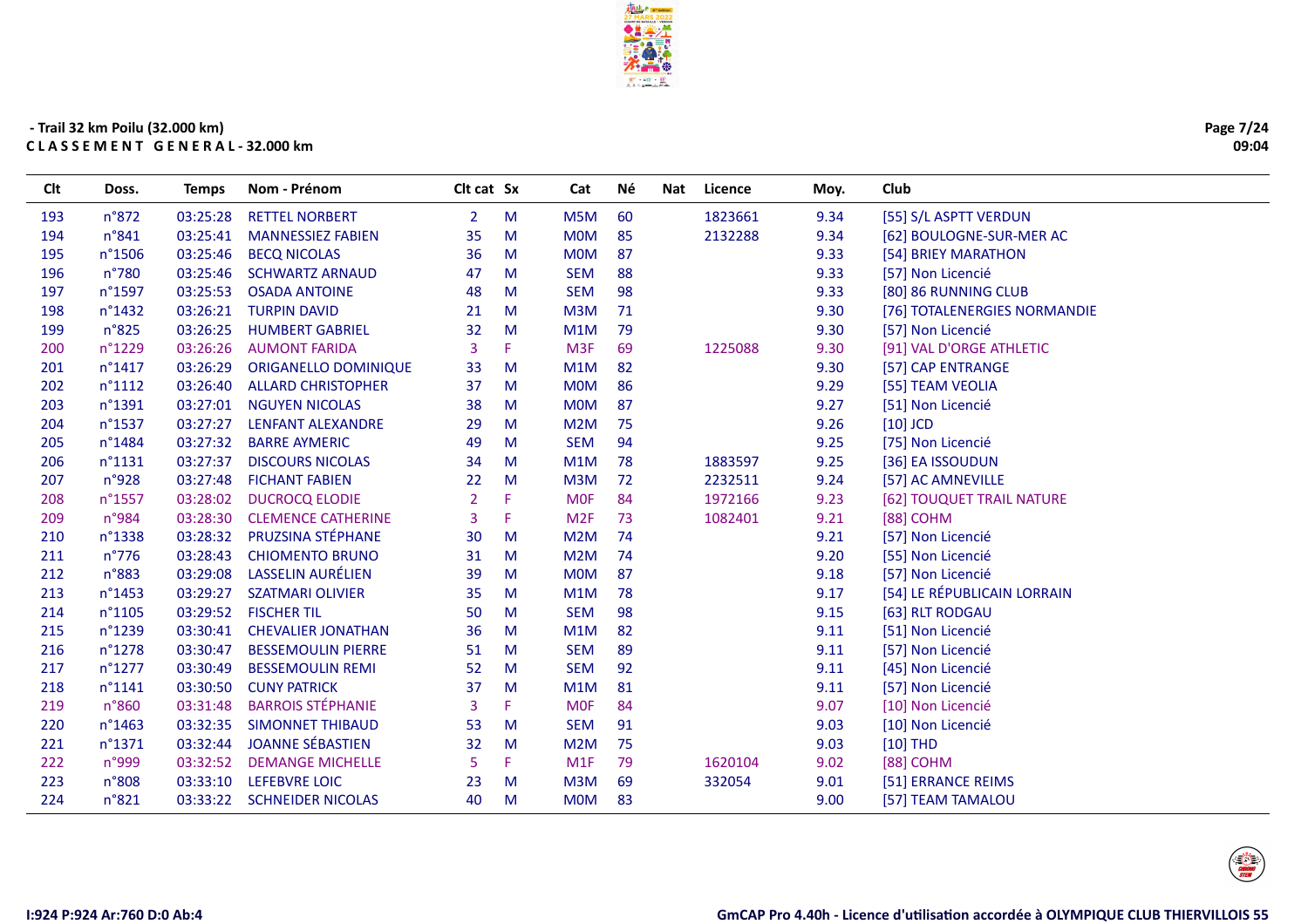

| Page 8/24 |
|-----------|
| 09:04     |

| Clt | Doss.            | <b>Temps</b> | Nom - Prénom                | Clt cat Sx     |    | Cat              | Νé | <b>Nat</b> | Licence | Moy. | Club                               |
|-----|------------------|--------------|-----------------------------|----------------|----|------------------|----|------------|---------|------|------------------------------------|
| 225 | n°1142           | 03:33:32     | <b>TOMASELLI SÉVERINE</b>   | 6              | F. | M <sub>1</sub> F | 78 |            | 1260186 | 8.99 | [88] ES THAON*                     |
| 226 | n°1233           | 03:33:33     | <b>BOUGUETOCH SAID</b>      | 12             | M  | M4M              | 65 |            |         | 8.99 | [90] Non Licencié                  |
| 227 | n°964            | 03:33:33     | <b>GADOT SÉBASTIEN</b>      | 38             | M  | M1M              | 82 |            |         | 8.99 | [25] Non Licencié                  |
| 228 | n°982            | 03:33:38     | <b>BICHAUD CARINE</b>       | $\overline{4}$ | F. | M <sub>3F</sub>  | 72 |            |         | 8.99 | [95] TNT EZANVILLE                 |
| 229 | n°1053           | 03:33:46     | <b>TOUSSAINT THOMAS</b>     | 54             | M  | <b>SEM</b>       | 92 |            |         | 8.98 | [57] AMANVILLERS VTT               |
| 230 | n°1547           | 03:33:49     | <b>GOBERT LAURENT</b>       | 41             | M  | <b>MOM</b>       | 83 |            |         | 8.98 | [51] GOBERT LAURENT                |
| 231 | n°904            | 03:33:57     | <b>LIGIER GRÉGOIRE</b>      | 39             | M  | M1M              | 78 |            |         | 8.97 | [54] Non Licencié                  |
| 232 | n°1586           | 03:34:07     | <b>GRANDJEAN QUENTIN</b>    | 40             | M  | M1M              | 81 | . .        |         | 8.97 | [BE] GTTS                          |
| 233 | n°1355           | 03:34:14     | <b>GUILLAUME CHRISTOPHE</b> | 24             | M  | M3M              | 68 |            |         | 8.96 | [54] Non Licencié                  |
| 234 | n°1587           | 03:34:27     | <b>PAQUIN NICOLAS</b>       | 55             | M  | <b>SEM</b>       | 90 |            |         | 8.95 | [55] SAV HALTÉROPHILIE             |
| 235 | n°1380           | 03:34:34     | <b>JACQUOT SÉBASTIEN</b>    | 42             | M  | <b>MOM</b>       | 85 |            |         | 8.95 | [57] Non Licencié                  |
| 236 | n°927            | 03:34:39     | <b>TROVATO GIUSEPPE</b>     | 13             | M  | M4M              | 67 | . .        |         | 8.95 | [77] JCLUINGNE                     |
| 237 | n°925            | 03:34:50     | <b>BRUNEAU ÉLODIE</b>       | 6              | F. | <b>SEF</b>       | 90 |            |         | 8.94 | [35] MIL PATTES VITRÉ, TEAM BABASS |
| 238 | n°1181           | 03:34:51     | <b>GEROLT FRANCK</b>        | 43             | M  | <b>MOM</b>       | 87 |            |         | 8.94 | [57] Non Licencié                  |
| 239 | n°891            | 03:34:52     | <b>TALLEUX CELINE</b>       | $\overline{7}$ | F. | M1F              | 78 |            | 1895071 | 8.94 | [62] BAC                           |
| 240 | n°1202           | 03:35:07     | <b>KRIST SAMUEL</b>         | 25             | M  | M3M              | 71 |            |         | 8.93 | [57] Non Licencié                  |
| 241 | $n^{\circ}$ 794  | 03:35:15     | LOUIS JÉRÔME                | 26             | M  | M3M              | 72 |            |         | 8.92 | [54] Non Licencié                  |
| 242 | n°1129           | 03:35:15     | <b>LIVET NILS</b>           | 44             | M  | <b>MOM</b>       | 86 |            |         | 8.92 | [57] GREENTEAM                     |
| 243 | $n^{\circ}731$   | 03:35:25     | <b>DROUOT LUC</b>           | 3              | M  | M5M              | 62 |            |         | 8.91 | [52] Non Licencié                  |
| 244 | n°944            | 03:35:32     | <b>SINISCALCO AMAURY</b>    | 56             | M  | <b>SEM</b>       | 90 |            |         | 8.91 | [55] Non Licencié                  |
| 245 | n°1534           | 03:35:36     | <b>MAUGER GÉDÉON</b>        | 57             | M  | <b>SEM</b>       | 90 |            |         | 8.91 | [75] Non Licencié                  |
| 246 | $n^{\circ}834$   | 03:35:42     | <b>DUPOUY FRANÇOIS</b>      | 58             | M  | <b>SEM</b>       | 88 |            |         | 8.90 | [92] Non Licencié                  |
| 247 | $n^{\circ}874$   | 03:35:43     | <b>GALLAIRE JÉRÔME</b>      | 45             | M  | <b>MOM</b>       | 85 |            |         | 8.90 | [88] Non Licencié                  |
| 248 | n°1543           | 03:35:51     | <b>DALMASSO HÉLÈNE</b>      | 8              | F. | M1F              | 80 |            | 1827870 | 8.90 | $[57]$ A2M                         |
| 249 | n°1552           | 03:36:22     | <b>TAILLY MARTIN</b>        | 59             | M  | <b>SEM</b>       | 97 |            |         | 8.87 | [62] 86 RUNNING CLUB               |
| 250 | $n^{\circ}$ 734  | 03:36:30     | <b>HAMARD CECILE</b>        | 9              | F. | M1F              | 79 |            |         | 8.87 | [55] ASPTT VERDUN                  |
| 251 | $n^{\circ}1025$  | 03:36:34     | PICCO GÉRALD                | 41             | M  | M1M              | 80 |            |         | 8.87 | [54] Non Licencié                  |
| 252 | n°1483           | 03:36:34     | <b>TELLIER OLIVIER</b>      | 42             | M  | M1M              | 79 |            |         | 8.87 | [54] Non Licencié                  |
| 253 | n°906            | 03:36:36     | <b>GUILLAUME AURÉLIEN</b>   | 43             | M  | M1M              | 81 |            |         | 8.86 | [57] Non Licencié                  |
| 254 | $n^{\circ}$ 1412 | 03:36:44     | <b>MAUREL ÉRIC</b>          | 4              | M  | M5M              | 62 |            | 124676  | 8.86 | [55] AC CHATEAU THIERRY            |
| 255 | n°1437           | 03:37:25     | <b>RIBEYRON MICHAEL</b>     | 44             | M  | M1M              | 81 |            |         | 8.83 | [54] ELIAN                         |
| 256 | n°1440           | 03:37:26     | <b>VASSEUR JULIEN</b>       | 60             | M  | <b>SEM</b>       | 99 |            |         | 8.83 | [54] Non Licencié                  |
|     |                  |              |                             |                |    |                  |    |            |         |      |                                    |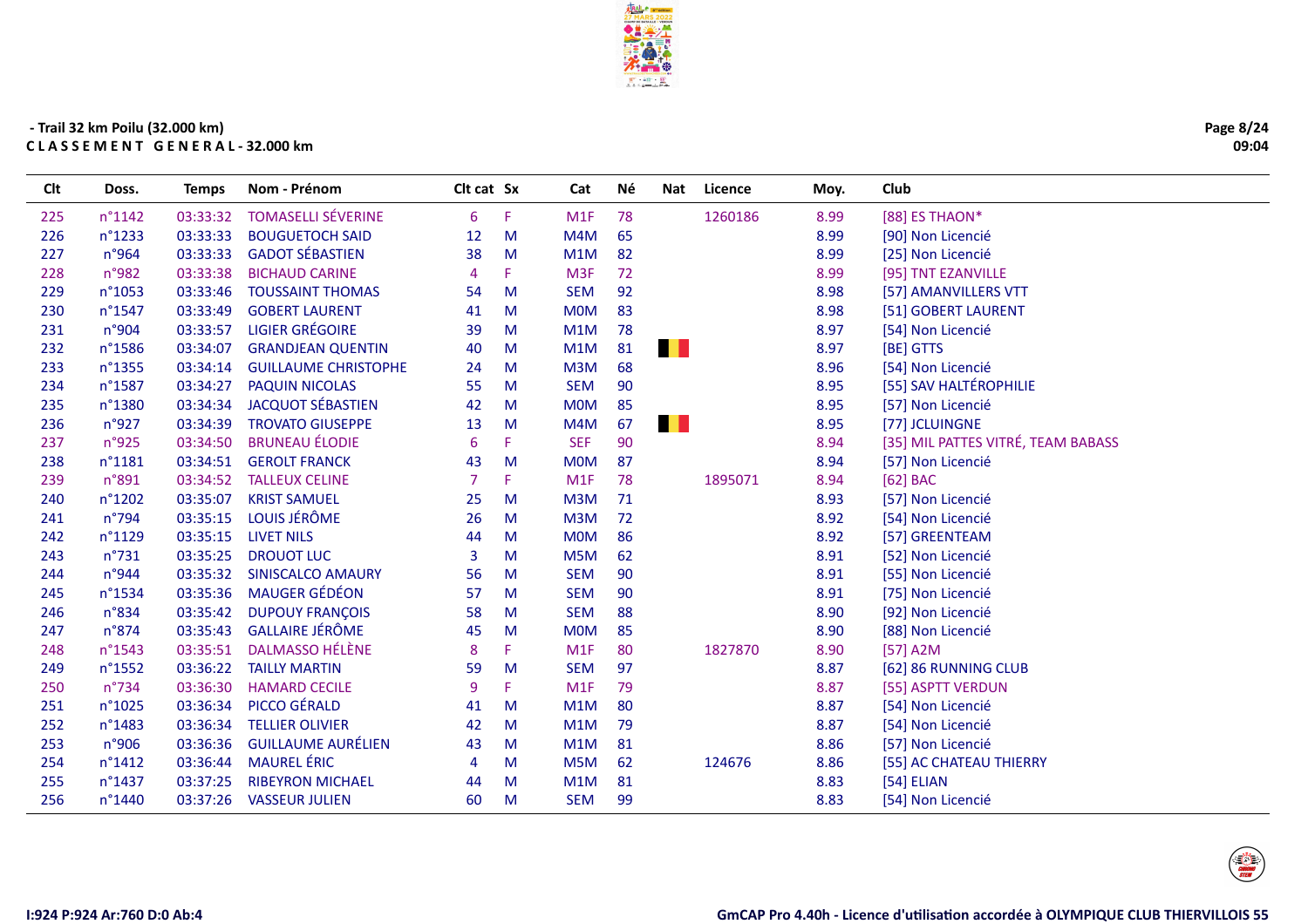

| Page 9/24 |
|-----------|
| 09:04     |

| Clt | Doss.           | Temps    | Nom - Prénom               | Clt cat Sx     |   | Cat              | Né | Nat | Licence | Moy. | Club                                |
|-----|-----------------|----------|----------------------------|----------------|---|------------------|----|-----|---------|------|-------------------------------------|
| 257 | n°955           | 03:37:32 | <b>DEWYNTER CHRISTOPHE</b> | 27             | M | M <sub>3</sub> M | 69 |     | 1204932 | 8.83 | [78] MBDA SPORT ATHLETISME          |
| 258 | $n^{\circ}1214$ | 03:37:39 | <b>SCHMITZ NICOLAS</b>     | 45             | M | M1M              | 79 |     |         | 8.82 | [57] Non Licencié                   |
| 259 | n°805           | 03:37:42 | <b>OUNAS KADER</b>         | 14             | M | M4M              | 66 |     | 2236612 | 8.82 | [52] S/L CO SAINT-DIZIER            |
| 260 | n°1118          | 03:37:48 | <b>DUBOIS HERVÉ</b>        | 15             | M | M4M              | 67 |     |         | 8.82 | [91] ASC BNPP                       |
| 261 | n°1365          | 03:38:09 | <b>BRACCO JEROME</b>       | 46             | M | <b>MOM</b>       | 85 |     |         | 8.80 | [57] CAP ENTRANGE                   |
| 262 | n°1364          | 03:38:10 | <b>FONDEUR THIERRY</b>     | 33             | M | M <sub>2</sub> M | 76 |     |         | 8.80 | $[57]$ CAB                          |
| 263 | n°1454          |          | 03:38:11 OUALI HALIM       | 46             | M | M1M              | 80 |     |         | 8.80 | [54] LE RÉPUBLICAIN LORRAIN         |
| 264 | n°1585          | 03:38:14 | <b>ALBERT THOMAS</b>       | 61             | M | <b>SEM</b>       | 91 |     |         | 8.80 | [01] Non Licencié                   |
| 265 | $n^{\circ}763$  | 03:38:30 | <b>TOUSSAINT LAURENT</b>   | 34             | M | M2M              | 74 |     | 1681118 | 8.79 | [57] RUNNING CLUB RIVES DE MOSELLE  |
| 266 | n°1291          | 03:38:33 | <b>VINCENT MURIEL</b>      | 5              | F | M <sub>3F</sub>  | 72 |     |         | 8.79 | [54] C.O.S. VILLERS ATHLETISME      |
| 267 | n°1235          | 03:38:34 | <b>VANCON DAVID</b>        | 35             | M | M <sub>2</sub> M | 74 |     | 1989634 | 8.78 | [54] COS VILLERS ATHLETISME         |
| 268 | n°1070          | 03:38:35 | <b>LEITE CHRISTIAN</b>     | 36             | M | M <sub>2</sub> M | 77 |     | 1903467 | 8.78 | [52] S/L CO SAINT-DIZIER            |
| 269 | $n^{\circ}$ 746 | 03:38:36 | <b>BERNEDE RÉMY</b>        | 47             | M | <b>MOM</b>       | 84 |     |         | 8.78 | [57] Non Licencié                   |
| 270 | $n^{\circ}765$  | 03:38:42 | <b>PIERRON FLORENT</b>     | 47             | M | M1M              | 82 |     | 1652322 | 8.78 | [57] RCRM                           |
| 271 | n°1616          | 03:38:45 | <b>BONIFACE DORIAN</b>     | 62             | M | <b>SEM</b>       | 98 |     |         | 8.78 | [08] Non Licencié                   |
| 272 | n°1337          | 03:38:52 | <b>JOBARD SYLVAIN</b>      | 48             | M | M1M              | 80 |     | 2394704 | 8.77 | [52] S/L CO SAINT-DIZIER            |
| 273 | n°1133          | 03:39:19 | <b>BROYEZ FLORIAN</b>      | 48             | M | <b>MOM</b>       | 83 |     |         | 8.75 | [68] Non Licencié                   |
| 274 | n°1158          | 03:39:34 | <b>BRIZION MANUEL</b>      | 37             | M | M2M              | 77 |     |         | 8.74 | [55] Non Licencié                   |
| 275 | n°1273          | 03:39:49 | <b>DOYEN LIONEL</b>        | 28             | M | M3M              | 69 |     |         | 8.74 | [55] VERDUN MEUSE TRIATHLON         |
| 276 | n°846           | 03:40:02 | <b>HERNANDO GERALD</b>     | 38             | M | M <sub>2</sub> M | 77 |     |         | 8.73 | [54] Non Licencié                   |
| 277 | n°800           | 03:40:04 | <b>CHAMPAGNE HELENE</b>    | $\overline{4}$ | F | <b>MOF</b>       | 86 |     |         | 8.72 | [51] RUN FOR M                      |
| 278 | n°1503          | 03:40:07 | <b>SCHATZ FRÉDÉRIC</b>     | 49             | M | M1M              | 78 |     |         | 8.72 | [03] Non Licencié                   |
| 279 | n°1527          | 03:40:14 | <b>CLOUTIER SÉBASTIEN</b>  | 39             | M | M <sub>2</sub> M | 75 |     | 1371834 | 8.72 | [08] USCN                           |
| 280 | n°875           |          | 03:40:31 VARIN CHRISTOPHE  | 50             | M | M1M              | 79 |     |         | 8.71 | [55] MCDONALD'S VERDUN              |
| 281 | $n^{\circ}1122$ | 03:40:43 | <b>DORMEYER MICKAEL</b>    | 40             | M | M <sub>2</sub> M | 76 |     |         | 8.70 | [55] TEAM E.LECLERC                 |
| 282 | n°1137          | 03:40:43 | <b>CRUCIFIX JEROME</b>     | 41             | M | M2M              | 74 |     |         | 8.70 | [55] TEAM E.LECLERC                 |
| 283 | n°937           | 03:40:48 | <b>MARCHAND PHILIPPE</b>   | 5              | м | M5M              | 61 |     |         | 8.70 | [14] Non Licencié                   |
| 284 | n°1283          | 03:41:02 | <b>SIATKA YANNICK</b>      | 42             | M | M <sub>2</sub> M | 76 |     |         | 8.69 | [55] S/L GROUPE ATHLETIC COMMERCIEN |
| 285 | n°1309          | 03:41:02 | <b>BOUBEL SANDRA</b>       | $\overline{4}$ | p | M <sub>2F</sub>  | 77 |     |         | 8.69 | [57] NEW SARREBOURG TEAM TRIATHLON  |
| 286 | n°1089          | 03:41:10 | LE BIGOT ARTHUR            | 7              | M | <b>ESM</b>       | 02 |     |         | 8.68 | [51] Non Licencié                   |
| 287 | n°1196          | 03:41:10 | <b>LEA RENAUD</b>          | 51             | M | M1M              | 80 |     |         | 8.68 | [55] Non Licencié                   |
| 288 | n°851           |          | 03:41:11 MONNIER MARTIAL   | 43             | M | M2M              | 76 |     |         | 8.68 | [59] Non Licencié                   |

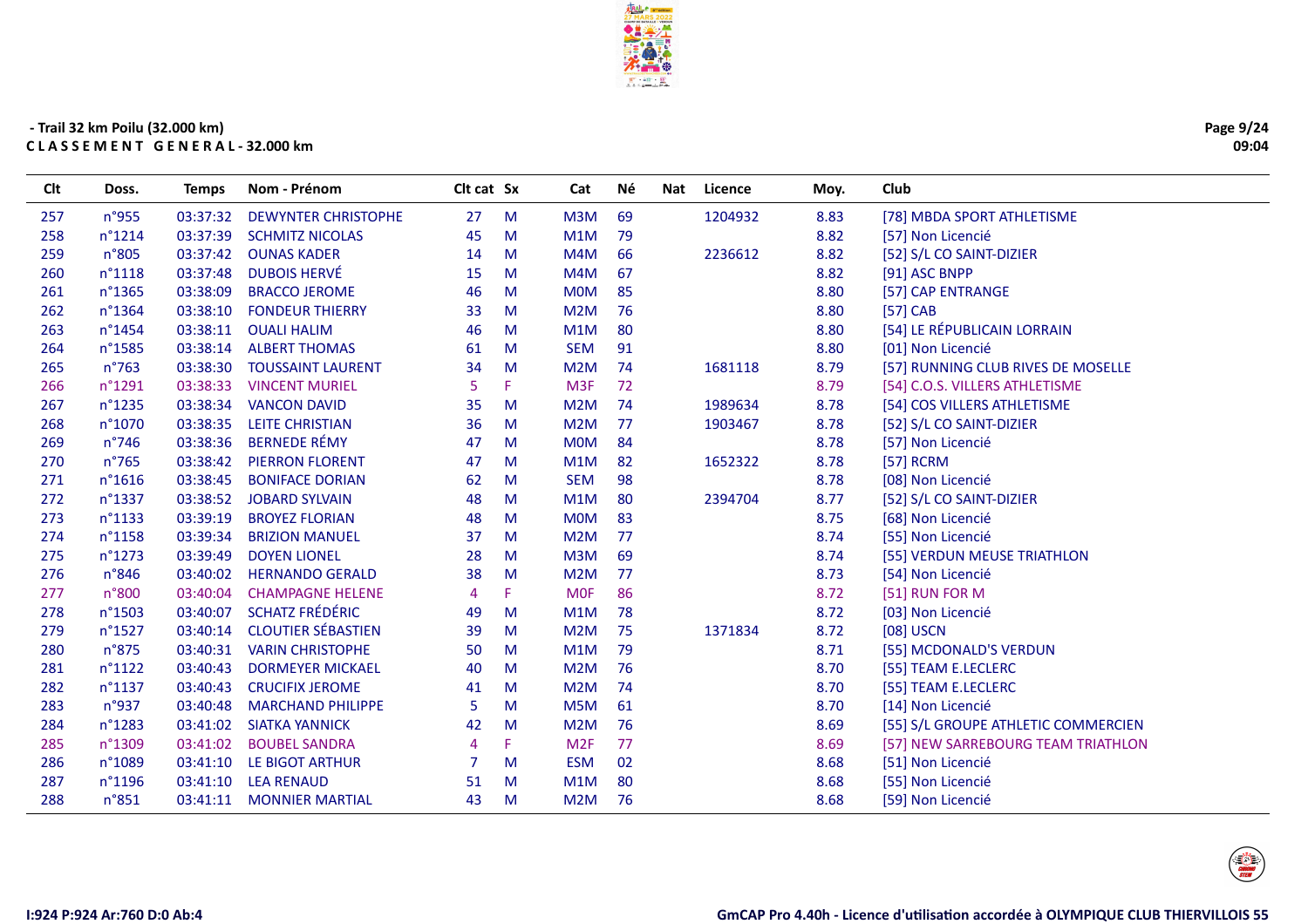

| Page 10/24 |
|------------|
| 09:04      |

| Clt | Doss.            | <b>Temps</b> | Nom - Prénom                 | Clt cat Sx |    | Cat              | Né | Licence<br>Nat | Moy. | Club                                 |
|-----|------------------|--------------|------------------------------|------------|----|------------------|----|----------------|------|--------------------------------------|
| 289 | n°1145           | 03:41:18     | <b>WALCZAK JEROME</b>        | 44         | M  | M <sub>2</sub> M | 77 |                | 8.68 | [10] Non Licencié                    |
| 290 | $n^{\circ}$ 1144 | 03:41:18     | <b>THOMAS CHARLES</b>        | 52         | M  | M1M              | 78 |                | 8.68 | [10] Non Licencié                    |
| 291 | n°1368           | 03:41:24     | <b>WATRIN LUDOVIC</b>        | 16         | M  | M4M              | 65 |                | 8.67 | [55] ASL 39 JARVILLE-LA-MALGRANGE    |
| 292 | n°1204           | 03:41:31     | <b>DOCQUOIS MICHEL</b>       | 29         | M  | M3M              | 70 | 989594         | 8.67 | [77] ATHLE NORDIK TRAIL EN PROVINOIS |
| 293 | $n^{\circ}$ 1541 | 03:41:37     | <b>CHAUSSET MARIAN</b>       | 63         | M  | <b>SEM</b>       | 94 |                | 8.66 | [57] Non Licencié                    |
| 294 | $n^{\circ}$ 1216 | 03:41:40     | <b>NICOLAS PASCAL</b>        | 30         | M  | M3M              | 69 |                | 8.66 | [55] DREAM TEAM 69                   |
| 295 | n°1559           | 03:41:42     | <b>ERMAN PIERRE</b>          | 31         | M  | M3M              | 70 |                | 8.66 | [57] TEAM REDZONE 57                 |
| 296 | n°801            | 03:41:46     | <b>VIGNON FRANÇOIS RÉGIS</b> | 32         | M  | M3M              | 69 | 1292443        | 8.66 | [42] CLUB ATHLÉTIQUE DU ROANNAIS     |
| 297 | $n^{\circ}$ 1517 | 03:41:52     | <b>VALCHER RENAUD</b>        | 49         | M  | <b>MOM</b>       | 87 |                | 8.65 | [52] STE ARTIFIL                     |
| 298 | n°1087           | 03:41:57     | <b>HUET CAMILLE</b>          | 7          | F. | <b>SEF</b>       | 99 | 2272341        | 8.65 | [54] C.O.S. VILLERS ATHLETISME       |
| 299 | $n^{\circ}758$   | 03:42:02     | <b>HUARD PIERRE</b>          | 17         | M  | M4M              | 63 | 1635086        | 8.65 | [57] FENSCH MOSELLE                  |
| 300 | n°1408           | 03:42:26     | <b>VASSE NICOLAS</b>         | 53         | M  | M1M              | 78 | 2268653        | 8.63 | [08] US CHEMINOTS NOUVION SUR MEUSE  |
| 301 | n°940            | 03:42:38     | <b>DULAY MATHEO</b>          | 64         | M  | <b>SEM</b>       | 98 | 2398135        | 8.62 | [54] ACGV                            |
| 302 | n°1490           | 03:42:39     | <b>TROCELLIER PATRICK</b>    | 18         | M  | M4M              | 65 | 192005         | 8.62 | [77] PONTAULT AAC                    |
| 303 | $n^{\circ}1602$  | 03:42:56     | <b>RENAULT JEREMY</b>        | 50         | M  | <b>MOM</b>       | 87 |                | 8.61 | [57] Non Licencié                    |
| 304 | n°1297           | 03:42:58     | <b>CHOPIN MAXIME</b>         | 65         | M  | <b>SEM</b>       | 92 |                | 8.61 | [57] Non Licencié                    |
| 305 | n°1318           | 03:43:03     | <b>MENNECART GREGORY</b>     | 54         | M  | M1M              | 79 |                | 8.61 | [51] ENJOY YOU RUN                   |
| 306 | $n^{\circ}$ 1263 | 03:43:23     | <b>PEDRONI THIERRY</b>       | 45         | M  | M2M              | 74 |                | 8.60 | [51] Non Licencié                    |
| 307 | n°1485           | 03:43:41     | <b>GADRET MADELEINE</b>      | 8          | F. | <b>SEF</b>       | 96 |                | 8.58 | [75] BARRE GADRET                    |
| 308 | $n^{\circ}1115$  | 03:43:42     | <b>ONISZKIEWIEZ VITAL</b>    | 66         | M  | <b>SEM</b>       | 92 |                | 8.58 | [51] TEAM VEOLIA                     |
| 309 | n°1476           | 03:43:56     | <b>FRELET VALENTIN</b>       | 67         | M  | <b>SEM</b>       | 98 |                | 8.57 | [21] Non Licencié                    |
| 310 | $n^{\circ}$ 1465 | 03:43:59     | <b>VIGE GEOFFROY</b>         | 33         | M  | M3M              | 69 | 1394332        | 8.57 | [28] ACLAM                           |
| 311 | n°1544           | 03:44:02     | <b>SCHNEIDER ANNE SOPHIE</b> | 9          | F. | <b>SEF</b>       | 90 | 40556225       | 8.57 | [55] ASPTT VERDUN                    |
| 312 | n°1566           | 03:44:32     | <b>COUDRAI ALAIN</b>         | 19         | M  | M4M              | 64 | 2271824        | 8.55 | [92] CLAMART COURSES SUR ROUTE 92    |
| 313 | n°1084           | 03:44:39     | <b>MORA MARINE</b>           | 10         | F. | <b>SEF</b>       | 89 | 2344106        | 8.55 | $[57]$ A2M                           |
| 314 | n°1313           |              | 03:45:18 SCHWARTZ THOMAS     | 68         | M  | <b>SEM</b>       | 91 |                | 8.52 | [57] Non Licencié                    |
| 315 | $n^{\circ}$ 756  | 03:45:30     | <b>BARBERON GUILLAUME</b>    | 69         | M  | <b>SEM</b>       | 97 |                | 8.51 | [57] Non Licencié                    |
| 316 | n°991            | 03:45:32     | <b>PARIS NADIA</b>           | 5          | F. | M2F              | 74 |                | 8.51 | [57] Non Licencié                    |
| 317 | n°1387           | 03:45:34     | DA CONCEICAO PHILIPPE        | 46         | M  | M2M              | 75 |                | 8.51 | [77] Non Licencié                    |
| 318 | n°912            | 03:45:37     | <b>BRASSIER GUILLAUME</b>    | 55         | M  | M1M              | 81 |                | 8.51 | [93] Non Licencié                    |
| 319 | n°896            | 03:45:40     | <b>BIZE GUILLAUME</b>        | 56         | M  | M1M              | 78 |                | 8.51 | [57] Non Licencié                    |
| 320 | $n^{\circ}$ 1248 | 03:45:43     | <b>CHAPELET ALEXANDRE</b>    | 47         | M  | M2M              | 77 |                | 8.51 | [55] Non Licencié                    |
|     |                  |              |                              |            |    |                  |    |                |      |                                      |

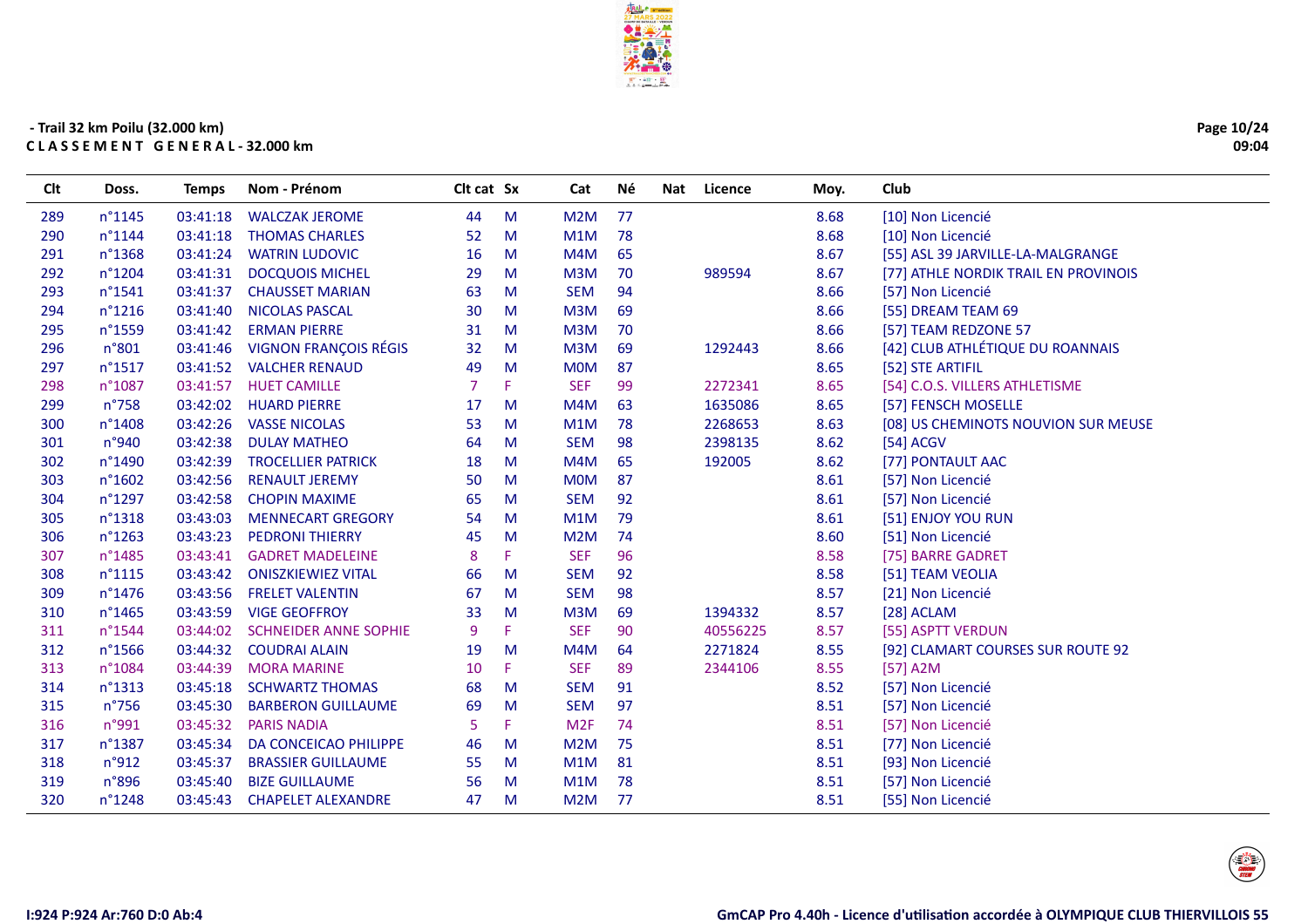

| Page 11/24 |
|------------|
| 09:04      |

| Clt | Doss.           | <b>Temps</b> | Nom - Prénom               | Clt cat Sx     |    | Cat              | Νé | Nat Licence | Moy. | Club                                                        |
|-----|-----------------|--------------|----------------------------|----------------|----|------------------|----|-------------|------|-------------------------------------------------------------|
| 321 | n°902           | 03:45:55     | <b>BAZIN FABIEN</b>        | 34             | M  | M3M              | 70 |             | 8.50 | [57] OXYGENE LAQUENEXY                                      |
| 322 | n°1536          | 03:46:01     | DELUNG MARLÈNE             | 6              | F  | M2F              | 73 | 170007      | 8.49 | [88] TR AILLEURS                                            |
| 323 | n°1197          | 03:46:04     | <b>BRESCH PIERRE-ANDRÉ</b> | 51             | M  | <b>MOM</b>       | 84 | 2014819     | 8.49 | [57] TR AILLEURS                                            |
| 324 | n°985           | 03:46:08     | <b>GOUIN STEPHANE</b>      | 35             | M  | M <sub>3</sub> M | 72 | 652170      | 8.49 | [28] S/L BONNEVAL A.                                        |
| 325 | n°1492          | 03:46:20     | <b>BENDER WALTER</b>       | 57             | M  | M1M              | 78 |             | 8.48 | [51] Non Licencié                                           |
| 326 | n°1236          | 03:46:22     | <b>RIGAUT LAURENT</b>      | 36             | M  | M3M              | 69 |             | 8.48 | [55] Non Licencié                                           |
| 327 | n°1059          | 03:46:27     | <b>BRUCH JONATHAN</b>      | 70             | M  | <b>SEM</b>       | 97 |             | 8.48 | [57] Non Licencié                                           |
| 328 | n°1601          | 03:46:36     | <b>FERAULT TONY</b>        | 58             | M  | M1M              | 81 |             | 8.47 | [77] Non Licencié                                           |
| 329 | n°893           | 03:46:46     | <b>PACZESNY MARC</b>       | 37             | M  | M3M              | 69 | 1511287     | 8.47 | [77] COURIR CESSON - VERT SAINT-DENIS                       |
| 330 | n°1252          | 03:46:55     | <b>BARBIER THIERRY</b>     | 38             | M  | M3M              | 68 |             | 8.46 | $[57]$ RFC                                                  |
| 331 | n°978           | 03:47:28     | <b>GATELLIER ADRIEN</b>    | 71             | M  | <b>SEM</b>       | 90 | 2358460     | 8.44 | [95] S/L VAUREAL ATHLETISME                                 |
| 332 | n°876           | 03:47:32     | <b>ANTOINE JULIEN</b>      | 72             | M  | <b>SEM</b>       | 93 |             | 8.44 | [75] TEAM DAMVIBOV                                          |
| 333 | n°863           | 03:47:35     | LEPAGE THÉOPHILE           | 73             | M  | <b>SEM</b>       | 98 |             | 8.44 | [92] TEAM DAMVIBOV                                          |
| 334 | n°1598          | 03:47:38     | <b>CANEVET VINCENT</b>     | 39             | M  | M3M              | 70 |             | 8.43 | [55] Non Licencié                                           |
| 335 | n°1475          | 03:47:56     | <b>RAMONET GAUTIER</b>     | 59             | M  | M1M              | 79 |             | 8.42 | [57] Non Licencié                                           |
| 336 | n°1007          | 03:48:00     | <b>PAILLARDIN MARC</b>     | 52             | M  | <b>MOM</b>       | 85 |             | 8.42 | [55] Non Licencié                                           |
| 337 | n°987           | 03:48:08     | <b>DENTINGER LAURE</b>     | 10             | F. | M1F              | 82 |             | 8.42 | [57] LET'S DOG                                              |
| 338 | n°1086          | 03:48:10     | <b>PANE MAUD</b>           | 11             |    | <b>SEF</b>       | 88 |             | 8.42 | [57] TRAIL IN WOIPPY                                        |
| 339 | n°1488          | 03:48:14     | <b>COSTE LAURE</b>         | $\overline{7}$ | F  | M <sub>2F</sub>  | 75 | 1664885     | 8.41 | [77] PONTAULT AAC                                           |
| 340 | n°1442          | 03:48:17     | <b>COLOMBE CORALIE</b>     | 11             | F. | M1F              | 81 | 1650296     | 8.41 | [02] ATHLETIC CLUB BUCY LES PIERREPONT                      |
| 341 | n°1039          | 03:48:21     | <b>WOLFART CLAUDE</b>      | 20             | M  | M4M              | 66 |             | 8.41 | [51] Non Licencié                                           |
| 342 | $n^{\circ}873$  | 03:48:31     | <b>RELION FLORIAN</b>      | 60             | M  | M1M              | 81 | 2341881     | 8.40 | [54] ASSOCIATION DES COUREURS DE GONDREVILLE ET VILLEY SAIN |
| 343 | n°990           | 03:48:32     | <b>SIMON CHRISTINE</b>     |                | F. | M4F              | 66 |             | 8.40 | [30] AS COMBAS                                              |
| 344 | $n^{\circ}1615$ | 03:48:34     | <b>BERGER LAURENT</b>      | 48             | M  | M <sub>2</sub> M | 75 |             | 8.40 | [57] Non Licencié                                           |
| 345 | n°972           | 03:48:49     | <b>FOURNY GREGOIRE</b>     | 74             | M  | <b>SEM</b>       | 95 |             | 8.39 | [57] Non Licencié                                           |
| 346 | n°1194          | 03:49:09     | <b>BIGAND MICHEL</b>       | $\overline{2}$ | M  | M6M              | 53 | 1556876     | 8.38 | [77] BUSSY ST GEORGES ATHLETISME                            |
| 347 | n°1388          | 03:49:10     | <b>SURMELY DAMIEN</b>      | 75             | M  | <b>SEM</b>       | 89 |             | 8.38 | [54] SURMELY DAMIEN                                         |
| 348 | n°1457          | 03:49:12     | <b>DOFFAGNE ANTHONY</b>    | 53             | M  | <b>MOM</b>       | 86 |             | 8.38 | [88] Non Licencié                                           |
| 349 | n°1189          | 03:49:12     | <b>ROBIN CHRISTOPHE</b>    | 61             | M  | M1M              | 78 | 1660651     | 8.38 | [03] S/L MONTLUCON ATHLETISME                               |
| 350 | n°1110          | 03:49:13     | <b>BOISSELIER VINCENT</b>  | 62             | M  | M1M              | 82 |             | 8.38 | [52] Non Licencié                                           |
| 351 | n°1604          | 03:49:25     | <b>PHAM FREDERIC</b>       | 49             | M  | M2M              | 76 |             | 8.37 | [57] PCN57                                                  |
| 352 | $n^{\circ}752$  | 03:49:26     | <b>COINUS MIRABELLE</b>    | 12             | F  | <b>SEF</b>       | 96 |             | 8.37 | [57] TEAMOVEAT                                              |

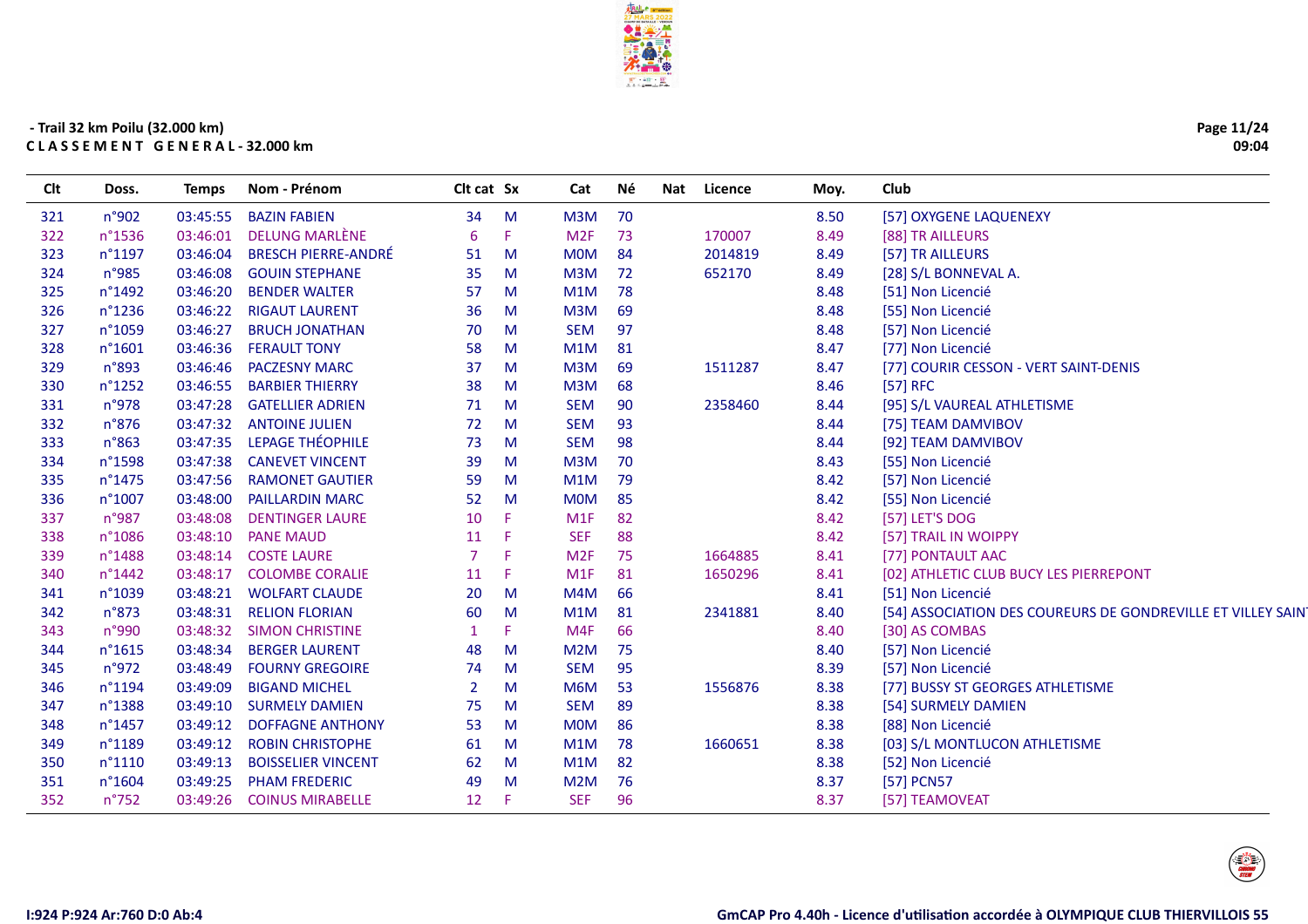

| Page 12/24 |
|------------|
| 09:04      |

| Clt | Doss.            | <b>Temps</b> | Nom - Prénom                   | Clt cat Sx   |    | Cat              | Νé | Nat | Licence | Moy. | Club                                           |
|-----|------------------|--------------|--------------------------------|--------------|----|------------------|----|-----|---------|------|------------------------------------------------|
| 353 | n°1603           | 03:49:28     | <b>WOIRY CÉDRIC</b>            | 63           | M  | M1M              | 79 |     |         | 8.37 | [57] Non Licencié                              |
| 354 | n°935            | 03:49:34     | <b>SIFAOUI BELKACEM</b>        | $\mathbf{1}$ | M  | M7M              | 52 |     |         | 8.36 | [55] Non Licencié                              |
| 355 | $n^{\circ}833$   | 03:49:34     | <b>HUCHARD MARIE-CHRISTINE</b> | 6            | F. | M3F              | 72 |     |         | 8.36 | [51] Non Licencié                              |
| 356 | n°919            | 03:49:46     | <b>ADT JEROME</b>              | 50           | M  | M2M              | 76 |     |         | 8.36 | [94] Non Licencié                              |
| 357 | n°1361           | 03:49:59     | <b>FRANTZ SEBASTIEN</b>        | 76           | M  | <b>SEM</b>       | 95 |     |         | 8.35 | [75] Non Licencié                              |
| 358 | $n^{\circ}1211$  | 03:50:19     | <b>GAUGLER ZOÉ</b>             | 13           | F. | <b>SEF</b>       | 98 |     | 1097519 | 8.34 | [67] ECKBO TEAM                                |
| 359 | $n^{\circ}1212$  | 03:50:20     | <b>SOLD JONATHAN</b>           | 77           | M  | <b>SEM</b>       | 95 |     |         | 8.34 | [67] FR ROHRWILLER                             |
| 360 | n°1515           | 03:50:27     | <b>BLITEK ALAIN</b>            | 21           | M  | M4M              | 64 |     | 2066834 | 8.33 | [02] FOOTING LOISIR GUIGNICOURTOIS ET LAONNAIS |
| 361 | n°1378           | 03:50:28     | <b>MARCHAND YANN</b>           | 64           | M  | M1M              | 81 |     |         | 8.33 | [51] Non Licencié                              |
| 362 | n°1031           | 03:50:32     | <b>VICQUÉRY PHILIPPE</b>       | 22           | M  | M4M              | 63 |     | 995372  | 8.33 | [77] COURIR CESSON VERT SAINT DENIS            |
| 363 | n°1501           | 03:50:56     | <b>NICOLAY TEDDY</b>           | 54           | M  | <b>MOM</b>       | 86 |     | 1968541 | 8.31 | [08] USC NOUVION                               |
| 364 | $n^{\circ}769$   |              | 03:51:06 FLOREK JEAN-SÉBASTIEN | 23           | M  | M <sub>4</sub> M | 65 |     |         | 8.31 | [60] NRC                                       |
| 365 | n°770            | 03:51:09     | <b>CAMUS SYLVIE</b>            | 7            | F. | M3F              | 69 |     |         | 8.31 | [60] NRC                                       |
| 366 | n°1274           | 03:51:29     | <b>DORIE OLIVIER</b>           | 51           | M  | M2M              | 74 |     |         | 8.29 | $[94]$ IGN                                     |
| 367 | n°1419           | 03:51:50     | <b>PERNOT VINCENT</b>          | 78           | M  | <b>SEM</b>       | 93 |     |         | 8.28 | [54] Non Licencié                              |
| 368 | n°958            | 03:51:51     | <b>FRANCOIS BRUNO</b>          | 24           | M  | M4M              | 67 |     | T315309 | 8.28 | [59] Non Licencié                              |
| 369 | n°1369           | 03:51:53     | <b>GENIN GILBERT</b>           | 25           | M  | M4M              | 67 |     |         | 8.28 | [88] Non Licencié                              |
| 370 | $n^{\circ}729$   | 03:52:03     | <b>LEROY ARNAUD</b>            | 65           | M  | M1M              | 78 |     | A46740C | 8.27 | [54] VERDUN MEUSE TRIATHLON                    |
| 371 | n°1581           | 03:52:16     | <b>RICHALET GERARD</b>         | 26           | M  | M4M              | 64 |     |         | 8.27 | [52] Non Licencié                              |
| 372 | n°1577           | 03:52:39     | <b>BECANIER ISABELLE</b>       | 12           | F. | M1F              | 78 |     |         | 8.25 | [57] RTT                                       |
| 373 | $n^{\circ}$ 1556 | 03:52:42     | <b>STROZIK PATRICK</b>         | 27           | M  | M4M              | 64 |     | 1883897 | 8.25 | [08] USCN                                      |
| 374 | n°1451           | 03:52:47     | <b>MARTINEZ DAPHNÉ</b>         | 14           | F. | <b>SEF</b>       | 90 |     |         | 8.25 | [35] Non Licencié                              |
| 375 | n°1452           | 03:52:47     | <b>CHAPUIS PIERRICK</b>        | 79           | M  | <b>SEM</b>       | 91 |     |         | 8.25 | [35] Non Licencié                              |
| 376 | n°914            | 03:52:51     | <b>BECK SAMUEL</b>             | 80           | M  | <b>SEM</b>       | 90 |     |         | 8.25 | [54] Non Licencié                              |
| 377 | n°1220           | 03:52:57     | <b>MARCHAND LAETITIA</b>       | 8            | F. | M2F              | 77 |     | 1125152 | 8.24 | [08] FJEP ATTIGNY COURSE A PIED                |
| 378 | $n^{\circ}716$   | 03:53:02     | <b>LORTAL FRANCK</b>           | 28           | M  | M4M              | 66 |     | 685356  | 8.24 | [62] RC ARRAS*                                 |
| 379 | $n^{\circ}1152$  | 03:53:13     | <b>BARGUIL DAVID</b>           | 66           | M  | M1M              | 80 |     |         | 8.23 | [78] Non Licencié                              |
| 380 | n°1038           | 03:53:14     | <b>LEMAIRE AUDREY</b>          | 13           | F. | M1F              | 82 |     | 756229  | 8.23 | [78] LA JEUNESSE DE CROISSY                    |
| 381 | n°1496           | 03:53:14     | <b>TARDY HERVÉ</b>             | 40           | M  | M3M              | 72 |     |         | 8.23 | $[69]$ RCCS                                    |
| 382 | n°1529           | 03:53:24     | <b>STASZEWSKI ANTHONY</b>      | 55           | M  | <b>MOM</b>       | 86 |     |         | 8.23 | [54] Non Licencié                              |
| 383 | $n^{\circ}761$   | 03:53:24     | <b>ANIER CYNTHIA</b>           | 14           | F. | M1F              | 78 |     |         | 8.23 | [57] FORBACH                                   |
| 384 | n°760            | 03:53:24     | <b>ANIER JEAN-FRANÇOIS</b>     | 67           | M  | M1M              | 79 |     |         | 8.23 | [57] FORBACH                                   |

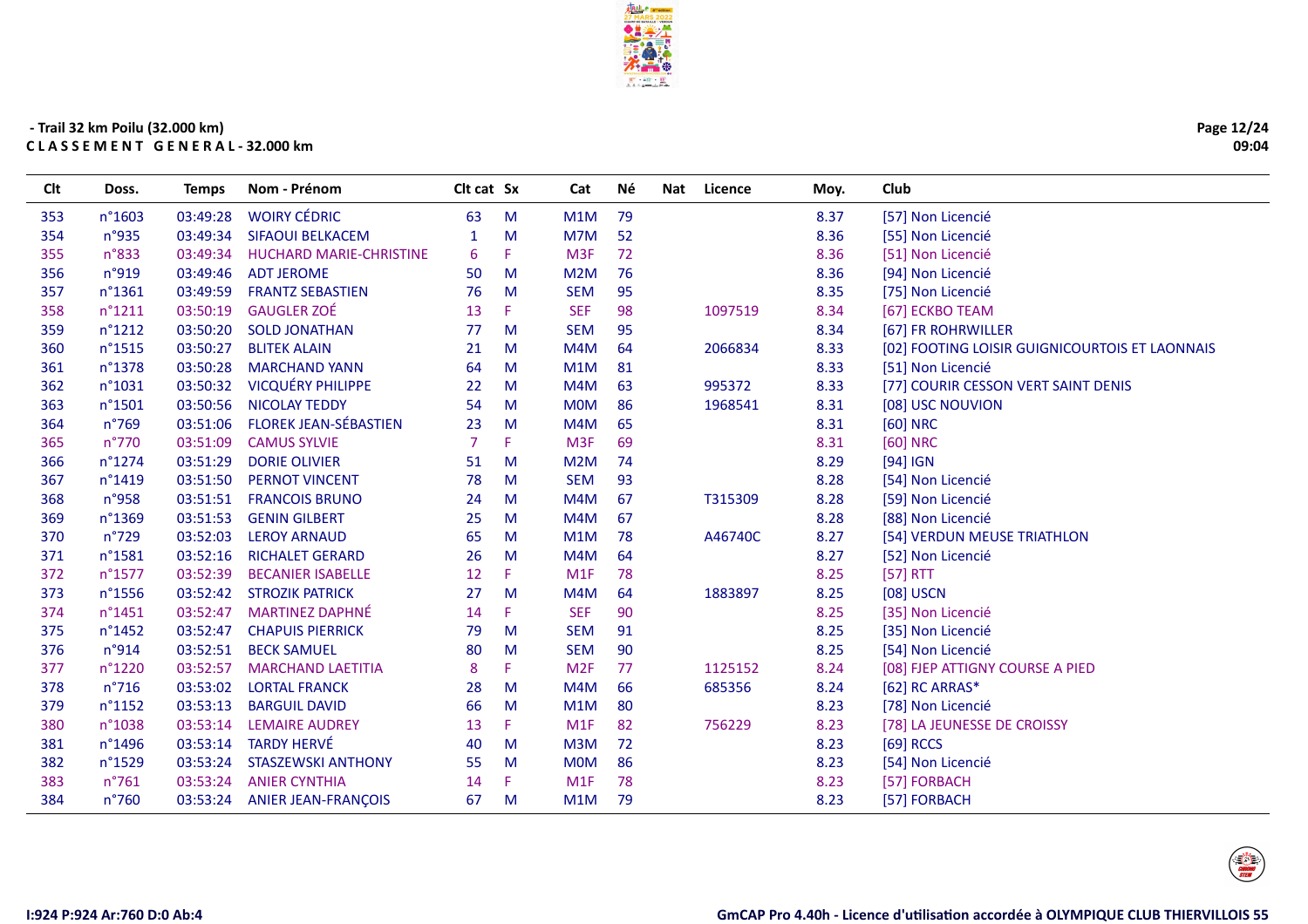

| Page 13/24 |
|------------|
| 09:04      |

| <b>CIt</b> | Doss.            | Temps    | Nom - Prénom                | Cit cat Sx |    | Cat             | Né. | Nat          | Licence      | Moy. | Club                                |
|------------|------------------|----------|-----------------------------|------------|----|-----------------|-----|--------------|--------------|------|-------------------------------------|
| 385        | n°1427           | 03:53:25 | <b>ROBIN BRUNO</b>          | 56         | M  | <b>MOM</b>      | 86  |              |              | 8.23 | [67] Non Licencié                   |
| 386        | n°921            | 03:53:30 | <b>ROCHE NICOLAS</b>        | 68         | M  | M1M             | 82  |              |              | 8.22 | [75] Non Licencié                   |
| 387        | n°1192           | 03:53:31 | <b>SCHOEPPS LUDOVIC</b>     | 81         | M  | <b>SEM</b>      | 92  |              |              | 8.22 | [57] Non Licencié                   |
| 388        | n°1284           | 03:53:44 | <b>MORLOT CLAIRE</b>        | 15         | F  | <b>SEF</b>      | 99  |              |              | 8.21 | [54] COS VILLERS NANCY              |
| 389        | n°1037           | 03:54:06 | <b>DEVROEY VANESSA</b>      | 8          | F  | M <sub>3F</sub> | 72  |              |              | 8.20 | [79] FARMERS CLUB                   |
| 390        | n°1036           | 03:54:07 | <b>BALAND JOHAN</b>         | 52         | M  | M2M             | 74  |              |              | 8.20 | [79] FARMERS CLUB                   |
| 391        | n°1455           | 03:54:12 | <b>FRICKER PHILIPPE</b>     | 41         | M  | M3M             | 69  |              |              | 8.20 | [57] Non Licencié                   |
| 392        | n°1090           | 03:54:49 | <b>MAQUART JEAN-LUC</b>     | 3          | M  | M6M             | 54  |              | 054_95912447 | 8.18 | [54] TOMBLAINE SPORTS LOISIRS       |
| 393        | n°810            | 03:54:51 | <b>ASENCIO SYLVAIN</b>      | 57         | M  | <b>MOM</b>      | 85  |              |              | 8.18 | [69] Non Licencié                   |
| 394        | n°1228           | 03:54:52 | <b>PORROT PATRICIA</b>      | 9          | F  | M <sub>3F</sub> | 70  |              | 1301548      | 8.17 | [91] VAL D'ORGE ATHLETIC            |
| 395        | n°1213           | 03:55:07 | <b>MATHIEU LIONEL</b>       | 29         | M  | M4M             | 67  |              | 1091169      | 8.17 | [08] US CHEMINOTS NOUVION SUR MEUSE |
| 396        | n°1362           | 03:55:16 | <b>FRANTZ THOMAS</b>        | 82         | M  | <b>SEM</b>      | 92  |              |              | 8.16 | [75] Non Licencié                   |
| 397        | n°1016           | 03:55:19 | <b>BENARD BRICE</b>         | 58         | M  | <b>MOM</b>      | 86  |              |              | 8.16 | [55] Non Licencié                   |
| 398        | $n^{\circ}747$   | 03:55:21 | <b>CODIS GILLE</b>          | 42         | M  | M3M             | 71  |              | 1903959      | 8.16 | [69] ENTENTE OUEST LYONNAIS         |
| 399        | n°1287           | 03:55:44 | <b>DELHAYE JEAN-FABIEN</b>  | 6          | M  | M5M             | 61  |              | 536123       | 8.15 | [77] BUSSY ST GEORGES ATHLETISME    |
| 400        | n°1468           | 03:55:44 | <b>RONGVAUX BERNARD</b>     | 7          | M  | M5M             | 60  | <b>THE R</b> |              | 8.14 | [67] SUDOLUX                        |
| 401        | n°1335           | 03:55:50 | <b>GRANGER AURELIE</b>      | 15         | F. | M1F             | 80  |              | 2079173      | 8.14 | [49] CA DU PAYS SAUMUROIS *         |
| 402        | n°1282           | 03:56:02 | <b>PERARD GUILLAUME</b>     | 59         | M  | <b>MOM</b>      | 85  |              |              | 8.13 | [55] Non Licencié                   |
| 403        | n°1564           | 03:56:16 | <b>PONCE PASCALE</b>        | 9          | F  | M <sub>2F</sub> | 77  |              |              | 8.13 | [62] TEAM TRAIL LENSOISE            |
| 404        | $n^{\circ}$ 1346 | 03:56:17 | <b>CODRON ARNAUD</b>        | 43         | M  | M3M             | 71  |              |              | 8.13 | [59] Non Licencié                   |
| 405        | n°1469           | 03:56:21 | <b>GAY EMILIEN</b>          | 83         | M  | <b>SEM</b>      | 93  |              |              | 8.12 | [54] BNP PARIBAS                    |
| 406        | n°1219           | 03:56:22 | <b>VINCENT MATHIEU</b>      | 69         | M  | M1M             | 80  |              |              | 8.12 | [10] Non Licencié                   |
| 407        | n°1513           | 03:56:23 | <b>GAILLET ALEXANDRE</b>    | 84         | M  | <b>SEM</b>      | 94  |              |              | 8.12 | [54] Non Licencié                   |
| 408        | n°1609           | 03:56:25 | <b>HERY LOTC</b>            | 60         | M  | <b>MOM</b>      | 83  |              |              | 8.12 | [52] Non Licencié                   |
| 409        | $n^{\circ}751$   | 03:57:00 | <b>BLUMA NICOLAS</b>        | 85         | M  | <b>SEM</b>      | 89  |              |              | 8.10 | [57] TEAMOVEAT                      |
| 410        | n°1054           | 03:57:25 | <b>PRACHT LAURENT</b>       | 44         | M  | M3M             | 70  |              |              | 8.09 | [55] Non Licencié                   |
| 411        | n°1096           | 03:57:30 | <b>DUVNJAK LAETITIA</b>     | 16         | F. | M1F             | 79  |              | 2264343      | 8.08 | $[10]$ ARS                          |
| 412        | n°916            | 03:57:33 | <b>DUPONCHEEL BENOIT</b>    | 53         | M  | M2M             | 76  | . .          |              | 8.08 | $[77]$ JCL                          |
| 413        | n°967            | 03:57:34 | <b>THIOLLET JOHAN</b>       | 86         | M  | <b>SEM</b>      | 91  |              |              | 8.08 | [80] Non Licencié                   |
| 414        | n°1594           | 03:57:58 | <b>CLOUT THIBAULT</b>       | 87         | M  | <b>SEM</b>      | 93  |              |              | 8.07 | [55] Non Licencié                   |
| 415        | n°1595           | 03:58:01 | <b>GERVAISE THEO</b>        | 88         | M  | <b>SEM</b>      | 91  |              |              | 8.07 | [55] Non Licencié                   |
| 416        | n°1281           | 03:58:34 | <b>SAINT-MARTIN LAURENT</b> | 70         | M  | M1M             | 80  |              |              | 8.05 | [57] Non Licencié                   |
|            |                  |          |                             |            |    |                 |     |              |              |      |                                     |

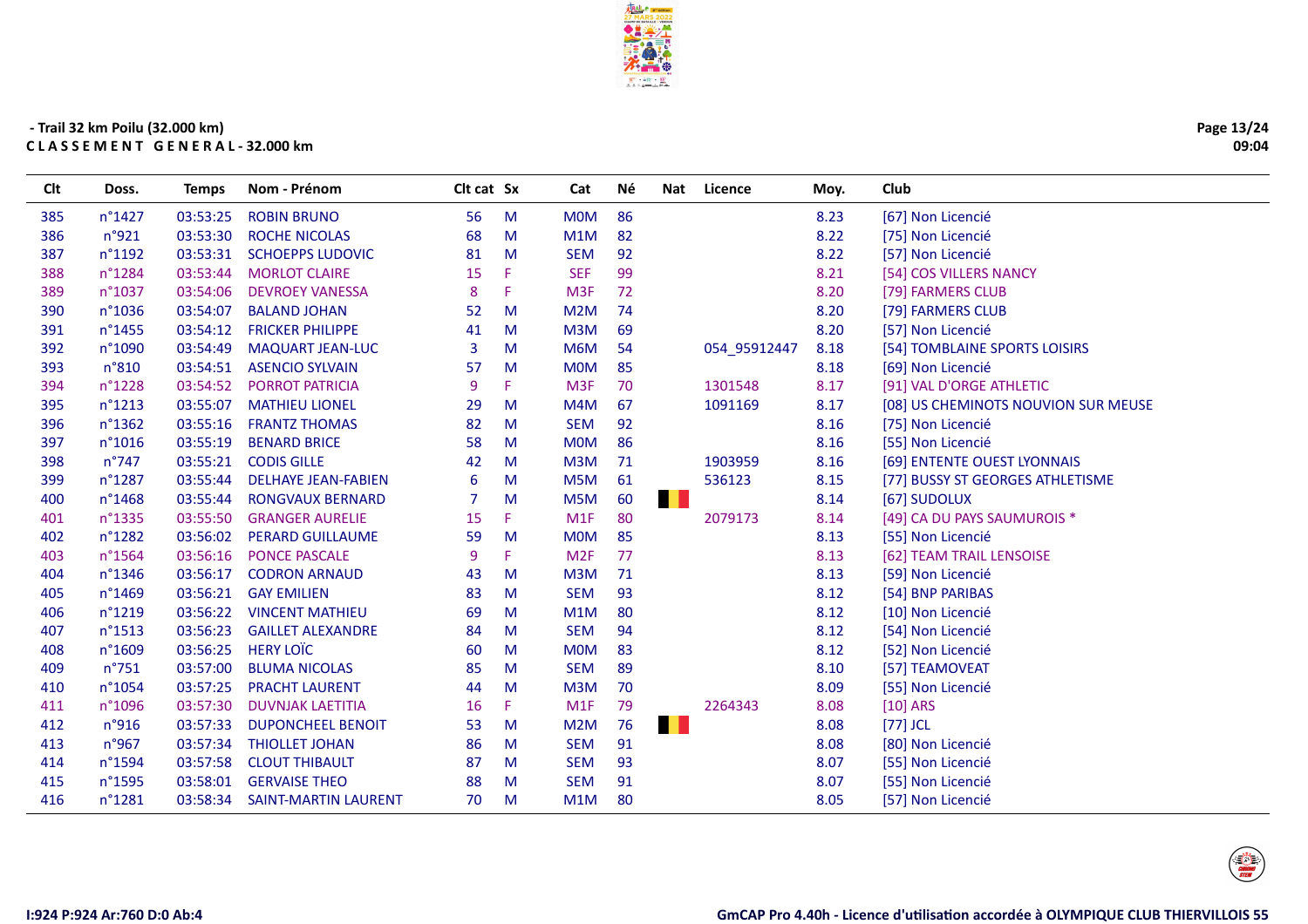

| Page 14/24 |
|------------|
| 09:04      |

| Clt | Doss.            | <b>Temps</b> | Nom - Prénom                    | Clt cat Sx |    | Cat              | Né | Nat  | Licence  | Moy. | Club                                |
|-----|------------------|--------------|---------------------------------|------------|----|------------------|----|------|----------|------|-------------------------------------|
| 417 | n°1164           | 03:58:34     | <b>THOMAS MARIE</b>             | 16         | F  | <b>SEF</b>       | 91 |      |          | 8.05 | [57] Non Licencié                   |
| 418 | n°1606           | 03:58:35     | <b>JOUBERT NATACHA</b>          | 17         | F. | M1F              | 78 |      |          | 8.05 | [01] Non Licencié                   |
| 419 | n°1509           | 03:58:41     | <b>MARSAL SYLVAIN</b>           | 89         | M  | <b>SEM</b>       | 90 |      |          | 8.04 | [55] Non Licencié                   |
| 420 | n°965            | 03:58:51     | <b>LEBLOND XAVIER</b>           | 61         | M  | <b>MOM</b>       | 84 |      | 353598   | 8.04 | [95] S/L VAUREAL ATHLETISME         |
| 421 | n°979            | 03:58:55     | <b>VIGNON DAVILLIER RAPHAEL</b> | 54         | M  | M2M              | 76 |      | 1822159  | 8.04 | [95] S/L VAUREAL ATHLETISME         |
| 422 | n°1389           | 03:59:25     | <b>PIERRARD MICHEL</b>          | 45         | M  | M3M              | 70 |      |          | 8.02 | [54] Non Licencié                   |
| 423 | $n^{\circ}$ 735  | 03:59:29     | <b>RICHERT CHRISTOPHE</b>       | 71         | M  | M1M              | 80 |      | 2075299  | 8.02 | [54] CO BLENOD                      |
| 424 | n°1584           | 03:59:30     | <b>FLOQUARD ALINE</b>           | 18         | F  | M1F              | 80 |      |          | 8.02 | [55] Non Licencié                   |
| 425 | n°1295           | 03:59:40     | <b>RAGON AURÉLIE</b>            | 10         | F. | M <sub>2F</sub>  | 77 |      | 2283121  | 8.01 | [55] S/L GROUPE ATHLETIC COMMERCIEN |
| 426 | n°1583           | 03:59:45     | <b>FLOQUARD NICO</b>            | 72         | M  | M1M              | 80 |      |          | 8.01 | [55] Non Licencié                   |
| 427 | n°1186           | 03:59:57     | <b>CRAFFE ETIENNE</b>           | 55         | M  | M2M              | 76 |      |          | 8.00 | [57] Non Licencié                   |
| 428 | n°1546           | 03:59:59     | <b>CANTE MATTHIEU</b>           | 73         | M  | M1M              | 78 |      |          | 8.00 | [54] Non Licencié                   |
| 429 | n°887            | 04:00:00     | <b>FALQUE CLAIRE</b>            | 17         | F  | <b>SEF</b>       | 94 | a sa |          | 8.00 | [54] Non Licencié                   |
| 430 | $n^{\circ}849$   | 04:00:01     | <b>DULEU ANNE CHARLOTTE</b>     | 5.         | F. | <b>MOF</b>       | 84 |      |          | 8.00 | [59] Non Licencié                   |
| 431 | n°1085           | 04:00:09     | <b>PELSY ANTONIN</b>            | 90         | M  | <b>SEM</b>       | 92 |      |          | 8.00 | [55] SCEA VALLÉE DE L'ORNE          |
| 432 | n°1218           | 04:00:27     | <b>BAUCHOT JEAN MICHEL</b>      | 46         | M  | M3M              | 69 |      |          | 7.99 | [55] DREAM TEAM 69                  |
| 433 | $n^{\circ}1253$  | 04:00:29     | <b>GROUARD THOMAS</b>           | 91         | M  | <b>SEM</b>       | 97 |      |          | 7.98 | [54] Non Licencié                   |
| 434 | n°943            | 04:00:30     | <b>MALHOMME MARJORIE</b>        | 19         | F  | M <sub>1</sub> F | 81 |      | 40864734 | 7.98 | [55] ASPTT VERDUN                   |
| 435 | n°1240           | 04:00:32     | <b>COULIBALY KOROTOUMOU</b>     | 20         | F  | M <sub>1</sub> F | 81 |      | 2247750  | 7.98 | [77] BUSSY ST GEORGES ATHLETISME    |
| 436 | n°898            | 04:00:50     | <b>LEFRANC ALEXANDRE</b>        | 92         | M  | <b>SEM</b>       | 94 |      |          | 7.97 | [51] Non Licencié                   |
| 437 | n°840            | 04:00:51     | <b>TONNELLATTO DAVID</b>        | 74         | M  | M1M              | 78 |      |          | 7.97 | [55] LOULOU ET POULETTE             |
| 438 | n°839            | 04:01:11     | L'HUILLIER GRÉGOIRE             | 75         | M  | M1M              | 78 |      |          | 7.96 | [54] Non Licencié                   |
| 439 | $n^{\circ}$ 1415 | 04:01:19     | <b>BOUVOT RICHARD</b>           | 56         | M  | M2M              | 76 |      |          | 7.96 | [54] TOMBLAINE SPORTS LOISIRS       |
| 440 | n°1390           | 04:01:27     | <b>VIALA HERVÉ</b>              | 57         | M  | M2M              | 76 |      | 2013137  | 7.95 | [54] C.O.S. VILLERS ATHLETISME      |
| 441 | n°1363           | 04:01:58     | <b>STEMLER ARNAUD</b>           | 58         | M  | M2M              | 76 |      |          | 7.94 | [57] Non Licencié                   |
| 442 | $n^{\circ}$ 1416 | 04:01:59     | <b>BOUILLAGUET CLEMENT</b>      | 76         | M  | M1M              | 80 |      |          | 7.93 | [57] ATHAC                          |
| 443 | n°1033           | 04:02:08     | <b>WALTER ANGELA</b>            | 10         | F. | M <sub>3F</sub>  | 72 |      |          | 7.93 | [54] MP TRAIL                       |
| 444 | n°1261           | 04:02:14     | <b>FILLIOUX DAMIEN</b>          | 47         | M  | M3M              | 69 |      |          | 7.93 | [54] Non Licencié                   |
| 445 | n°1276           | 04:02:17     | <b>GRY CHRITOPHER</b>           | 93         | M  | <b>SEM</b>       | 91 |      |          | 7.92 | [54] DAMIEN FILLIOUX                |
| 446 | n°1343           | 04:02:25     | <b>BOUCHET PAUL</b>             | 94         | M  | <b>SEM</b>       | 95 |      |          | 7.92 | [75] Non Licencié                   |
| 447 | $n^{\circ}877$   | 04:02:25     | DE NOIRMONT JUSTINE             | 18         | F  | <b>SEF</b>       | 95 |      |          | 7.92 | [75] Non Licencié                   |
| 448 | n°1575           | 04:02:25     | <b>GARNIER SYLVIA</b>           | 21         | Æ  | M <sub>1</sub> F | 78 |      | T315948  | 7.92 | [51] ENDURANCE CHAMPAGNE 51         |

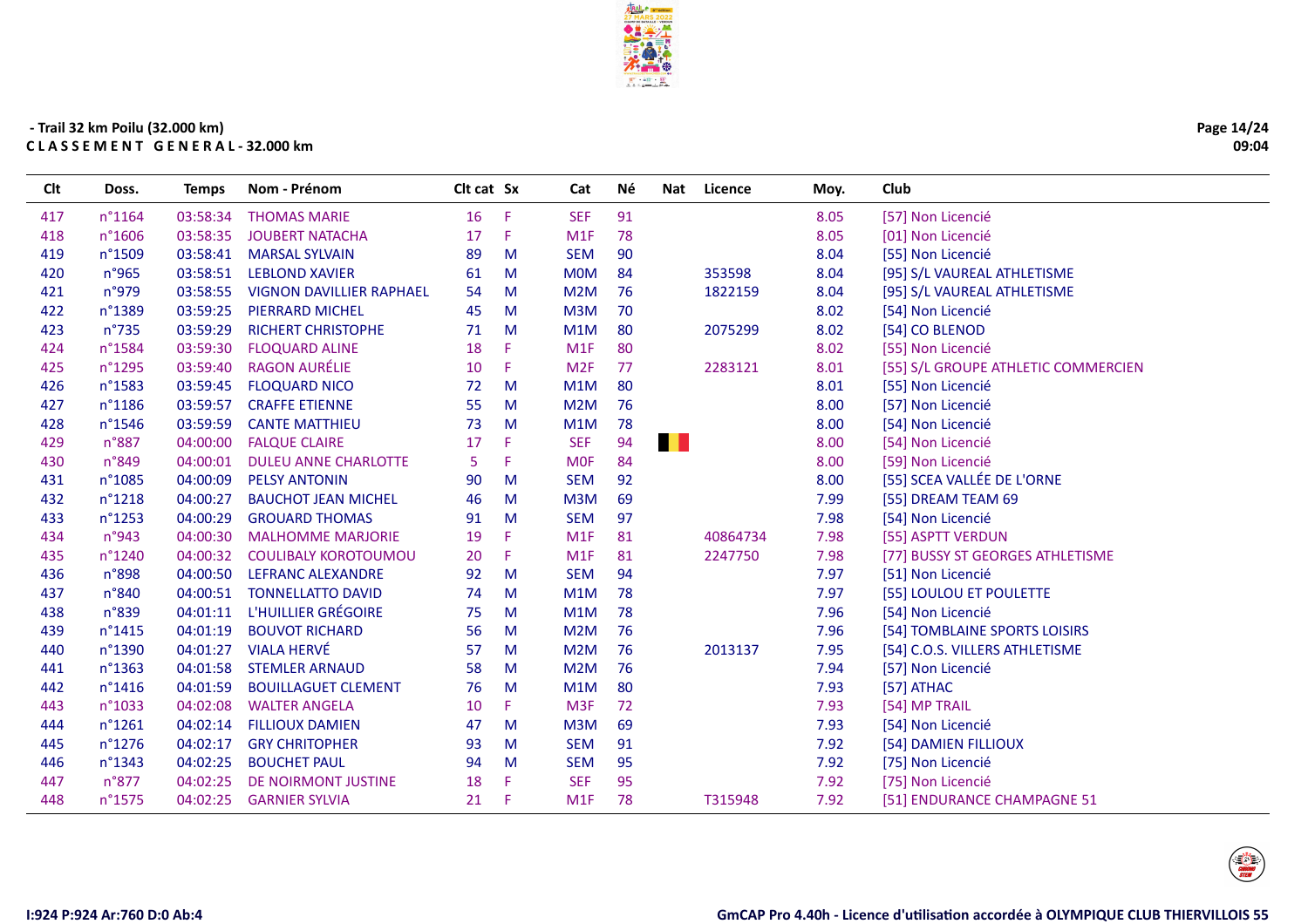

| Page 15/24 |
|------------|
| 09:04      |

| CIt | Doss.            | Temps    | Nom - Prénom                 | Cit cat Sx |    | Cat              | Né | Nat | Licence | Moy. | Club                                    |
|-----|------------------|----------|------------------------------|------------|----|------------------|----|-----|---------|------|-----------------------------------------|
| 449 | n°920            | 04:02:25 | PINCZON DU SEL BRIEUC        | 95         | M  | <b>SEM</b>       | 95 |     |         | 7.92 | [75] Non Licencié                       |
| 450 | n°1461           | 04:02:26 | <b>LEBLANC GASPARD</b>       | 96         | M  | <b>SEM</b>       | 95 |     |         | 7.92 | [75] Non Licencié                       |
| 451 | n°1429           | 04:02:30 | <b>JAMET JEAN-LUC</b>        | 4          | M  | M6M              | 55 |     |         | 7.92 | [67] Non Licencié                       |
| 452 | n°1168           | 04:02:46 | <b>WARIN SAMUEL</b>          | 97         | M  | <b>SEM</b>       | 92 | a l |         | 7.91 | [55] Non Licencié                       |
| 453 | n°1310           | 04:02:54 | <b>GENIN JEAN CHRISTOPHE</b> | 48         | M  | M3M              | 70 |     |         | 7.90 | [54] Non Licencié                       |
| 454 | $n^{\circ}715$   | 04:02:56 | <b>EDWARDS RICHARD</b>       | 30         | M  | M4M              | 65 |     |         | 7.90 | [12] Non Licencié                       |
| 455 | n°1232           | 04:03:14 | <b>MARIE-JOSEPH SYLVIE</b>   | -1         | F  | M <sub>5F</sub>  | 60 |     | 1245949 | 7.89 | [91] VAL D'ORGE ATHLETIC                |
| 456 | n°992            | 04:03:35 | <b>DUGERT DAMIEN</b>         | 98         | M  | <b>SEM</b>       | 91 |     |         | 7.88 | [57] MAIF                               |
| 457 | n°1610           | 04:03:40 | <b>DOUCET FLAVIEN</b>        | 99         | M  | <b>SEM</b>       | 88 |     |         | 7.88 | [51] Non Licencié                       |
| 458 | n°1249           | 04:03:47 | <b>BOUILLOT STEPHANIE</b>    | 11         | F  | M <sub>2F</sub>  | 76 |     | 1121167 | 7.88 | [77] COURIR CESSON VERT ST DÉNIS        |
| 459 | n°1607           | 04:03:51 | <b>HARMAND GÉRALDINE</b>     | 12         | F  | M <sub>2F</sub>  | 76 |     |         | 7.87 | [55] ASPTT VERDUN                       |
| 460 | n°1088           | 04:03:59 | <b>BLOND FANNY</b>           | 19         | F  | <b>SEF</b>       | 99 |     |         | 7.87 | [57] ALTITRAIL                          |
| 461 | n°1222           | 04:04:02 | <b>HADIJI ZEINEB</b>         | 20         | F  | <b>SEF</b>       | 92 |     |         | 7.87 | [57] Non Licencié                       |
| 462 | n°1062           | 04:04:06 | <b>MEYER ADRIEN</b>          | 100        | M  | <b>SEM</b>       | 88 |     |         | 7.87 | [52] POLE EMPLOI                        |
| 463 | n°1060           | 04:04:07 | <b>TREMEL RAPHAEL</b>        | 59         | M  | M2M              | 73 |     |         | 7.87 | [52] POLE EMPLOI                        |
| 464 | n°1108           | 04:04:08 | <b>KAISER ERIC</b>           | 49         | M  | M3M              | 71 |     |         | 7.86 | [67] Non Licencié                       |
| 465 | n°1061           | 04:04:08 | <b>MAURY EMMANUEL</b>        | 50         | M  | M3M              | 72 |     |         | 7.86 | [55] POLE EMPLOI                        |
| 466 | $n^{\circ}1177$  | 04:04:12 | <b>DARSTEIN NICOLAS</b>      | 77         | M  | M1M              | 80 |     |         | 7.86 | [08] Non Licencié                       |
| 467 | n°1280           | 04:04:12 | <b>ARSENDEAU LESLIE</b>      | 21         | F  | <b>SEF</b>       | 95 |     |         | 7.86 | [27] Non Licencié                       |
| 468 | n°897            | 04:04:17 | <b>COLLOMB ALEXANDRE</b>     | 101        | M  | <b>SEM</b>       | 91 |     |         | 7.86 | [55] Non Licencié                       |
| 469 | n°767            | 04:04:22 | DELETANG LAFRATTA AMANDIN    | 6          | F  | <b>MOF</b>       | 86 |     |         | 7.86 | [51] Non Licencié                       |
| 470 | n°1029           | 04:04:24 | PAYET JACQUES                | 78         | M  | M1M              | 81 |     | 2087130 | 7.86 | [75] ASC PERSONNEL DU SENAT             |
| 471 | n°938            | 04:04:25 | <b>LARUE KARINE</b>          | 13         | F. | M <sub>2F</sub>  | 77 |     |         | 7.86 | [89] SENS ROUTE TRAIL                   |
| 472 | n°1064           | 04:04:25 | <b>GALLET SYLVAIN</b>        | 79         | M  | M1M              | 81 |     |         | 7.86 | [45] Non Licencié                       |
| 473 | n°1030           | 04:04:26 | <b>DEBARD SAMUEL</b>         | 80         | M  | M1M              | 79 |     |         | 7.86 | [92] ASCPS                              |
| 474 | $n^{\circ}777$   | 04:04:27 | <b>BORDE CORINNE</b>         | 11         | F  | M <sub>3F</sub>  | 72 |     | 2068970 | 7.85 | [55] S/L OLYMPIQUE CLUB THIERVILLOIS 55 |
| 475 | n°816            | 04:04:27 | <b>GOETZMANN MAXIME</b>      | 60         | M  | M2M              | 76 |     |         | 7.85 | [57] Non Licencié                       |
| 476 | n°1348           | 04:04:27 | <b>GISMONDI LUCAS</b>        | 102        | M  | <b>SEM</b>       | 91 |     |         | 7.85 | [57] Non Licencié                       |
| 477 | n°1582           | 04:04:28 | <b>GAGNEUX SABINE</b>        | 12         | F  | M <sub>3F</sub>  | 71 |     | 2342633 | 7.85 | [55] S/L OLYMPIQUE CLUB THIERVILLOIS 55 |
| 478 | n°1101           | 04:04:37 | PETIT JEAN MICHEL            | 8          | M  | M <sub>5</sub> M | 60 |     |         | 7.85 | [51] MAGNEUX TEAM                       |
| 479 | n°1301           | 04:04:55 | LEJEUNE PASCAL               | 31         | M  | M4M              | 65 |     | 2265711 | 7.84 | [57] AC AMNEVILLE                       |
| 480 | $n^{\circ}$ 1266 | 04:04:59 | <b>CHAMAGNE VIRGINIE</b>     | 14         | F. | M <sub>2F</sub>  | 76 |     |         | 7.84 | [57] Non Licencié                       |
|     |                  |          |                              |            |    |                  |    |     |         |      |                                         |

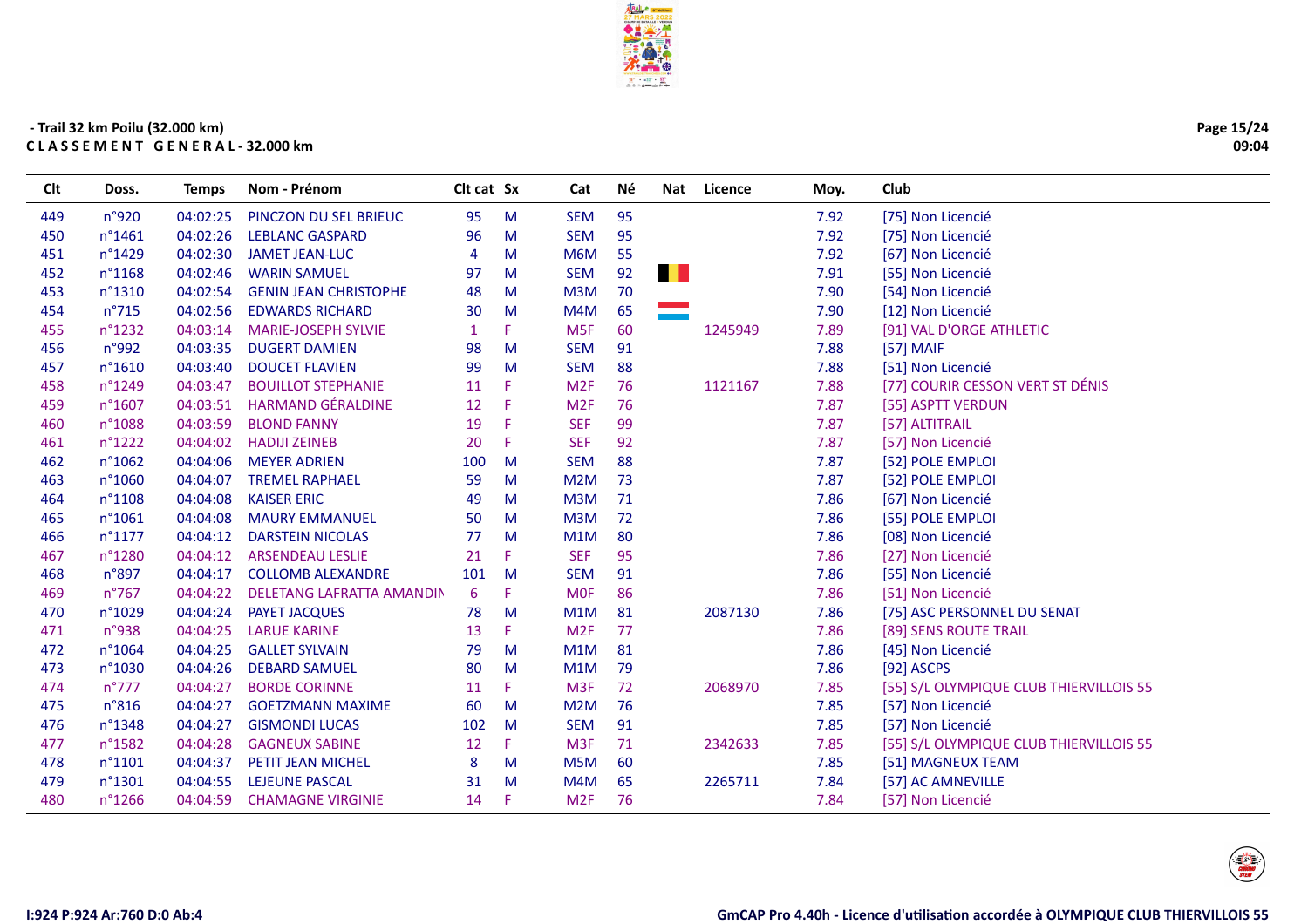

| Page 16/24 |
|------------|
| 09:04      |

| <b>CIt</b> | Doss.           | Temps    | Nom - Prénom              | Cit cat Sx     |    | Cat              | Né | Nat | Licence  | Moy. | Club                                  |
|------------|-----------------|----------|---------------------------|----------------|----|------------------|----|-----|----------|------|---------------------------------------|
| 481        | n°1500          | 04:05:01 | <b>FRANÇOIS LUDOVIC</b>   | 81             | M  | M1M              | 81 |     |          | 7.84 | [55] Non Licencié                     |
| 482        | n°1456          | 04:05:05 | <b>BEGUE OLIVIER</b>      | 62             | M  | <b>MOM</b>       | 85 |     |          | 7.83 | [55] Non Licencié                     |
| 483        | n°1514          | 04:05:05 | <b>ROMY ALEXANDRE</b>     | 82             | M  | M1M              | 82 |     |          | 7.83 | [52] ALEX ROMY                        |
| 484        | n°1023          | 04:05:08 | <b>BURKARDT OLIVIER</b>   | 83             | M  | M1M              | 78 |     | T316113  | 7.83 | [10] Non Licencié                     |
| 485        | n°750           | 04:05:11 | <b>FÉLICITÉ YANNICK</b>   | 63             | M  | <b>MOM</b>       | 87 |     |          | 7.83 | [57] Non Licencié                     |
| 486        | n°1504          | 04:05:19 | <b>LEMAIRE OLIVIER</b>    | 32             | M  | M4M              | 66 |     |          | 7.83 | [51] Non Licencié                     |
| 487        | n°867           | 04:05:24 | <b>ISSEN DAVID</b>        | 33             | M  | M4M              | 67 |     |          | 7.82 | [57] PHOENIX57                        |
| 488        | $n^{\circ}1026$ | 04:05:28 | <b>HIRTZ BENOIT</b>       | 34             | M  | M4M              | 67 |     |          | 7.82 | [57] Non Licencié                     |
| 489        | n°1113          | 04:05:28 | <b>BAHL NICOLAS</b>       | 103            | M  | <b>SEM</b>       | 93 |     |          | 7.82 | [68] TEAM VEOLIA                      |
| 490        | n°1148          | 04:05:33 | <b>MEUNIER FREDERIC</b>   | 61             | M  | M2M              | 73 |     | 2350539  | 7.82 | [IS] EA ISSOUDUN                      |
| 491        | n°1077          | 04:05:46 | DI GENOVA BÉRANGÈRE       | 22             | F  | M <sub>1</sub> F | 81 |     |          | 7.81 | [57] TRAIL IN WOIPPY                  |
| 492        | n°1120          | 04:05:50 | <b>HOFFMANN FRÉDÉRIC</b>  | 51             | M  | M3M              | 70 |     |          | 7.81 | [57] TIW                              |
| 493        | n°1931          | 04:05:56 | <b>DENIAU VALERIE</b>     | 13             | F  | M <sub>3F</sub>  | 69 |     |          | 7.81 | [55] TEAM KM 226                      |
| 494        | n°1450          | 04:06:08 | <b>DURAND ISABELLE</b>    | 14             | F  | M <sub>3F</sub>  | 68 |     | 1650851  | 7.80 | [45] GIEN ATHLE MARATHON              |
| 495        | n°974           | 04:06:11 | <b>JOUGLET ALEXANDRE</b>  | 84             | M  | M1M              | 79 |     |          | 7.80 | [59] Non Licencié                     |
| 496        | $n^{\circ}$ 192 | 04:06:13 | <b>MULOT ROMAIN</b>       | 62             | M  | M <sub>2</sub> M | 77 |     |          | 7.80 | [08] Non Licencié                     |
| 497        | n°1200          | 04:06:44 | <b>PLANCHERIA MATHIEU</b> | 104            | M  | <b>SEM</b>       | 93 |     |          | 7.78 | [57] Non Licencié                     |
| 498        | n°996           | 04:06:44 | <b>BOUDOT CHRISTOPHE</b>  | 105            | M  | <b>SEM</b>       | 90 |     |          | 7.78 | [55] Non Licencié                     |
| 499        | n°1195          | 04:06:48 | PERRIOT COMTE THIERRY     | 9              | M  | M <sub>5</sub> M | 61 |     |          | 7.78 | [39] Non Licencié                     |
| 500        | n°1357          | 04:06:53 | <b>FAVE CAILLE MAXIME</b> | 85             | M  | M1M              | 81 |     |          | 7.78 | [54] Non Licencié                     |
| 501        | n°1160          | 04:07:00 | <b>PYLINSKI SANDRINE</b>  | 15             | F  | M <sub>2F</sub>  | 75 |     | 1089039  | 7.77 | [13] AIX ATHLE                        |
| 502        | n°1296          | 04:07:03 | <b>VARASSE HERVÉ</b>      | 35             | M  | M4M              | 65 |     |          | 7.77 | [55] Non Licencié                     |
| 503        | n°1349          | 04:07:07 | <b>GOMES JULIEN</b>       | 106            | M  | <b>SEM</b>       | 90 |     |          | 7.77 | [57] Non Licencié                     |
| 504        | n°1418          | 04:07:15 | <b>ISAERT STÉPHANE</b>    | 52             | M  | M3M              | 71 |     |          | 7.77 | [08] ISAERT STÉPHANE                  |
| 505        | n°1477          | 04:07:17 | <b>GERARD AUDREY</b>      | $\overline{7}$ | F  | <b>MOF</b>       | 83 |     |          | 7.76 | [57] Non Licencié                     |
| 506        | n°1078          | 04:07:21 | <b>LEBLEU CÉDRIC</b>      | 53             | M  | M3M              | 71 |     |          | 7.76 | [57] RTT TERVILLE                     |
| 507        | $n^{\circ}774$  | 04:07:23 | <b>MANSUY AURORE</b>      | 16             | F. | M <sub>2F</sub>  | 76 |     |          | 7.76 | [57] RUNNING TRAIL TERVILLOIS         |
| 508        | n°1322          | 04:07:28 | <b>GOMEZ FERNAND</b>      | 86             | M  | M1M              | 81 |     |          | 7.76 | [51] Non Licencié                     |
| 509        | n°1176          | 04:07:30 | <b>DARSTEIN ADELINE</b>   | 23             | F. | M <sub>1</sub> F | 80 |     |          | 7.76 | [08] Non Licencié                     |
| 510        | n°879           | 04:07:36 | <b>MARGERIE SYLVAIN</b>   | 54             | M  | M <sub>3</sub> M | 72 |     | 1096885  | 7.75 | [77] COURIR CESSON - VERT SAINT-DENIS |
| 511        | n°923           | 04:07:50 | <b>MORIN SANDRINE</b>     | 24             | F  | M1F              | 81 |     | 1843223  | 7.75 | [51] JC EPERNAY CHAMPAGNE             |
| 512        | n°728           | 04:07:50 | <b>DEHEZ ROMAIN</b>       | 87             | M  | M1M              | 82 |     | 40840106 | 7.75 | [55] ASPTT VERDUN                     |
|            |                 |          |                           |                |    |                  |    |     |          |      |                                       |

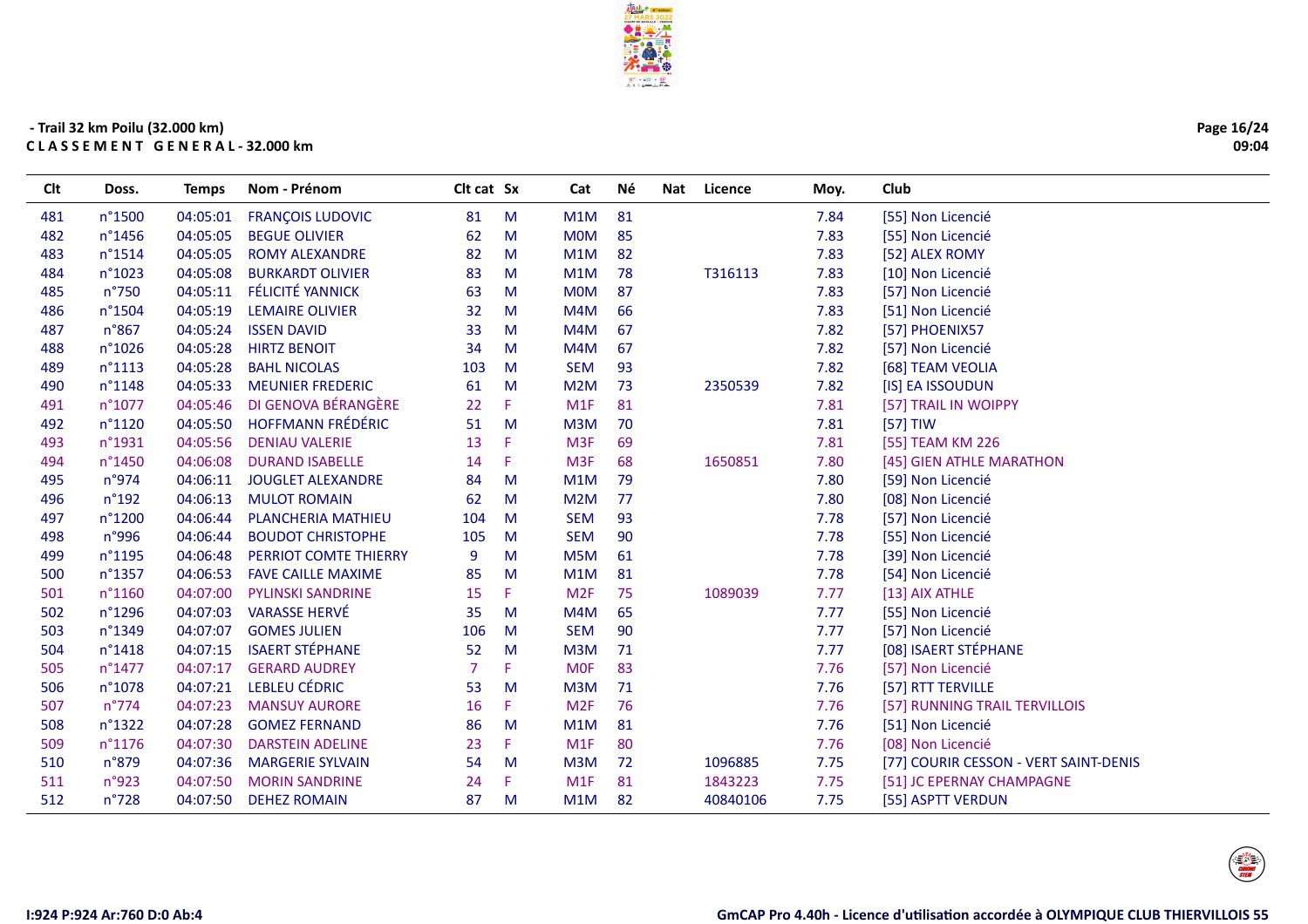

| Page 17/24 |
|------------|
| 09:04      |

| <b>CIt</b> | Doss.            | Temps    | Nom - Prénom               | Cit cat Sx     |    | Cat             | Né | Nat<br>Licence | Moy. | Club                                 |
|------------|------------------|----------|----------------------------|----------------|----|-----------------|----|----------------|------|--------------------------------------|
| 513        | $n^{\circ}1017$  | 04:07:55 | <b>PIQUET JEREMY</b>       | 64             | M  | <b>MOM</b>      | 85 |                | 7.74 | [57] Non Licencié                    |
| 514        | $n^{\circ}1127$  | 04:08:00 | <b>GILLET ANNABELLE</b>    | $\overline{2}$ | F  | M4F             | 67 |                | 7.74 | [51] Non Licencié                    |
| 515        | $n^{\circ}$ 1286 | 04:08:12 | <b>KOZAK IRWIN</b>         | 107            | M  | <b>SEM</b>      | 96 |                | 7.74 | [55] Non Licencié                    |
| 516        | $n^{\circ}1410$  | 04:08:24 | <b>PERNEL PHILIPPE</b>     | 5              | M  | M6M             | 55 | 501744         | 7.73 | [54] ACOB                            |
| 517        | n°1356           | 04:08:30 | <b>COLLIN BERENGER</b>     | 55             | M  | M3M             | 72 | 40876806       | 7.73 | [55] ASPTT                           |
| 518        | n°894            | 04:08:37 | <b>BARANOWSKI FRANÇOIS</b> | 108            | M  | <b>SEM</b>      | 98 |                | 7.72 | [59] Non Licencié                    |
| 519        | n°1470           | 04:08:49 | <b>KLEIN ARNAUD</b>        | 63             | M  | M2M             | 74 | 1614774        | 7.72 | [51] CAVAM                           |
| 520        | $n^{\circ}$ 1446 | 04:09:08 | <b>FEILLEL ARNAUD</b>      | 64             | M  | M2M             | 75 |                | 7.71 | [78] Non Licencié                    |
| 521        | n°1294           |          | 04:09:15 SLEZACK SOPHIE    | 15             | F. | M <sub>3F</sub> | 72 | 2141868        | 7.70 | [55] S/L GROUPE ATHLETIC COMMERCIEN  |
| 522        | n°1420           | 04:09:17 | <b>PETIT PASCAL</b>        | 10             | M  | M5M             | 61 |                | 7.70 | [52] Non Licencié                    |
| 523        | $n^{\circ}$ 1436 | 04:09:21 | <b>LAURENT GAMELIN</b>     | 65             | M  | M2M             | 73 | 1850953        | 7.70 | [51] JC EPERNAY                      |
| 524        | n°1008           | 04:09:23 | <b>HERMET DAVID</b>        | 65             | M  | <b>MOM</b>      | 84 | 2353163        | 7.70 | [25] SG HERICOURT                    |
| 525        | n°1445           | 04:09:24 | <b>GOBILLARD HERVE</b>     | 36             | M  | M4M             | 65 | 1463065        | 7.70 | [51] JC EPERNAY CHAMPAGNE            |
| 526        | n°977            | 04:09:24 | <b>DELAVEAU ALEXANDRE</b>  | 88             | M  | M1M             | 78 |                | 7.70 | [77] Non Licencié                    |
| 527        | n°1459           | 04:09:26 | <b>BURTEAUX DAMIEN</b>     | 109            | M  | <b>SEM</b>      | 88 |                | 7.70 | [90] Non Licencié                    |
| 528        | $n^{\circ}789$   | 04:09:27 | <b>MEYE ALINE</b>          | 16             | F. | M <sub>3F</sub> | 71 |                | 7.70 | [52] EB TRAIL 52                     |
| 529        | n°963            | 04:09:28 | <b>GODART MAXIME</b>       | 110            | M  | <b>SEM</b>      | 91 |                | 7.70 | [59] Non Licencié                    |
| 530        | n°1269           | 04:09:31 | <b>MOPIN BAPTISTE</b>      | 66             | M  | <b>MOM</b>      | 83 |                | 7.70 | [62] Non Licencié                    |
| 531        | n°1103           | 04:10:07 | <b>DUKIC SYLVAIN</b>       | 56             | M  | M3M             | 68 |                | 7.68 | [51] Non Licencié                    |
| 532        | $n^{\circ}1225$  | 04:10:27 | <b>SCHMIDT JONATHAN</b>    | 89             | M  | M1M             | 80 |                | 7.67 | [57] TEAM REDZONE                    |
| 533        | n°1560           | 04:10:39 | <b>DEVILLERS LUDOVIC</b>   | 90             | M  | M1M             | 80 | 2338553        | 7.66 | [51] TEAM TRAIL CHÂLONS              |
| 534        | n°869            | 04:10:40 | <b>COGNE PASCAL</b>        | 37             | M  | M4M             | 66 |                | 7.66 | [74] TEAM CHASSEURS ALPINS           |
| 535        | n°1558           | 04:10:44 | <b>DELLOQUE ESTELLE</b>    | 17             | F. | M <sub>2F</sub> | 75 | 2338259        | 7.66 | [51] TEAM TRAIL CHALONS EN CHAMPAGNE |
| 536        | $n^{\circ}$ 1561 | 04:10:45 | <b>CANDORE AUDREY</b>      | 25             | F  | M1F             | 80 | 2338255        | 7.66 | [51] TEAM TRAIL CHALONS EN CHAMPAGNE |
| 537        | $n^{\circ}$ 1512 | 04:11:07 | <b>FANJEAUX VALENTINE</b>  | 22             | F  | <b>SEF</b>      | 88 |                | 7.65 | [55] Non Licencié                    |
| 538        | n°1304           | 04:11:08 | <b>ALLOUIS FRANCK</b>      | 66             | M  | M2M             | 75 |                | 7.65 | [57] TEAM IMPALA (57)                |
| 539        | n°895            | 04:11:09 | <b>BOUR ARNAUD</b>         | 111            | M  | <b>SEM</b>      | 94 |                | 7.65 | [55] Non Licencié                    |
| 540        | n°1303           | 04:11:12 | <b>ALLOUIS CHRISTELLE</b>  | 18             | F. | M <sub>2F</sub> | 76 |                | 7.64 | [57] TEAM IMPALA (57)                |
| 541        | n°1511           | 04:11:12 | <b>DENIS NICOLAS</b>       | 67             | M  | <b>MOM</b>      | 86 |                | 7.64 | [55] Non Licencié                    |
| 542        | $n^{\circ}$ 722  | 04:11:26 | <b>MARQUIS GILLES</b>      | 91             | M  | M1M             | 80 | 40562994       | 7.64 | [55] ASPTT VERDUN                    |
| 543        | n°1267           | 04:11:26 | <b>BASQUIN KARINE</b>      | 26             | F. | M1F             | 79 |                | 7.64 | [54] Non Licencié                    |
| 544        | $n^{\circ}738$   | 04:11:28 | <b>LOPEZ SÉBASTIEN</b>     | 67             | M  | M2M             | 74 | 40462260       | 7.64 | [55] ASPTT VERDUN                    |
|            |                  |          |                            |                |    |                 |    |                |      |                                      |

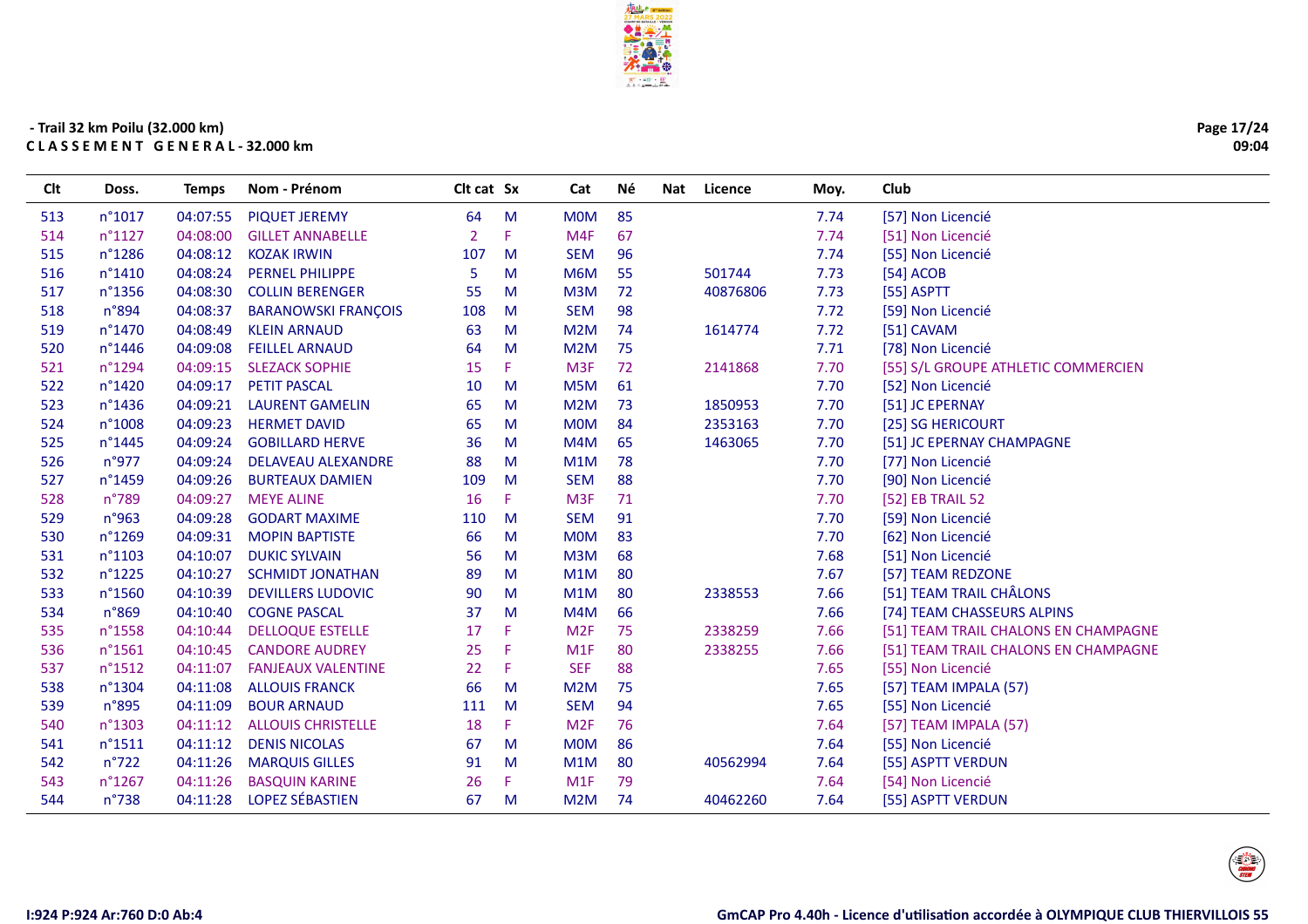

| Page 18/24 |
|------------|
| 09:04      |

| Clt | Doss.          | <b>Temps</b> | Nom - Prénom               | Clt cat Sx |    | Cat              | Né | Nat | Licence | Moy. | Club                                |
|-----|----------------|--------------|----------------------------|------------|----|------------------|----|-----|---------|------|-------------------------------------|
| 545 | n°1341         | 04:11:42     | <b>DIDIER ERIC</b>         | 6          | M  | M6M              | 57 |     |         | 7.63 | [51] ASPTT CHALONS-EN-CHAMPAGNE     |
| 546 | n°1336         | 04:11:43     | <b>TOUSSAINT PASCALE</b>   | 3          | F. | M4F              | 64 |     |         | 7.63 | [51] ASPTT CHALONS-EN-CHAMPAGNE     |
| 547 | n°1119         | 04:11:51     | <b>ERB DIDIER</b>          | 57         | M  | M3M              | 68 |     |         | 7.62 | [57] ESH HAGONDANGE                 |
| 548 | n°1489         | 04:12:09     | LEITE DA SILVA GOMES PAULO | 38         | M  | M4M              | 65 |     | 2144843 | 7.61 | [93] PONTAULT AAC                   |
| 549 | n°929          | 04:12:16     | <b>VERA YANNICK</b>        | 68         | M  | <b>MOM</b>       | 83 |     |         | 7.61 | [55] ONF VERDUN                     |
| 550 | n°997          | 04:12:48     | <b>BERGERON ARTHUR</b>     | 92         | M  | M1M              | 81 |     |         | 7.60 | [55] Non Licencié                   |
| 551 | n°1004         | 04:13:07     | <b>RING CHRISTOPHE</b>     | 39         | M  | M <sub>4</sub> M | 66 |     |         | 7.59 | [67] RUN IN MOMMENHEIM              |
| 552 | n°1068         | 04:13:23     | <b>TINCHANT CHRISTOPHE</b> | 58         | M  | M <sub>3</sub> M | 70 |     | 1595011 | 7.58 | [52] S/L CO SAINT-DIZIER            |
| 553 | n°783          | 04:13:51     | <b>GREBIL STÉPHANIE</b>    | 19         | F. | M2F              | 74 |     |         | 7.56 | [54] Non Licencié                   |
| 554 | n°908          | 04:13:56     | <b>BARANOWSKI STÉPHANE</b> | 68         | M  | M <sub>2</sub> M | 74 |     |         | 7.56 | [54] Non Licencié                   |
| 555 | n°1448         | 04:14:06     | <b>DEVIOT GILLES</b>       | 40         | M  | M4M              | 64 |     |         | 7.56 | [60] Non Licencié                   |
| 556 | n°1399         | 04:14:09     | <b>VINCENT CLAUDE</b>      | 93         | M  | M1M              | 78 |     |         | 7.55 | [55] Non Licencié                   |
| 557 | n°1051         | 04:14:18     | <b>EMEL CINDY</b>          | 27         | F. | M1F              | 78 |     |         | 7.55 | [57] TEAM MALO                      |
| 558 | n°1518         | 04:14:22     | <b>GEORGE MICHEL ANGE</b>  | 94         | M  | M1M              | 81 |     |         | 7.55 | [52] STE ARTIFIL                    |
| 559 | n°1487         | 04:14:44     | <b>DOUCET NICOLAS</b>      | 69         | M  | <b>MOM</b>       | 85 |     | 2169083 | 7.54 | [08] US CHEMINOTS NOUVION SUR MEUSE |
| 560 | $n^{\circ}792$ | 04:14:44     | <b>PETIT ANDY</b>          | 112        | M  | <b>SEM</b>       | 91 |     |         | 7.54 | [51] Non Licencié                   |
| 561 | $n^{\circ}766$ | 04:14:46     | <b>PIERSON BERTRAND</b>    | 113        | M  | <b>SEM</b>       | 94 |     |         | 7.54 | [18] Non Licencié                   |
| 562 | n°983          | 04:15:00     | <b>STEFFAN MATHIEU</b>     | 70         | M  | <b>MOM</b>       | 86 |     |         | 7.53 | [52] Non Licencié                   |
| 563 | n°1545         | 04:16:25     | <b>DANN SÉBASTIEN</b>      | 114        | M  | <b>SEM</b>       | 91 |     |         | 7.49 | [57] Non Licencié                   |
| 564 | n°1006         | 04:16:29     | <b>CHATEL PAULINE</b>      | 23         | F. | <b>SEF</b>       | 89 |     |         | 7.49 | [57] Non Licencié                   |
| 565 | n°1373         | 04:16:30     | <b>CRESSON DENIS</b>       | 41         | M  | M <sub>4</sub> M | 65 |     | 438558  | 7.49 | [38] CMI TULLINS                    |
| 566 | n°813          | 04:16:30     | <b>FAUCHET GAUTHIER</b>    | 59         | M  | M <sub>3</sub> M | 70 |     |         | 7.49 | [69] Non Licencié                   |
| 567 | $n^{\circ}748$ | 04:16:36     | <b>GASCARD JEAN YVES</b>   | 60         | M  | M3M              | 71 |     |         | 7.48 | [51] Non Licencié                   |
| 568 | $n^{\circ}712$ | 04:16:37     | <b>MARÉCHAL YANNICK</b>    | 71         | M  | <b>MOM</b>       | 85 |     |         | 7.48 | [54] RUN RUN PONT A MOUSSON         |
| 569 | n°1027         | 04:16:40     | <b>FERRAN JENNIFER</b>     | 20         | F. | M2F              | 74 |     |         | 7.48 | [57] ASAL PHOENIX                   |
| 570 | n°945          | 04:16:41     | <b>BROUANT CHRISTIAN</b>   | 61         | M  | M3M              | 71 |     |         | 7.48 | [57] Non Licencié                   |
| 571 | n°1190         | 04:16:42     | <b>TAILFER CÉDRIC</b>      | 69         | M  | M2M              | 73 |     |         | 7.48 | [10] Non Licencié                   |
| 572 | n°1019         | 04:16:43     | <b>BRIAND LAURA</b>        | 24         | F. | <b>SEF</b>       | 91 |     |         | 7.48 | [10] Non Licencié                   |
| 573 | n°809          | 04:16:45     | <b>GUERMANN NICOLAS</b>    | 95         | M  | M1M              | 79 |     |         | 7.48 | [57] Non Licencié                   |
| 574 | n°1398         | 04:17:34     | <b>SCHMITT CHRISTIAN</b>   | 70         | M  | M2M              | 77 |     |         | 7.45 | [55] Non Licencié                   |
| 575 | n°829          | 04:17:35     | <b>CARLIER MARION</b>      | 25         | F  | <b>SEF</b>       | 97 |     |         | 7.45 | [51] Non Licencié                   |
| 576 | n°1426         | 04:17:39     | <b>BONNAIRE ROMAIN</b>     | 115        | M  | <b>SEM</b>       | 92 |     |         | 7.45 | [51] Non Licencié                   |
|     |                |              |                            |            |    |                  |    |     |         |      |                                     |

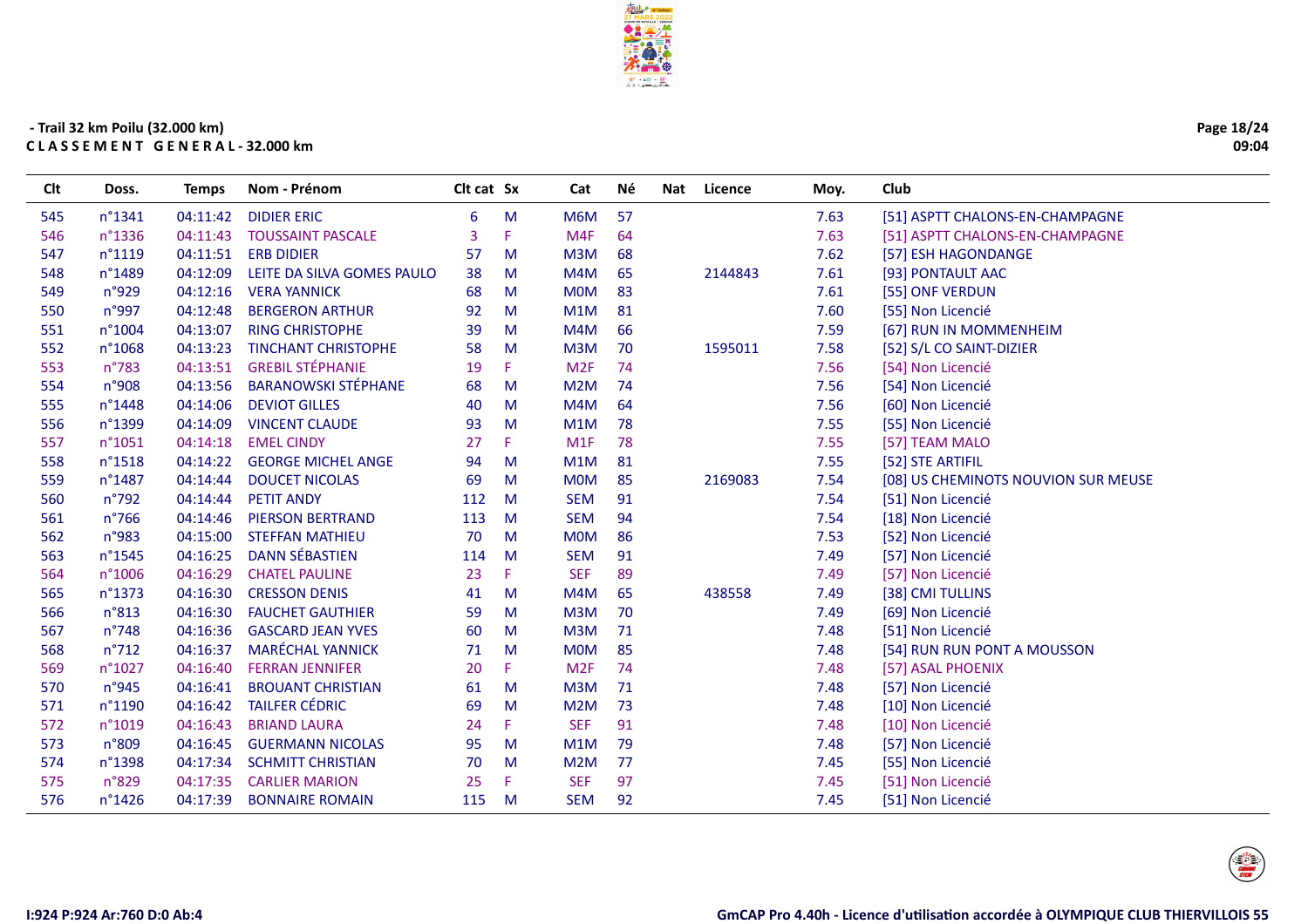

| Page 19/24 |
|------------|
| 09:04      |

| CIt | Doss.           | Temps    | Nom - Prénom                   | Cit cat Sx |    | Cat              | Né     | Licence<br>Nat |         | Moy. | Club                                |
|-----|-----------------|----------|--------------------------------|------------|----|------------------|--------|----------------|---------|------|-------------------------------------|
| 577 | n°1425          | 04:17:41 | <b>MARQUES PACHECO PAULINE</b> | 26         | -F | <b>SEF</b>       | 94     |                |         | 7.45 | [51] Non Licencié                   |
| 578 | $n^{\circ}1001$ | 04:17:42 | <b>MIETTE GABIN</b>            | 72         | M  | <b>MOM</b>       | 83     | 2184035        |         | 7.45 | [62] ALL TRACKS ATHLETIC CLUB       |
| 579 | n°1000          | 04:17:42 | <b>MIETTE MARIE</b>            | 8          | F. | <b>MOF</b>       | 86     | 2184031        |         | 7.45 | [62] ALL TRACKS ATHLETIC CLUB       |
| 580 | n°1165          | 04:17:47 | <b>AUDIN SÉBASTIEN</b>         | 71         | M  | M2M              | 76     |                |         | 7.45 | [57] Non Licencié                   |
| 581 | n°1333          | 04:18:05 | <b>PERRIER LIONEL</b>          | 62         | M  | M3M              | 70     |                |         | 7.44 | [51] Non Licencié                   |
| 582 | n°1083          | 04:18:13 | <b>KRAEMER JULIE</b>           | 9          | F  | <b>MOF</b>       | 85     |                |         | 7.44 | [57] TRAIL IN WOIPPY                |
| 583 | n°947           | 04:18:15 | <b>LANOIS VINCENT</b>          | 42         | M  | M4M              | 67     | 1170607        |         | 7.44 | [55] S/L GROUPE ATHLETIC COMMERCIEN |
| 584 | $n^{\circ}717$  | 04:18:23 | <b>ZANETTI MARIE</b>           | 17         | F  | M <sub>3F</sub>  | 71     |                |         | 7.43 | [54] RUN RUN PAM                    |
| 585 | n°1300          | 04:18:46 | <b>SESTITO SEBASTIEN</b>       | 72         | M  | M2M              | 76     |                |         | 7.42 | [57] Non Licencié                   |
| 586 | n°818           | 04:18:49 | <b>VILLEMONT MAXIME</b>        | 116        | M  | <b>SEM</b>       | 95     |                |         | 7.42 | [36] Non Licencié                   |
| 587 | n°1058          | 04:18:51 | <b>KEUVREUX SYLVAIN</b>        | 73         | M  | M2M              | 77     | 2180904        |         | 7.42 | [54] CO BLENOD                      |
| 588 | n°1565          | 04:19:47 | <b>PEUREUX CHARLINE</b>        | 27         | F  | <b>SEF</b>       | 92     |                |         | 7.39 | [59] Non Licencié                   |
| 589 | n°1540          | 04:20:02 | <b>RIETH LAETICIA</b>          | 28         | F  | M <sub>1</sub> F | 78     | 2371043        |         | 7.38 | [55] S/L ASPTT VERDUN               |
| 590 | n°951           | 04:20:43 | <b>SOTORRA EDDY</b>            | 63         | M  | M3M              | 71     |                |         | 7.36 | [21] Non Licencié                   |
| 591 | n°1028          | 04:20:52 | <b>MALAVIEILLE MICHEL</b>      | 11         | M  | M <sub>5</sub> M | 61     |                | 1193738 | 7.36 | [02] AC CHATEAU THIERRY             |
| 592 | n°802           | 04:20:56 | <b>SAINT-DENIS PAUL</b>        | 117        | M  | <b>SEM</b>       | 88     |                |         | 7.36 | [51] Non Licencié                   |
| 593 | n°1209          | 04:21:04 | <b>MEUNIER PASCAL</b>          | 43         | M  | M4M              | 63     |                |         | 7.35 | [55] Non Licencié                   |
| 594 | n°1206          | 04:21:07 | MUSZALSKI KATHIA               | 21         | F. | M <sub>2F</sub>  | 74     | 2169910        |         | 7.35 | [55] US CHEMINOTS NOUVION SUR MEUSE |
| 595 | n°1201          | 04:21:33 | <b>MOUZER CHRISTOPHE</b>       | 64         | M  | M3M              | 70     |                |         | 7.34 | [57] Non Licencié                   |
| 596 | n°1069          | 04:21:34 | <b>GOBILLOT GEOFFROY</b>       | 74         | M  | M2M              | 74     | 1642489        |         | 7.34 | [51] S/L CO SAINT-DIZIER            |
| 597 | $n^{\circ}709$  | 04:21:43 | <b>CHERPITEL ALEXANDRE</b>     | 118        | M  | <b>SEM</b>       | 95     |                |         | 7.34 | [88] Non Licencié                   |
| 598 | n°936           | 04:21:52 | <b>MEUNIER AURÉLIEN</b>        | 119        | M  | <b>SEM</b>       | 88     |                |         | 7.33 | [08] Non Licencié                   |
| 599 | n°1081          | 04:22:05 | <b>AZAMBRE JULIE</b>           | 22         | F  | M <sub>2F</sub>  | 75     | 2227950        |         | 7.33 | [57] FENSCH MOSELLE *               |
| 600 | n°1370          | 04:22:13 | <b>BONTEMPS NINA</b>           | 28         | F. | <b>SEF</b>       | 88     |                |         | 7.32 | [55] Non Licencié                   |
| 601 | n°1013          | 04:22:13 | <b>PERARD CÉDRIC</b>           | 96         | M  | M1M              | 81     |                |         | 7.32 | [55] Non Licencié                   |
| 602 | n°1245          | 04:22:13 | PEDIMINA ALAN                  | 8          | M  | <b>ESM</b>       | $00\,$ |                |         | 7.32 | [74] Non Licencié                   |
| 603 | n°823           | 04:23:12 | <b>SEBBEN ARNAUD</b>           | 120        | M  | <b>SEM</b>       | 92     |                |         | 7.29 | [54] Non Licencié                   |
| 604 | n°890           | 04:23:31 | <b>LINDEN GEOFFROY</b>         | 73         | M  | <b>MOM</b>       | 83     |                |         | 7.29 | [08] BOUFFE ET PICOLE               |
| 605 | n°819           | 04:23:58 | <b>JOSSERAND JEREMY</b>        | 121        | M  | <b>SEM</b>       | 95     |                |         | 7.27 | [37] Non Licencié                   |
| 606 | n°1179          | 04:24:06 | <b>PRUZSINA JEREMY</b>         | 97         | M  | M1M              | 80     |                |         | 7.27 | [57] C'EST PAS DUR !                |
| 607 | n°1041          | 04:24:19 | <b>VIVIEN JULIEN</b>           | 74         | M  | <b>MOM</b>       | 86     |                |         | 7.26 | [02] Non Licencié                   |
| 608 | n°934           | 04:24:23 | <b>VILLA STEPHANIE</b>         | 29         | F  | M <sub>1</sub> F | 81     |                |         | 7.26 | [55] Non Licencié                   |
|     |                 |          |                                |            |    |                  |        |                |         |      |                                     |

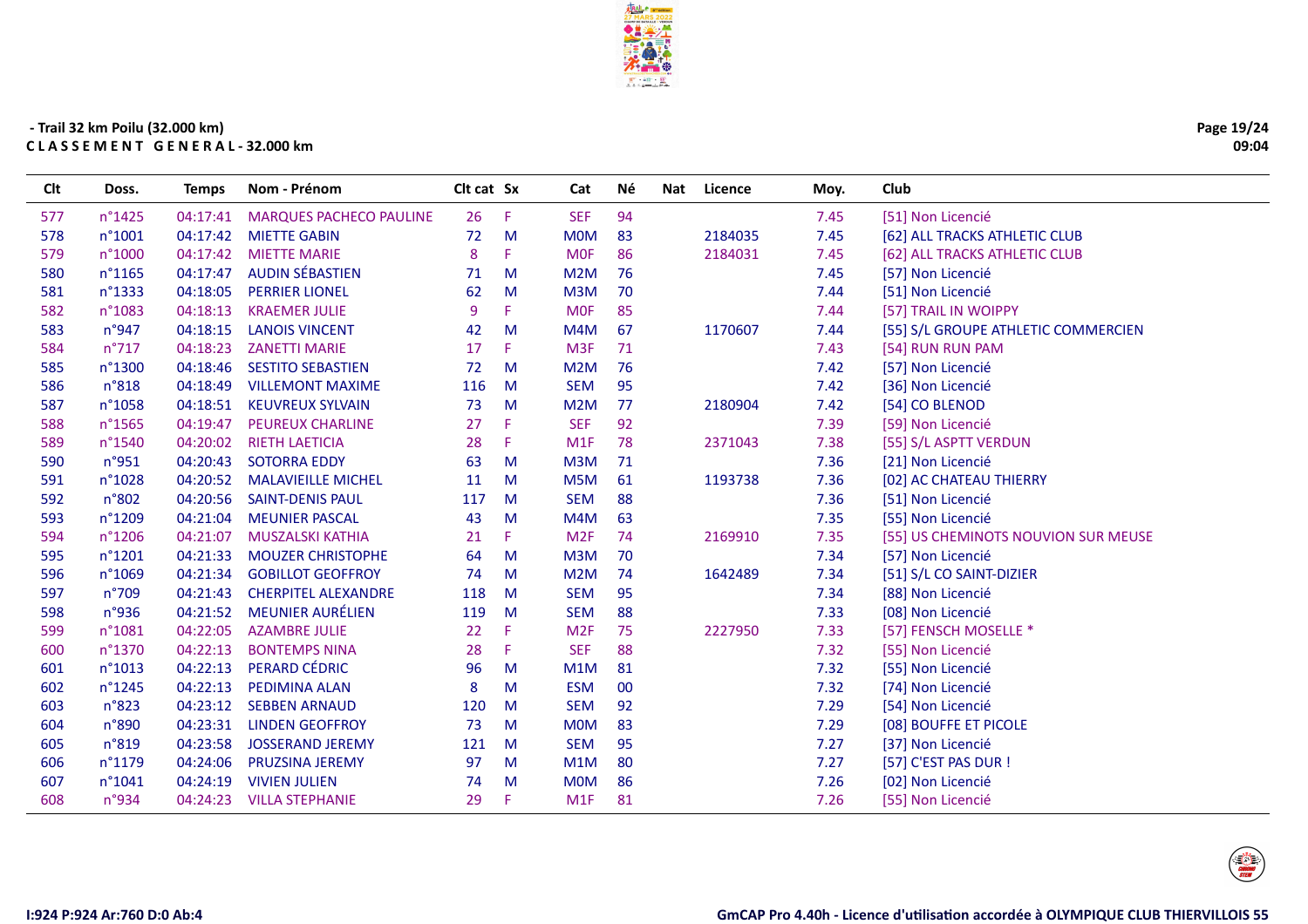

| Page 20/24 |
|------------|
| 09:04      |

| <b>CIt</b> | Doss.            | Temps    | Nom - Prénom                    | Cit cat Sx     |    | Cat             | Né. | Nat | Licence      | Moy. | Club                             |
|------------|------------------|----------|---------------------------------|----------------|----|-----------------|-----|-----|--------------|------|----------------------------------|
| 609        | n°932            | 04:24:24 | <b>POZZI LAETITIA</b>           | 30             | F  | M1F             | 82  |     |              | 7.26 | [55] Non Licencié                |
| 610        | n°960            | 04:24:32 | <b>CLAUDEL BRUNO</b>            | 44             | M  | M4M             | 65  |     |              | 7.26 | [54] Non Licencié                |
| 611        | n°1074           | 04:24:38 | <b>FRANCOIS BRUNO</b>           | 75             | M  | <b>MOM</b>      | 86  |     |              | 7.26 | [08] Non Licencié                |
| 612        | n°850            | 04:24:58 | <b>MARTEL WESLEY</b>            | 122            | M  | <b>SEM</b>      | 90  |     |              | 7.25 | [55] Non Licencié                |
| 613        | $n^{\circ}759$   | 04:25:13 | <b>LINDEN KEVIN</b>             | 76             | M  | <b>MOM</b>      | 85  |     | 1762915      | 7.24 | [57] RCRM                        |
| 614        | n°1344           | 04:25:40 | <b>GILLE PHILIPPE</b>           | 45             | M  | M4M             | 66  |     | 40358991     | 7.23 | [51] ASPTT CHALONS EN CHAMAGNE   |
| 615        | $n^{\circ}793$   | 04:25:52 | <b>GARDIENNET JULIEN</b>        | 65             | M  | M3M             | 71  |     |              | 7.22 | [10] Non Licencié                |
| 616        | n°1528           | 04:26:24 | <b>COLLET MAXIME</b>            | 123            | M  | <b>SEM</b>      | 88  |     |              | 7.21 | [51] Non Licencié                |
| 617        | n°1093           | 04:26:33 | <b>TABARY ANGÉLIQUE</b>         | 31             | F. | M1F             | 79  |     |              | 7.20 | [57] MP TRAIL 54                 |
| 618        | n°1480           | 04:26:57 | <b>BLONDEAU ALBAN</b>           | 75             | M  | M2M             | 75  |     | 2339553      | 7.19 | [55] MOUZON RUN                  |
| 619        | $n^{\circ}$ 1422 | 04:27:25 | <b>HAGEN FRANCIS</b>            | 12             | M  | M5M             | 62  |     |              | 7.18 | [55] Non Licencié                |
| 620        | n°844            | 04:27:40 | <b>MARCILLET JEAN-LUC</b>       | 13             | M  | M5M             | 59  |     |              | 7.17 | [52] Non Licencié                |
| 621        | n°1092           | 04:28:16 | <b>SALLIN ARNAUD</b>            | 76             | M  | M2M             | 77  |     |              | 7.16 | [55] ASPTT VERDUN                |
| 622        | n°1159           | 04:28:26 | <b>LARCHER MARINA</b>           | 29             | F  | <b>SEF</b>      | 92  |     |              | 7.15 | [13] Non Licencié                |
| 623        | $n^{\circ}865$   | 04:28:37 | <b>COURRIER PAULINE</b>         | 32             | Æ  | M1F             | 79  |     | A93378C      | 7.15 | [57] METZ TRIATHLON              |
| 624        | n°1330           | 04:28:40 | <b>SIMONET ALAIN</b>            | $\overline{7}$ | M  | M6M             | 53  |     | 161601       | 7.15 | [51] ASPTT CHALONS-EN-CHAMPAGNE  |
| 625        | n°989            | 04:28:49 | <b>BONAVENTURE VIRGINIE</b>     | 23             | F. | M <sub>2F</sub> | 76  |     |              | 7.14 | [55] Non Licencié                |
| 626        | $n^{\circ}$ 724  | 04:28:49 | PEREIRA ANTONIO                 | 66             | M  | M3M             | 69  |     |              | 7.14 | [57] Non Licencié                |
| 627        | $n^{\circ}$ 1347 | 04:28:53 | <b>PERRY PATRICE</b>            | 14             | M  | M5M             | 58  |     |              | 7.14 | [55] MONSTER KOEUR               |
| 628        | n°1154           | 04:28:53 | <b>PICCA ERIC</b>               | 67             | M  | M3M             | 68  |     |              | 7.14 | [51] Non Licencié                |
| 629        | n°1238           | 04:29:09 | <b>NOEL JEAN-LUC</b>            | 68             | M  | M3M             | 68  |     |              | 7.13 | [51] Non Licencié                |
| 630        | n°1128           | 04:29:28 | <b>VACHER JEAN-PHILIPPE</b>     | 69             | M  | M3M             | 71  |     |              | 7.13 | [51] Non Licencié                |
| 631        | n°1234           | 04:30:01 | PETITJEAN PASCAL                | 15             | M  | M5M             | 62  |     | 054 95971789 | 7.11 | [54] TSL TOMBLAINE               |
| 632        | $n^{\circ}$ 1576 | 04:30:11 | <b>BECANIER FREDERIC</b>        | 77             | M  | M2M             | 74  |     |              | 7.11 | [57] Non Licencié                |
| 633        | n°1351           | 04:30:29 | <b>BONIFACE OLIVIER</b>         | 77             | M  | <b>MOM</b>      | 87  |     |              | 7.10 | [08] Non Licencié                |
| 634        | n°1617           | 04:30:30 | <b>THIEBAUX STEVE</b>           | 124            | M  | <b>SEM</b>      | 91  |     |              | 7.10 | [08] Non Licencié                |
| 635        | $n^{\circ}$ 1316 | 04:30:57 | <b>SUMMA GILBERT</b>            | 16             | M  | M5M             | 61  |     | 2263435      | 7.09 | [54] COURIR A NANCY SAINT MAX    |
| 636        | n°1571           | 04:31:00 | <b>PEREZ PATRICK</b>            | 17             | M  | M5M             | 58  |     |              | 7.08 | [55] Non Licencié                |
| 637        | $n^{\circ}$ 736  | 04:31:16 | <b>LEMINEUR JULIEN</b>          | 98             | M  | M1M             | 82  |     |              | 7.08 | [57] Non Licencié                |
| 638        | $n^{\circ}739$   | 04:31:21 | <b>GABINO MELÉNDEZ REYNALDO</b> | 99             | M  | M1M             | 78  |     |              | 7.08 | [57] Non Licencié                |
| 639        | n°1478           | 04:31:35 | BÉNIÈRE ADELINE                 | 33             | F  | M1F             | 80  |     | 1672130      | 7.07 | [77] BUSSY ST GEORGES ATHLETISME |
| 640        | n°931            | 04:31:40 | <b>KOROTKEVITCH NADIA</b>       | 4              | F  | M4F             | 63  |     | 1587928      | 7.07 | [77] BUSSY ST GEORGES ATHLETISME |
|            |                  |          |                                 |                |    |                 |     |     |              |      |                                  |

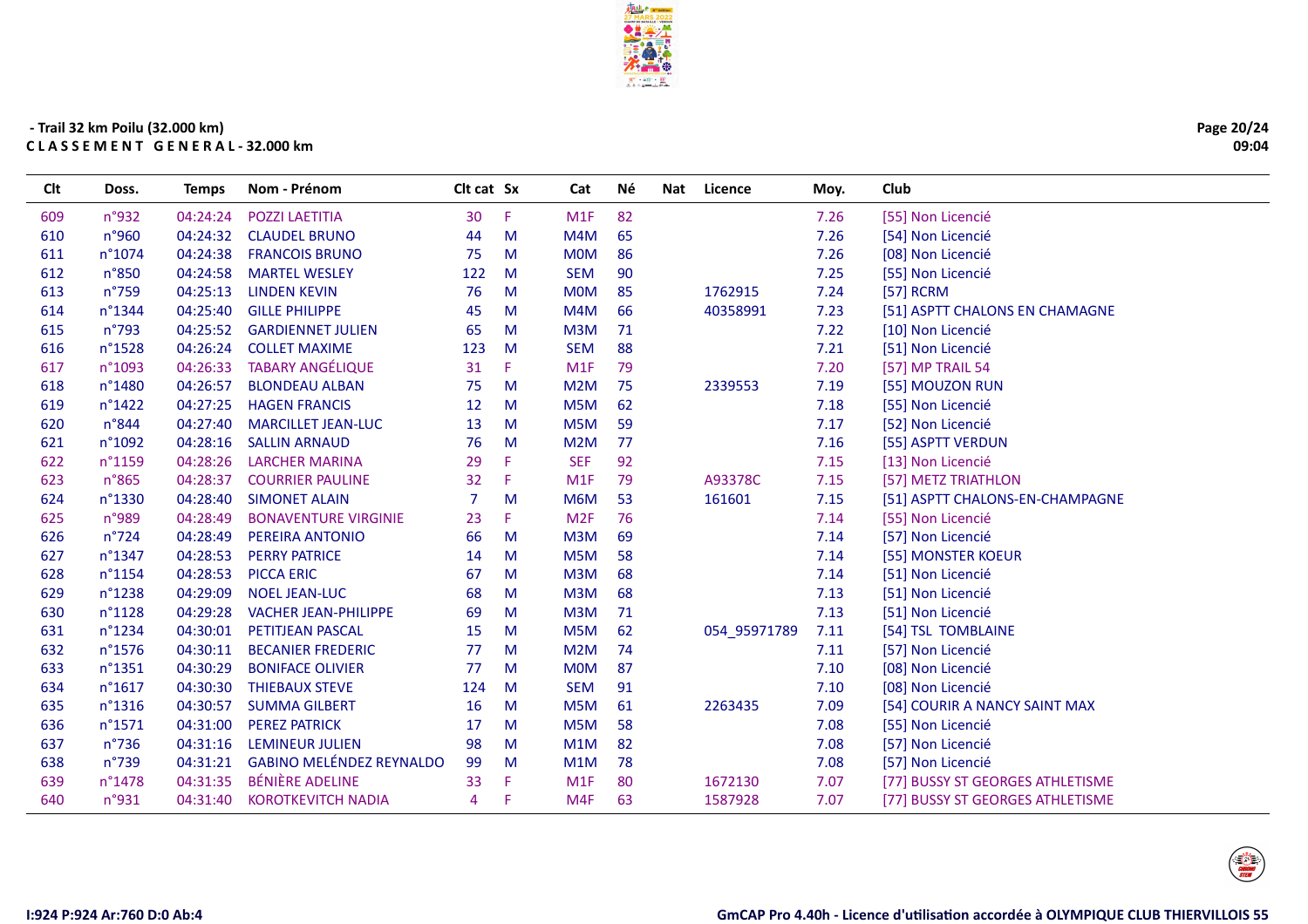

| Page 21/24 |
|------------|
| 09:04      |

| CIt | Doss.           | Temps    | Nom - Prénom              | Cit cat Sx   |              | Cat              | Né |      | Nat Licence | Moy. | Club                        |
|-----|-----------------|----------|---------------------------|--------------|--------------|------------------|----|------|-------------|------|-----------------------------|
| 641 | n°1102          | 04:31:43 | <b>HERLEM EMMANUELLE</b>  | 18           | Æ            | M <sub>3F</sub>  | 69 |      |             | 7.07 | [51] Non Licencié           |
| 642 | n°814           | 04:31:52 | <b>NOUY ESTELLE</b>       | 19           | Æ            | M <sub>3F</sub>  | 72 |      |             | 7.06 | [92] Non Licencié           |
| 643 | n°1404          | 04:32:21 | <b>ZIRNHELT DENIS</b>     | 78           | M            | M2M              | 76 |      |             | 7.05 | [67] Non Licencié           |
| 644 | n°900           | 04:32:27 | <b>LOMBARDI FRÉDÉRIC</b>  | 100          | M            | M1M              | 79 |      |             | 7.05 | [54] Non Licencié           |
| 645 | $n^{\circ}768$  | 04:32:30 | <b>BIAGINI EDDY</b>       | 125          | M            | <b>SEM</b>       | 88 |      |             | 7.05 | [57] Non Licencié           |
| 646 | $n^{\circ}$ 726 | 04:32:31 | <b>BARBERON RACHEL</b>    | $\mathbf{1}$ | F            | <b>ESF</b>       | 01 |      |             | 7.05 | [57] Non Licencié           |
| 647 | n°1392          | 04:32:33 | <b>HANCK FABRICE</b>      | 46           | M            | M4M              | 67 | a ka |             | 7.04 | [67] Non Licencié           |
| 648 | n°1223          | 04:32:48 | <b>DEZELLUS SIMON</b>     | 126          | M            | <b>SEM</b>       | 91 |      |             | 7.04 | [27] Non Licencié           |
| 649 | n°1532          | 04:33:08 | <b>DALMART NATHALIE</b>   | 20           | F            | M <sub>3F</sub>  | 71 |      |             | 7.03 | [54] Non Licencié           |
| 650 | n°1147          | 04:33:22 | <b>FENAUX FRANÇOIS</b>    | 70           | M            | M3M              | 69 |      |             | 7.02 | [55] Non Licencié           |
| 651 | n°1377          | 04:33:43 | <b>MOUGEL VINCENT</b>     | 79           | M            | M <sub>2</sub> M | 73 |      |             | 7.01 | [55] Non Licencié           |
| 652 | n°899           | 04:33:56 | <b>MIOT FRANCK</b>        | 71           | M            | M3M              | 69 |      | 741824      | 7.01 | [02] AC CHATEAU THIERRY     |
| 653 | n°1155          | 04:34:01 | <b>FRANCOIS YOHAN</b>     | 78           | M            | <b>MOM</b>       | 86 |      | N40705558   | 7.01 | [55] ASPTT VERDUN           |
| 654 | n°949           | 04:34:42 | <b>FLEURY RODOLPHE</b>    | 127          | M            | <b>SEM</b>       | 88 |      |             | 6.99 | [54] Non Licencié           |
| 655 | n°1289          | 04:34:46 | <b>WILHELM MAXIME</b>     | 128          | M            | <b>SEM</b>       | 90 |      |             | 6.99 | [54] Non Licencié           |
| 656 | n°826           | 04:34:51 | <b>LANTENOIS FLORIAN</b>  | 129          | M            | <b>SEM</b>       | 91 |      |             | 6.99 | [51] Non Licencié           |
| 657 | $n^{\circ}713$  | 04:34:53 | <b>CALON LUCIE</b>        | 10           | F            | <b>MOF</b>       | 86 |      |             | 6.98 | [76] NEOTRAIL               |
| 658 | n°1208          | 04:34:59 | <b>VAILLANT LUDOVIC</b>   | 80           | M            | M <sub>2</sub> M | 75 |      |             | 6.98 | [55] Non Licencié           |
| 659 | n°1205          | 04:35:02 | <b>SANTI FLORIANE</b>     | 30           | Æ            | <b>SEF</b>       | 88 |      |             | 6.98 | [55] Non Licencié           |
| 660 | n°1184          | 04:35:54 | <b>CLOSSE ALISSON</b>     | 11           | -F           | <b>MOF</b>       | 83 |      |             | 6.96 | [08] Non Licencié           |
| 661 | n°1375          | 04:36:31 | <b>ZOPPIS SYLVIE</b>      | 12           | F            | <b>MOF</b>       | 85 |      |             | 6.94 | [57] Non Licencié           |
| 662 | n°1374          | 04:36:32 | <b>GASSERT CHRISTOPHE</b> | 72           | M            | M3M              | 72 |      |             | 6.94 | [57] Non Licencié           |
| 663 | n°1431          | 04:36:32 | <b>KIRCH STEPHANE</b>     | 81           | M            | M <sub>2</sub> M | 75 |      |             | 6.94 | [54] RUN-RUN PONT-À-MOUSSON |
| 664 | $n^{\circ}719$  | 04:36:47 | <b>FRAXE ADELE</b>        | 34           | Æ            | M1F              | 78 |      |             | 6.94 | [55] ASPTT                  |
| 665 | $n^{\circ}1124$ | 04:36:47 | <b>ADENIS CAROLE</b>      | 21           | Æ            | M <sub>3F</sub>  | 72 |      |             | 6.94 | [55] TEAM E.LECLERC         |
| 666 | n°1136          | 04:36:50 | <b>ADENIS VIRGILE</b>     | 73           | M            | M <sub>3</sub> M | 72 |      | 1562976     | 6.94 | [55] TEAM E.LECLERC         |
| 667 | n°1381          | 04:36:50 | <b>RENNESSON NICOLE</b>   | 5            | F            | M4F              | 66 |      |             | 6.94 | [08] Non Licencié           |
| 668 | n°1080          | 04:36:52 | <b>GUNTHER LAURA</b>      | 13           | F            | <b>MOF</b>       | 87 |      |             | 6.94 | [57] TRAIL IN WOIPPY        |
| 669 | $n^{\circ}704$  | 04:36:56 | <b>GERMAIN MATHILDE</b>   | 31           | Æ            | <b>SEF</b>       | 93 |      |             | 6.93 | [88] Non Licencié           |
| 670 | n°1551          | 04:37:21 | <b>NOGUEIRA NELSON</b>    | 101          | $\mathsf{M}$ | M <sub>1</sub> M | 79 |      |             | 6.92 | [54] Non Licencié           |
| 671 | $n^{\circ}1411$ | 04:37:40 | SÉJOURNANT-SIRAUT VINCENT | 130          | M            | <b>SEM</b>       | 96 |      |             | 6.92 | [55] Non Licencié           |
| 672 | n°1409          | 04:37:40 | <b>DELVAL SIMON</b>       | 131          | $\mathsf{M}$ | <b>SEM</b>       | 93 |      |             | 6.91 | [55] Non Licencié           |
|     |                 |          |                           |              |              |                  |    |      |             |      |                             |

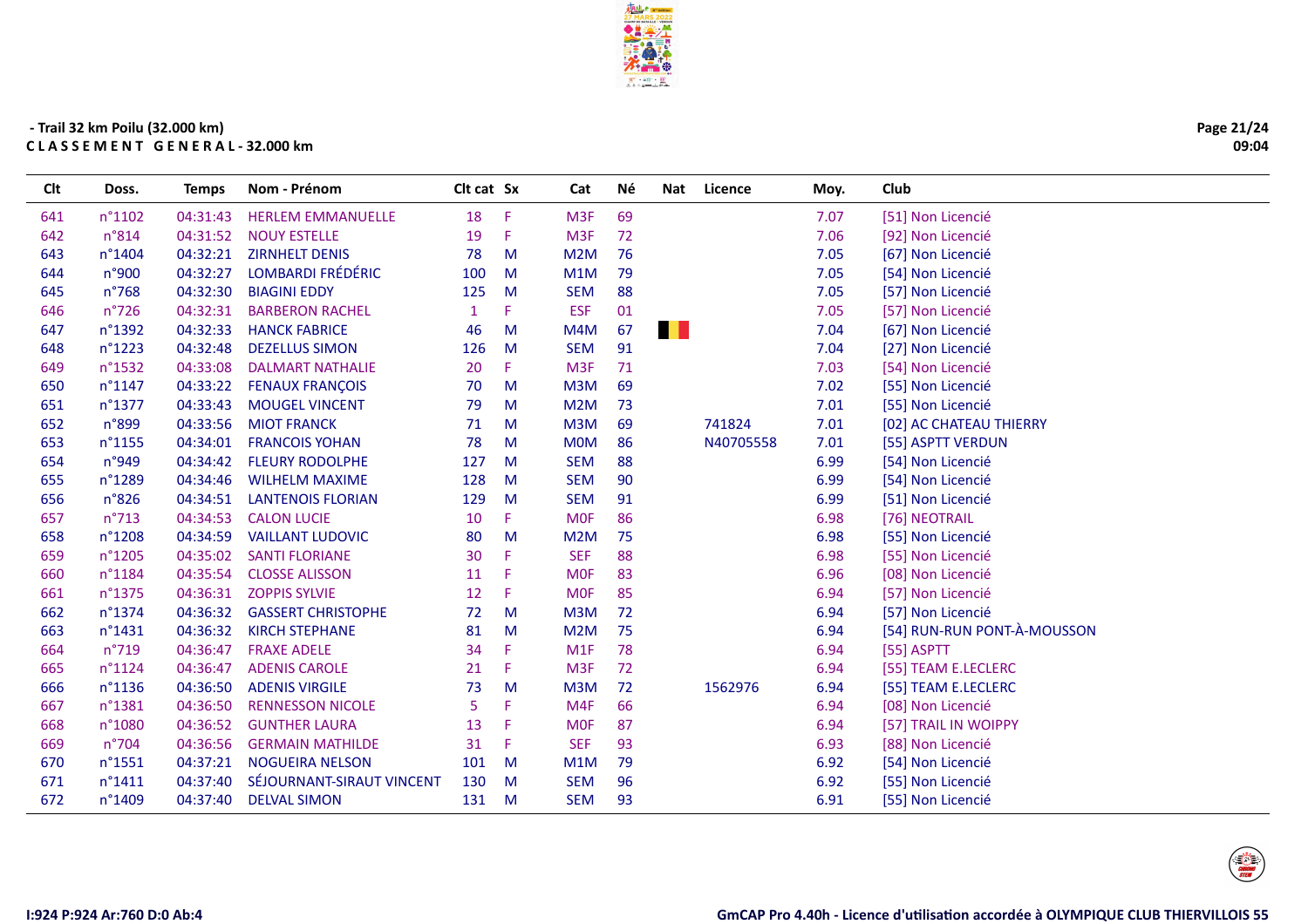

Page 22/24 09:04

| <b>CIt</b> | Doss.          | Temps    | Nom - Prénom                  | Cit cat Sx     |    | Cat             | Né. | Nat | Licence | Moy. | Club                                    |
|------------|----------------|----------|-------------------------------|----------------|----|-----------------|-----|-----|---------|------|-----------------------------------------|
| 673        | n°918          | 04:37:57 | <b>AUBRY ADRIEN</b>           | 132            | M  | <b>SEM</b>      | 94  |     |         | 6.91 | [55] Non Licencié                       |
| 674        | n°1290         | 04:38:13 | <b>GROSSE JEAN-CHRISTOPHE</b> | 79             | M  | <b>MOM</b>      | 84  |     |         | 6.90 | [55] Non Licencié                       |
| 675        | $n^{\circ}753$ | 04:38:22 | <b>BRASSEUR ROMAIN</b>        | 133            | M  | <b>SEM</b>      | 88  |     |         | 6.90 | [55] ENTENTE MAIZEY LACROIX             |
| 676        | n°1321         | 04:38:28 | <b>MÉNIL JEAN PIERRE</b>      | 47             | M  | M4M             | 65  |     |         | 6.90 | [51] Non Licencié                       |
| 677        | n°1075         | 04:38:30 | <b>CHEVRE CHRISTOPHE</b>      | 82             | M  | M2M             | 75  |     |         | 6.89 | [18] SAPEURS-POMPIERS DU CHER           |
| 678        | n°973          | 04:38:35 | <b>MINISINI ALEXANDRE</b>     | 83             | M  | M2M             | 74  |     |         | 6.89 | [10] TEAM 974                           |
| 679        | n°1180         | 04:38:38 | <b>VERRAT CORINNE</b>         | 24             | F  | M <sub>2F</sub> | 74  |     |         | 6.89 | [10] Non Licencié                       |
| 680        | n°705          | 04:39:03 | <b>LICINI BAPTISTE</b>        | 134            | M  | <b>SEM</b>      | 90  |     |         | 6.88 | [88] Non Licencié                       |
| 681        | n°1397         | 04:39:08 | <b>BOUILLOT CÉDRIC</b>        | 135            | M  | <b>SEM</b>      | 90  |     |         | 6.88 | [77] COURIR CESSON - VERT SAINT-DENIS   |
| 682        | n°909          | 04:39:16 | DE SANTA MARIA CARLOS         | 74             | M  | M3M             | 72  |     |         | 6.88 | [89] Non Licencié                       |
| 683        | n°1350         | 04:39:47 | <b>MASSA ROMAIN</b>           | 136            | M  | <b>SEM</b>      | 90  |     |         | 6.86 | [54] Non Licencié                       |
| 684        | n°1091         | 04:40:41 | <b>BANSE JEAN-MICHEL</b>      | 18             | M  | M5M             | 62  |     |         | 6.84 | [50] Non Licencié                       |
| 685        | n°1424         | 04:41:48 | <b>HAGEN YANN</b>             | 137            | M  | <b>SEM</b>      | 96  |     |         | 6.81 | [55] Non Licencié                       |
| 686        | n°1265         | 04:42:03 | <b>DILER EMMANUELLE</b>       | 14             | F  | <b>MOF</b>      | 83  |     |         | 6.81 | [92] Non Licencié                       |
| 687        | n°710          | 04:42:20 | <b>RICHARD JONATHAN</b>       | 102            | M  | M1M             | 82  |     |         | 6.80 | [57] Non Licencié                       |
| 688        | n°1095         | 04:42:25 | <b>MULLER CHRISTOPHE</b>      | 84             | M  | M2M             | 74  |     |         | 6.80 | [54] TRIATHLON PONT À MOUSSON           |
| 689        | n°976          | 04:42:52 | <b>HUPONT SOPHIE</b>          | 25             | F  | M <sub>2F</sub> | 73  |     |         | 6.79 | [54] Non Licencié                       |
| 690        | n°786          | 04:42:53 | <b>KASPROWICZ LAURE</b>       | 26             | F  | M <sub>2F</sub> | 76  |     | 2347039 | 6.79 | [55] S/L OLYMPIQUE CLUB THIERVILLOIS 55 |
| 691        | n°812          | 04:43:07 | <b>COLOVRET JC</b>            | 75             | M  | M3M             | 68  |     |         | 6.78 | [55] ASPTT VERDUN                       |
| 692        | n°1191         | 04:43:09 | BAÏZ MOHAMED SALAH-EDDINI     | 80             | M  | <b>MOM</b>      | 84  |     |         | 6.78 | [75] WILL MAEKSTRONG                    |
| 693        | n°948          | 04:43:22 | <b>AMBROISINE MARION</b>      | 15             | F  | <b>MOF</b>      | 83  |     |         | 6.78 | [55] AFFLELOU VERDUN                    |
| 694        | n°1072         | 04:43:25 | <b>LANCE AURÉLIE</b>          | 22             | F  | M <sub>3F</sub> | 68  |     |         | 6.77 | [51] Non Licencié                       |
| 695        | n°1474         | 04:44:01 | <b>DEFOING ANDRE</b>          | 19             | M  | M5M             | 59  |     | 1559944 | 6.76 | [08] S/L CLUB ATHLETIQUE VRIGNOIS       |
| 696        | n°1315         | 04:44:03 | <b>HAMEAU ANTOINE</b>         | 48             | M  | M4M             | 66  |     | 2082923 | 6.76 | [51] ASPTT CHALONS-EN-CHAMPAGNE         |
| 697        | n°706          | 04:44:20 | <b>MASSON BENOIT</b>          | 138            | M  | <b>SEM</b>      | 90  |     |         | 6.75 | [57] Non Licencié                       |
| 698        | n°953          | 04:44:22 | <b>GARNIER STEVEN</b>         | 139            | M  | <b>SEM</b>      | 97  |     |         | 6.75 | [55] MC DONALD'S                        |
| 699        | $n^{\circ}711$ | 04:44:34 | <b>SCHMIDT BORIS</b>          | 140            | M  | <b>SEM</b>      | 89  |     |         | 6.75 | [57] Non Licencié                       |
| 700        | n°791          | 04:44:36 | <b>CENDRA DAMIEN</b>          | 141            | M  | <b>SEM</b>      | 89  |     |         | 6.75 | [51] Non Licencié                       |
| 701        | $n^{\circ}775$ | 04:44:39 | <b>BALDO ARMELLE</b>          | 35             | F. | M1F             | 80  |     |         | 6.75 | [54] Non Licencié                       |
| 702        | n°1022         |          | 04:45:01 FLAGET TONY          | 142            | M  | <b>SEM</b>      | 90  |     |         | 6.74 | [54] Non Licencié                       |
| 703        | n°1049         | 04:45:29 | <b>LUCAS MARIA</b>            | $\overline{2}$ | F  | M <sub>5F</sub> | 62  |     |         | 6.73 | [54] Non Licencié                       |
| 704        | n°1149         | 04:45:54 | <b>DOMINGUEZ JULIO</b>        | 76             | M  | M3M             | 68  |     |         | 6.72 | [51] TEAM VEOLIA                        |
|            |                |          |                               |                |    |                 |     |     |         |      |                                         |

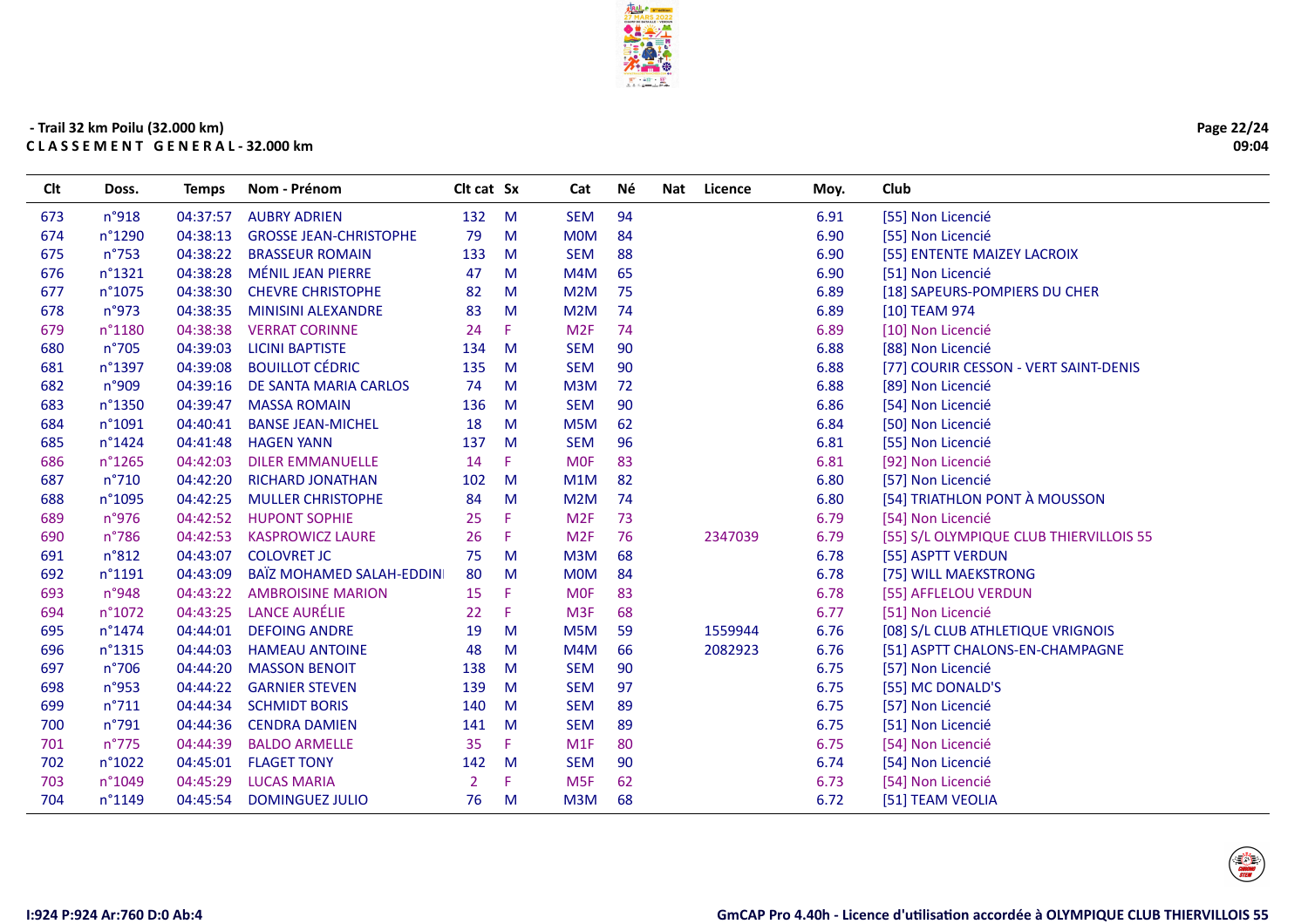

| Page 23/24 |
|------------|
| 09:04      |

| Clt | Doss.           | Temps    | Nom - Prénom                  | Clt cat Sx |    | Cat              | Νé | Nat | Licence | Moy. | Club                                |
|-----|-----------------|----------|-------------------------------|------------|----|------------------|----|-----|---------|------|-------------------------------------|
| 705 | n°1323          | 04:46:12 | <b>ZABRESCAK LIONEL</b>       | 85         | M  | M2M              | 74 |     |         | 6.71 | [57] CORUSCANT                      |
| 706 | n°1324          | 04:46:12 | <b>CARLINO LAURENT</b>        | 77         | M  | M3M              | 70 |     |         | 6.71 | [57] CORUSCANT                      |
| 707 | n°1150          | 04:46:17 | <b>DOMINGUEZ ANTOINE</b>      | 143        | M  | <b>SEM</b>       | 94 |     |         | 6.71 | [51] TEAM VEOLIA                    |
| 708 | n°1107          | 04:46:25 | <b>ROMAIN EMMANUEL</b>        | 103        | M  | M1M              | 79 |     |         | 6.70 | [51] Non Licencié                   |
| 709 | n°1530          | 04:46:37 | <b>KIENTZI PIERRE-MICHEL</b>  | 78         | M  | M3M              | 68 |     |         | 6.70 | [67] RUNIRAIL USOCOME               |
| 710 | n°1034          | 04:46:45 | <b>PETITDEMANGE MICHAEL</b>   | 81         | M  | <b>MOM</b>       | 83 |     |         | 6.70 | [54] Non Licencié                   |
| 711 | n°980           | 04:47:16 | <b>WILBOIS SYLVIA</b>         | 36         | F. | M1F              | 81 |     |         | 6.68 | [54] Non Licencié                   |
| 712 | n°1244          | 04:47:28 | <b>DELGADO ANNE</b>           | 37         | F  | M <sub>1</sub> F | 81 |     | 2203197 | 6.68 | [57] FREYMING-MERLEBACH AC          |
| 713 | n°882           | 04:47:29 | <b>METAYER CHRISTELLE</b>     | 27         | F  | M <sub>2F</sub>  | 76 |     |         | 6.68 | [54] Non Licencié                   |
| 714 | n°1367          | 04:47:29 | <b>ATTON MARIE-ANTOINETTE</b> | 38         | F  | M1F              | 79 |     | 2074337 | 6.68 | [57] FREYMING-MERLEBACH AC          |
| 715 | $n^{\circ}714$  | 04:47:30 | <b>MAUS JESSICA</b>           | 39         | F  | M1F              | 79 |     |         | 6.68 | [55] Non Licencié                   |
| 716 | n°881           | 04:47:30 | <b>GUIDARELLI SANDRA</b>      | 40         | F. | M1F              | 80 |     |         | 6.68 | [54] Non Licencié                   |
| 717 | n°730           | 04:47:30 | <b>MAUS FRANÇOIS</b>          | 49         | M  | M4M              | 66 |     |         | 6.68 | [55] Non Licencié                   |
| 718 | n°878           | 04:47:35 | <b>NIVELET CELINE</b>         | 41         | F. | M1F              | 80 |     |         | 6.68 | [54] RUN RUN PAM                    |
| 719 | $n^{\circ}743$  | 04:49:34 | <b>DI MARTINO FRANÇOISE</b>   | 28         | Æ  | M <sub>2F</sub>  | 74 |     |         | 6.63 | [57] Non Licencié                   |
| 720 | n°954           | 04:50:05 | <b>DEWYNTER VERONIQUE</b>     | 23         | F. | M <sub>3F</sub>  | 68 |     |         | 6.62 | [78] Non Licencié                   |
| 721 | n°1063          | 04:51:45 | <b>WEGRZYN FRANCK</b>         | 50         | M  | M4M              | 66 |     |         | 6.58 | [55] MURIEL WEGRZYN                 |
| 722 | n°856           | 04:52:30 | <b>MANNBAR JULIEN</b>         | 82         | M  | <b>MOM</b>       | 83 |     |         | 6.56 | [82] BOUFFE ET PICOLE               |
| 723 | $n^{\circ}1251$ | 04:53:31 | <b>MALAPELLE CYRIL</b>        | 86         | M  | M <sub>2</sub> M | 75 |     |         | 6.54 | [57] Non Licencié                   |
| 724 | n°1360          | 04:53:33 | <b>FREYMANN AURÉLIE</b>       | 16         | F  | <b>MOF</b>       | 84 |     |         | 6.54 | [57] Non Licencié                   |
| 725 | n°1443          | 04:54:07 | <b>VINEL MELODIE</b>          | 32         | F  | <b>SEF</b>       | 88 |     |         | 6.53 | [57] Non Licencié                   |
| 726 | n°742           | 04:57:28 | <b>THOMAS AURÉLIE</b>         | 33         | F  | <b>SEF</b>       | 89 |     |         | 6.45 | [88] Non Licencié                   |
| 727 | $n^{\circ}741$  | 04:57:29 | LETHUILLIER BERTRAND          | 87         | M  | M <sub>2</sub> M | 75 |     |         | 6.45 | [54] Non Licencié                   |
| 728 | n°933           | 04:57:31 | <b>BELVAUX FRANCK</b>         | 51         | M  | M4M              | 66 |     | T315571 | 6.45 | [89] Non Licencié                   |
| 729 | n°926           | 05:02:42 | <b>JUBERT ERIC</b>            | 20         | M  | M5M              | 59 |     | 2164616 | 6.34 | [28] S/L BONNEVAL A.                |
| 730 | n°1516          | 05:03:08 | <b>LEJARD CYRILLE</b>         | 83         | M  | <b>MOM</b>       | 83 |     |         | 6.33 | [52] STE ARTIFIL                    |
| 731 | n°1376          | 05:04:46 | ROUSSEL CÉLINE                | 29         | F  | M <sub>2F</sub>  | 73 |     |         | 6.30 | [55] Non Licencié                   |
| 732 | n°1015          | 05:04:47 | <b>MOMPONTET LINA</b>         | 34         | F  | <b>SEF</b>       | 93 |     |         | 6.30 | [54] Non Licencié                   |
| 733 | n°1285          | 05:05:32 | <b>SIRI GERALDINE</b>         | 24         | F. | M <sub>3F</sub>  | 71 |     | 173445  | 6.28 | [55] S/L GROUPE ATHLETIC COMMERCIEN |
| 734 | n°1372          | 05:05:34 | <b>GOBERT CYRIL</b>           | 52         | M  | M4M              | 66 |     |         | 6.28 | [51] Non Licencié                   |
| 735 | n°971           | 05:09:44 | <b>LAPOINTE MATHIEU</b>       | 144        | M  | <b>SEM</b>       | 92 |     |         | 6.20 | [54] Non Licencié                   |
| 736 | n°1523          | 05:10:25 | <b>BOUR STÉPHANE</b>          | 79         | M  | M3M              | 71 |     |         | 6.19 | [57] Non Licencié                   |
|     |                 |          |                               |            |    |                  |    |     |         |      |                                     |